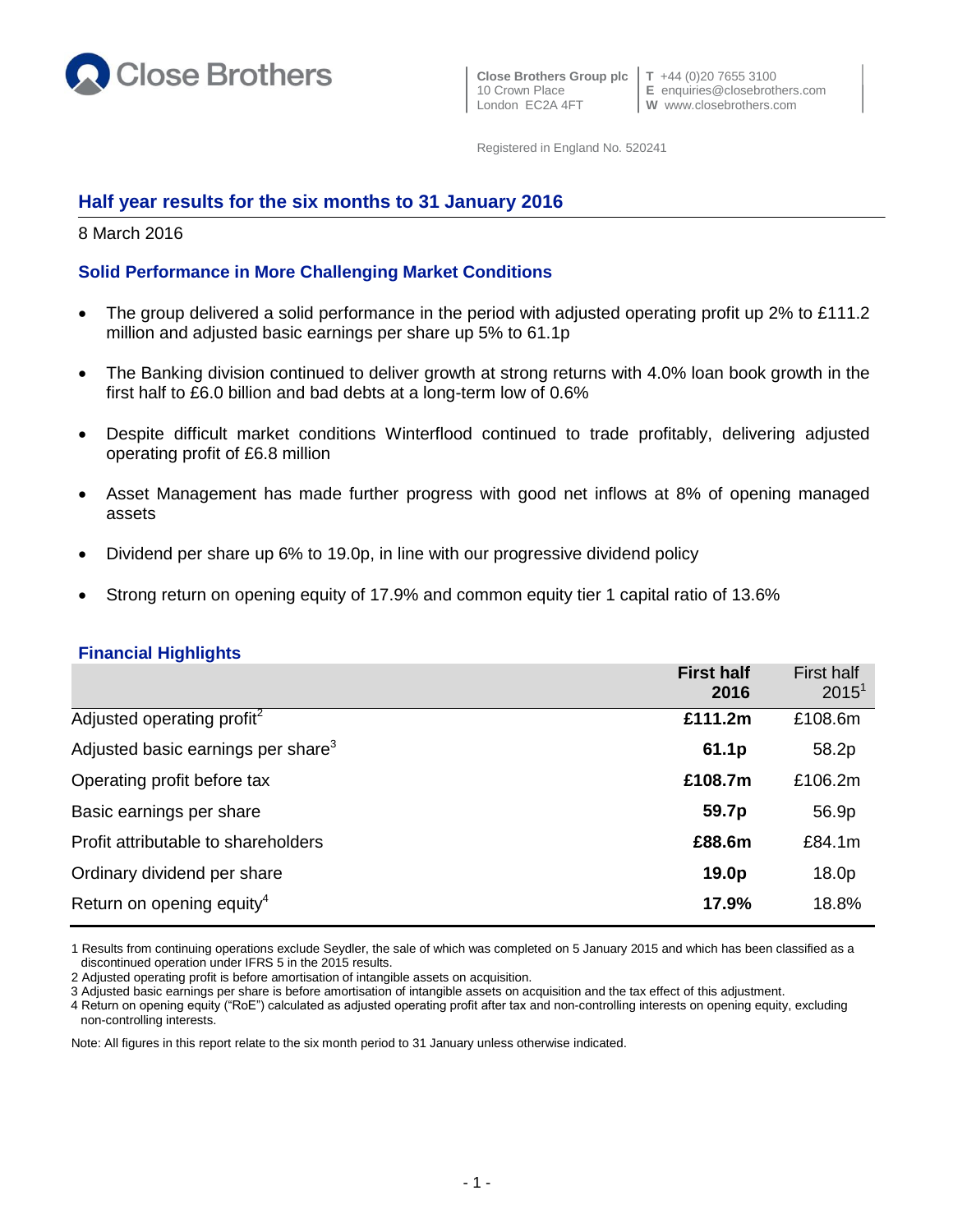## **Preben Prebensen, Chief Executive, commenting on the results, said:**

"We are pleased to report a solid first half result for the group, with further growth in our earnings and dividend against a backdrop of more challenging market conditions. With our strong capital position, prudent funding and long track record we remain well positioned to continue to invest in our business and deliver sustainable growth and strong returns."

#### **Enquiries to:**

| Sophie Gillingham    | Close Brothers Group plc | 020 7655 3844 |
|----------------------|--------------------------|---------------|
| <b>Robert Coates</b> | Close Brothers Group plc | 020 7655 3350 |
| Lois Hutchings       | Close Brothers Group plc | 020 7655 3468 |
| Andy Donald          | Maitland                 | 020 7379 5151 |
|                      |                          |               |

A presentation to analysts and investors will be held today at 9.30 am GMT at our offices at 10 Crown Place, London EC2A 4FT. A listen-only dial-in facility will be available by dialling +44 203 059 8125. A recording of this call will be available for replay for two weeks by dialling +44 121 260 4861, access code 2651671#.

### **About Close Brothers**

Close Brothers is a leading UK merchant banking group providing lending, deposit taking, wealth management services and securities trading.

Our Banking division provides lending to small businesses and individuals, with an emphasis on specialist finance. We also offer deposit-taking services to UK businesses and individuals.

In Securities, we provide trading services in the UK through Winterflood, a leading market-maker.

Close Brothers Asset Management provides a range of financial advice, investment management and online investing services to private clients and professional advisers.

Established in 1878, we believe our traditional merchant banking values, based on service and integrity, continue to be relevant today. We define our approach to business as "Modern Merchant Banking" – values that are embedded in our culture and that underpin everything we do.

Today, Close Brothers Group plc employs over 2,900 people, principally in the UK. We are listed on the London Stock Exchange and are a member of the FTSE 250.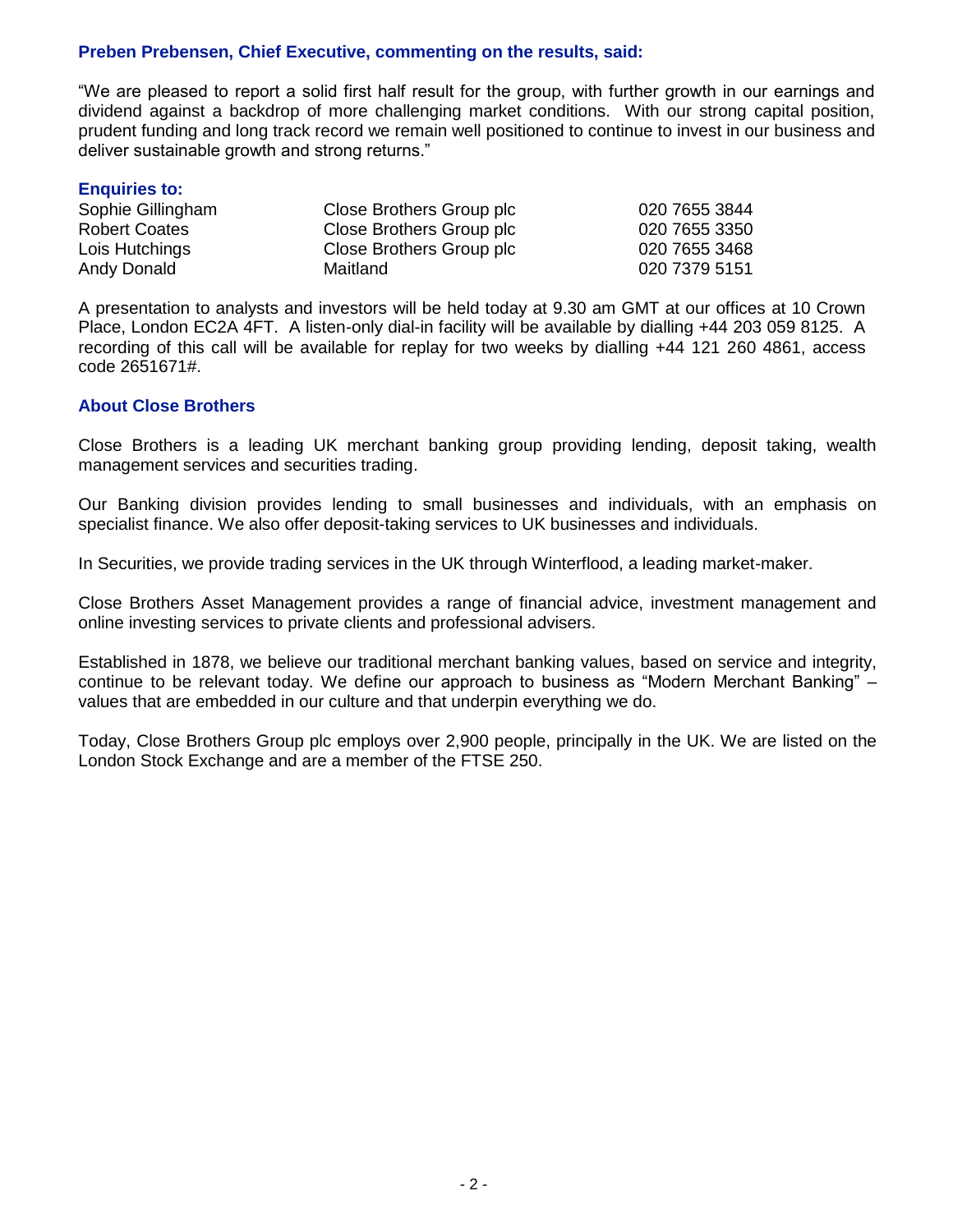# **CHAIRMAN'S AND CHIEF EXECUTIVE'S STATEMENT**

Close Brothers has delivered another solid result, building on our long history of performance through the economic cycle. This track record reflects our established business model with a focus on niche markets which we know and understand, along with our disciplined approach to managing our business and financial resources. Our consistent profitability and strong capital position allow us to generate attractive and sustainable returns for our shareholders while continuously investing in our products, people and systems to protect and extend our successful business model.

# **Solid First Half Performance**

In the first half of our 2016 financial year we continued to generate strong returns. The loan book increased 4% with growth across our markets, and Banking division profits increased year on year. We continued to achieve good net inflows and increased profitability in Asset Management, and Winterflood demonstrated its resilience and traded profitably in difficult conditions.

Overall, adjusted operating profit increased 2% to £111.2 million and adjusted earnings per share increased 5% to 61.1p, generating a return on opening equity of 17.9%. The Board has declared an interim dividend of 19.0p, up 6% year on year, reflecting our commitment to progressive and sustainable dividends.

The Banking division has continued to perform well and in line with expectations at this stage in the cycle. Notwithstanding the ongoing increase in competition, we continue to see growth opportunities across our markets and most importantly we are maintaining our consistent approach to lending with strict criteria for credit quality, margins and returns. As a result, margins remain strong, bad debts are at a long-term low, and the return on net loan book remains ahead of the long-term average at 3.7%, allowing us to continue to invest to strengthen and develop our business.

Our market-facing businesses have been affected by the market headwinds in the period. Winterflood's trading income and profits were lower than the first half last year, reflecting difficult market conditions throughout the period. Asset Management continued to achieve good net inflows at 8% of opening managed assets, although total client assets reduced to £9.1 billion primarily reflecting the disposal of our corporate business which completed in November, as well as the impact of negative market movements.

# **A Strong Financial Model**

In a challenging and often unpredictable environment, our established business model provides resilience and positions us for significant growth in more favourable conditions. Throughout the recent years of high growth we have maintained the same prudent underwriting criteria that enabled us to control bad debts and remain profitable throughout the credit crisis. Our lending remains predominantly secured, short term, and in specialist market segments where we have many years of experience. When we enter new markets we do so slowly and carefully, ensuring that we fully monitor and understand the risk profile before we expand.

The careful management of our capital, funding and liquidity underpins our ability to support our clients and maximise growth opportunities in all market conditions. We have always maintained a strong capital position, supported by the profitability of the business which has enabled us to deliver significant growth and increasing dividends over many years, while continuing to comfortably meet all regulatory requirements. Our capital ratios remain strong with a common equity tier 1 capital ratio of 13.6% and a leverage ratio of 10.5% at 31 January 2016, giving us flexibility for future growth and the ability to respond to changes in regulatory requirements.

As a result, we remain well positioned to trade profitably and maximise the market opportunity as conditions change, and we remain confident in both our short-term performance and our long-term competitive position.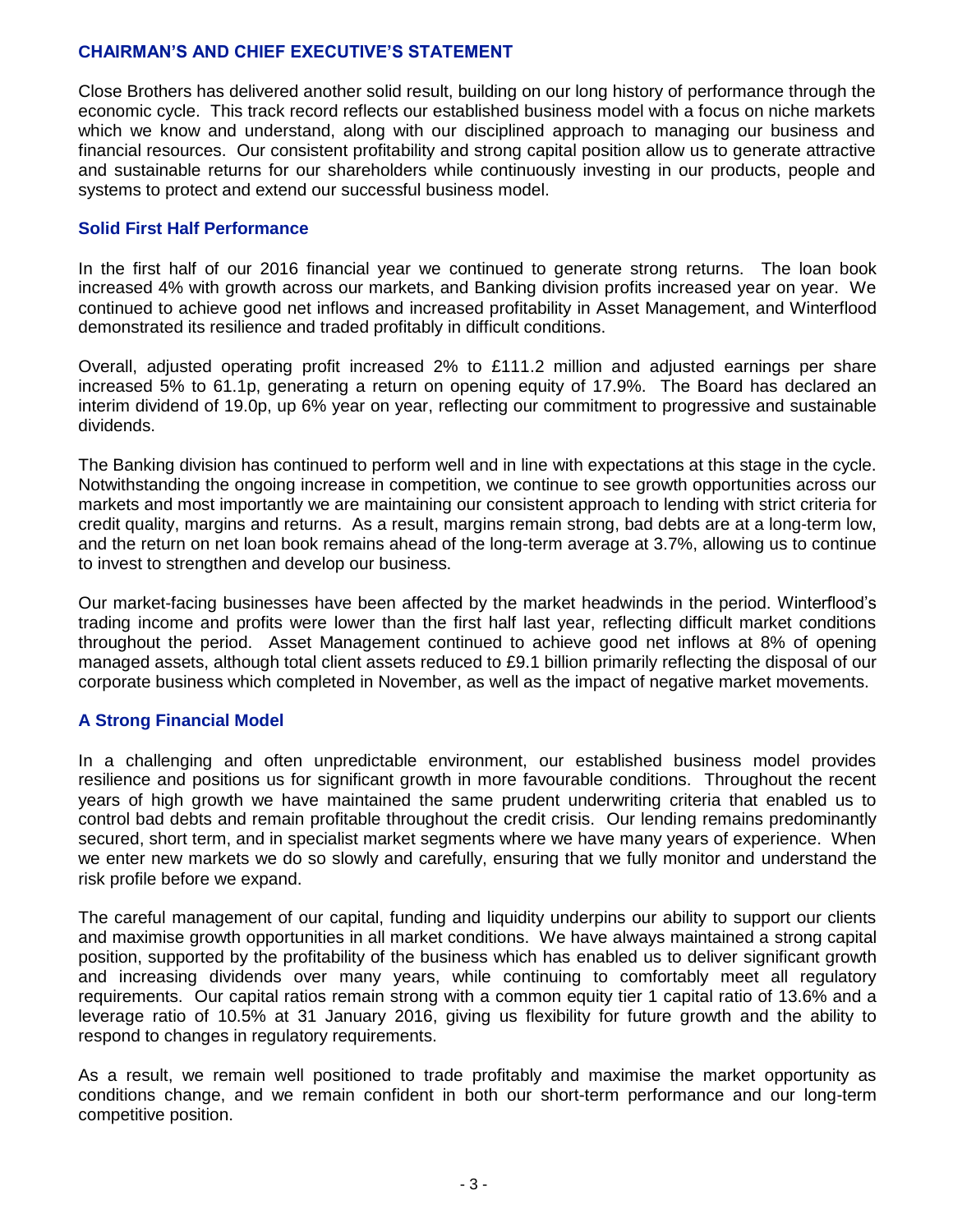# **CHAIRMAN'S AND CHIEF EXECUTIVE'S STATEMENT**

# **Continued Opportunities for Growth**

We continue to see good opportunities for growth across our markets and are actively investing to pursue these. In our core businesses, we continuously seek ways to enhance our distribution capabilities and develop and extend our existing products and services. This includes further development of propositions for dealers in the motor finance business, the expansion of our property finance lending into high quality regional locations and, in Asset Management, the development of a new solution in response to the increasing need for pensions advice and lifetime asset allocation arising from recent changes in pensions regulations.

Our direct, relationship-based distribution is a core part of our business model and an important service differentiator for our clients, and we continue to invest in people and talent development. In September we hired around 30 recruits into our new Asset Finance Training Academy, who are undergoing a combination of classroom and field-based training over a period of two years. We are continuing to develop our financial adviser force in Asset Management and recently launched the Adviser Academy which provides career development opportunities for new and existing advisers.

We have always looked at new growth initiatives which fit with our specialist focus and have the potential to generate strong returns in future years. Recent examples have included expanding our operations in Ireland, where the loan book now exceeds £350 million, as well as the development of our green energy lending team in asset finance. More recently, we have launched our consumer finance initiative, which provides point of sale finance through retailers, and our technology leasing service which is in the early stages of development.

## **Outlook**

We have a long track record of growth and profitability throughout the cycle and our businesses remain well positioned against the current backdrop of economic and political uncertainty.

We continue to see growth opportunities for our lending businesses, both in existing markets and through new initiatives. We continue to actively invest to protect and extend our successful business model, while maintaining our focus on strong margins, prudent underwriting and good returns. Winterflood remains sensitive to market conditions but is well positioned when conditions improve and in Asset Management we expect continued net inflows and progress in the business.

Overall, we continue to expect a satisfactory performance for the current year.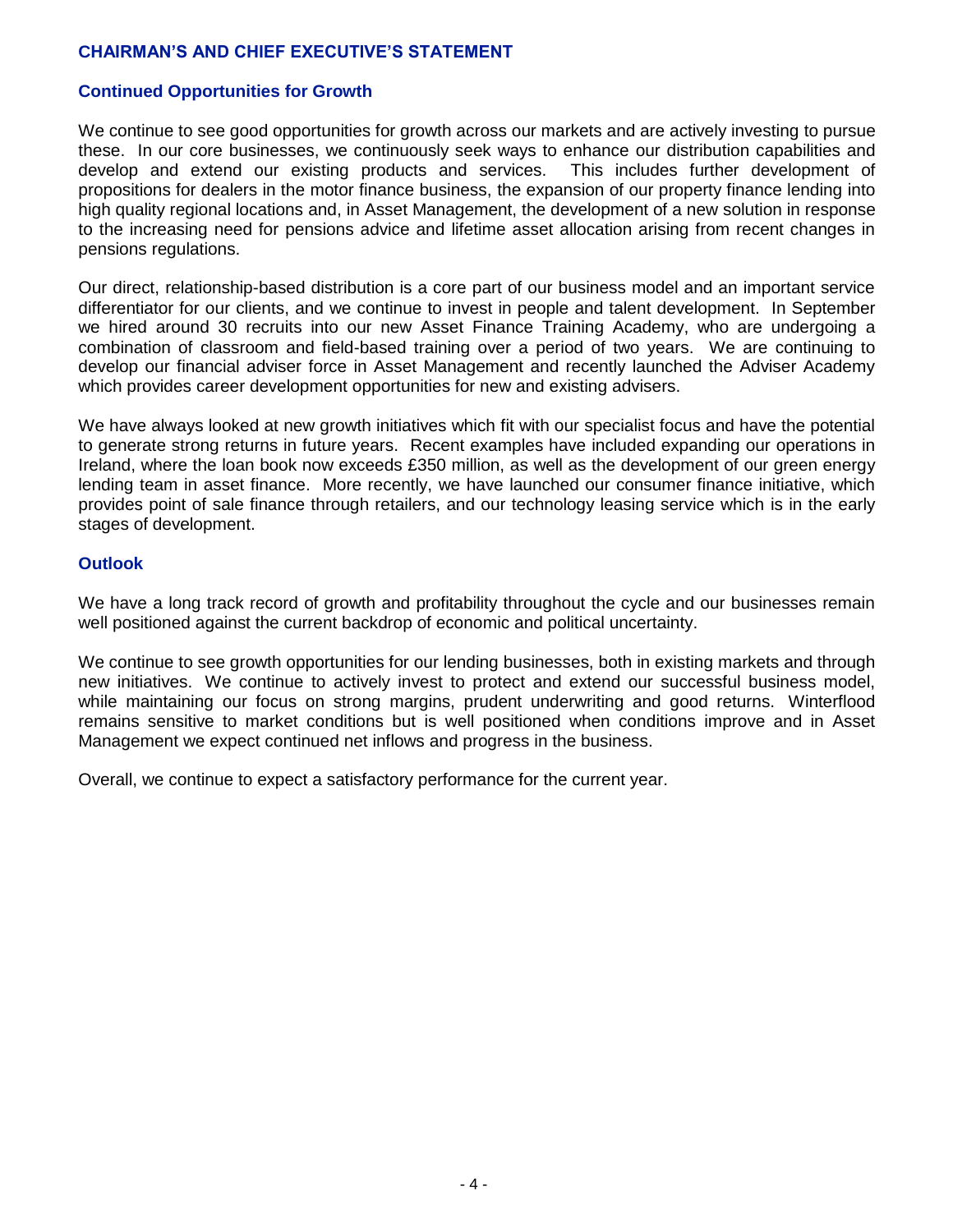# **FINANCIAL REVIEW**

### **Solid First Half Performance**

Close Brothers has delivered a solid performance in the period despite more challenging market conditions. Adjusted operating profit increased 2% to £111.2 million (2015: £108.6 million) and adjusted earnings per share ("EPS") increased 5% to 61.1p (2015: 58.2p). Return on opening equity remains strong, although lower than the prior year at 17.9% (2015: 18.8%).

The Banking division continued to deliver growth at strong returns, with 4.0% loan book growth to £6.0 billion and a return on net loan book of 3.7% (2015: 4.0%). A further improvement in the bad debt ratio partially offset our continued investment in the business and adjusted operating profit increased 2% to £108.4 million (2015: £106.4 million).

Despite weak market conditions in the period, Winterflood continued to trade profitably, delivering £6.8 million (2015: £10.3 million) adjusted operating profit. Asset Management continued to make progress with good net inflows, delivering adjusted operating profit of £8.4 million (2015: £5.1 million).

#### **Group Income Statement**

|                                                                                 | <b>First half</b> | <b>First half</b> |                |
|---------------------------------------------------------------------------------|-------------------|-------------------|----------------|
|                                                                                 | 2016              | 2015              | Change         |
|                                                                                 | £ million         | £ million         | ℅              |
| Adjusted operating income                                                       | 341.0             | 330.4             | 3              |
| Adjusted operating expenses                                                     | (213.1)           | (202.5)           | 5              |
| Impairment losses on loans and advances                                         | (16.7)            | (19.3)            | (13)           |
| Adjusted operating profit                                                       | 111.2             | 108.6             | $\overline{2}$ |
| <b>Banking</b>                                                                  | 108.4             | 106.4             | $\overline{2}$ |
| <b>Securities</b>                                                               | 6.8               | 10.3              | (34)           |
| <b>Asset Management</b>                                                         | 8.4               | 5.1               | 65             |
| Group                                                                           | (12.4)            | (13.2)            | (6)            |
|                                                                                 |                   |                   |                |
| Amortisation of intangible assets on acquisition                                | (2.5)             | (2.4)             | 4              |
| Operating profit before tax                                                     | 108.7             | 106.2             | $\overline{2}$ |
| Tax                                                                             | (20.1)            | (22.2)            | (9)            |
| Non-controlling interests                                                       |                   | 0.1               |                |
| Profit attributable to shareholders (continuing<br>operations)                  | 88.6              | 84.1              | 5              |
| Profit from discontinued operations, net of tax                                 |                   | 11.2              |                |
| Profit attributable to shareholders (continuing and<br>discontinued operations) | 88.6              | 95.3              | (7)            |
| Adjusted basic earnings per share (continuing operations)                       | 61.1p             | 58.2p             | 5              |
| Basic earnings per share (continuing operations)                                | 59.7p             | 56.9p             | 5              |
| Basic earnings per share (continuing and discontinued<br>operations)            | 59.7p             | 64.5p             | (7)            |
| Ordinary dividend per share                                                     | 19.0p             | 18.0p             | 6              |
|                                                                                 |                   |                   |                |
| Return on opening equity                                                        | 17.9%             | 18.8%             |                |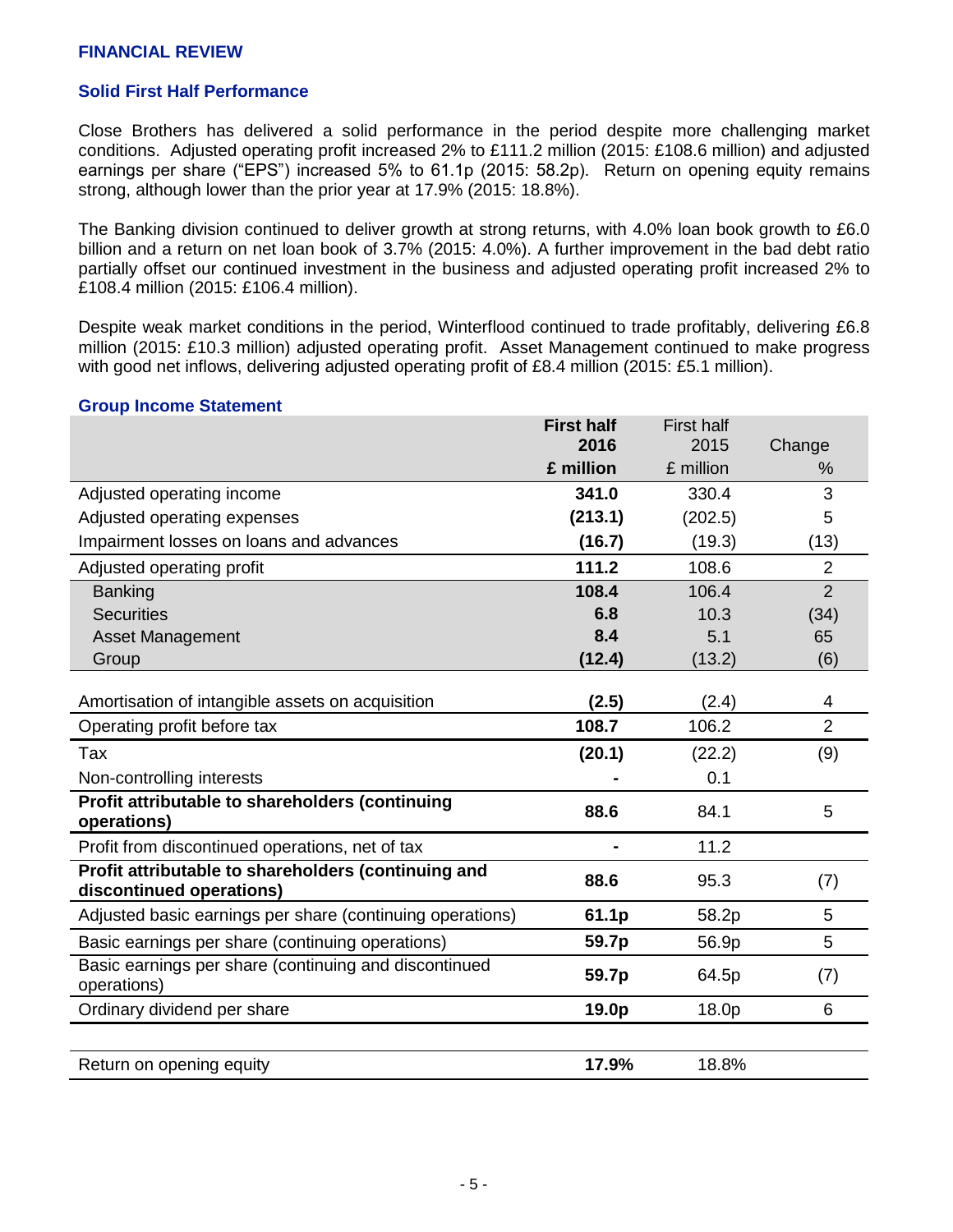## **FINANCIAL REVIEW**

Total revenues increased 3% in the period to £341.0 million (2015: £330.4 million) with both higher net interest and fee income in the Banking division and further growth in investment management income in Asset Management.

We continue to actively invest in the business to support long-term growth. As a result, adjusted operating expenses increased 5% to £213.1 million (2015: £202.5 million) reflecting continued investment in growth initiatives in the Banking division.

Overall, the expense/income and compensation ratios (total staff costs on adjusted operating income) remained broadly stable at 62% (2015: 61%) and 38% (2015: 37%) respectively.

The group continues to benefit from its disciplined approach to underwriting over many years and the current favourable credit environment, resulting in a further decline in the bad debt ratio to 0.6% (2015:  $0.7\%$ ).

Overall, this resulted in adjusted operating profit growth of 2% to £111.2 million (2015: £108.6 million) with the operating margin stable at 33% (2015: 33%).

The effective tax rate declined to 18.5% (2015: 20.9%) reflecting the write up of deferred tax assets due to the bank corporation tax surcharge which came into effect in January 2016. Including amortisation of intangible assets of £2.5 million (2015: £2.4 million), profit after tax increased 5% to £88.6 million (2015: £84.1 million).

Adjusted EPS from continuing operations increased 5% to 61.1p (2015: 58.2p) and our reported basic EPS, which includes amortisation of intangible assets, also increased 5% to 59.7p (2015: 56.9p) on a continuing basis. In 2015 we completed the sale of Seydler, our German securities business, and results from continuing operations exclude the £10.3 million profit on disposal and £0.9 million profit after tax in 2015.

# **Simple and Transparent Balance Sheet**

The overall structure of the group's high quality and transparent balance sheet remains unchanged, and we have maintained our prudent capital, funding and liquidity positions. Our balance sheet is predominantly made up of loans and advances to customers, which are short term in nature and around 90% secured, cash and loans and advances to banks, and settlement balances held within our Securities division.

Total assets were unchanged at £8.0 billion (31 July 2015: £8.0 billion), as the 4.0% increase in loans and advances to customers was partially funded by a decrease in cash and loans and advances to banks. Settlement balances also reduced, reflecting lower trading activity at Winterflood.

Total equity increased to £1,026.5 million (31 July 2015: £1,009.9 million) reflecting profits in the period, partially offset by dividend payments of £52.3 million. The group's return on assets remained broadly stable at 2.2% (31 July 2015: 2.3%).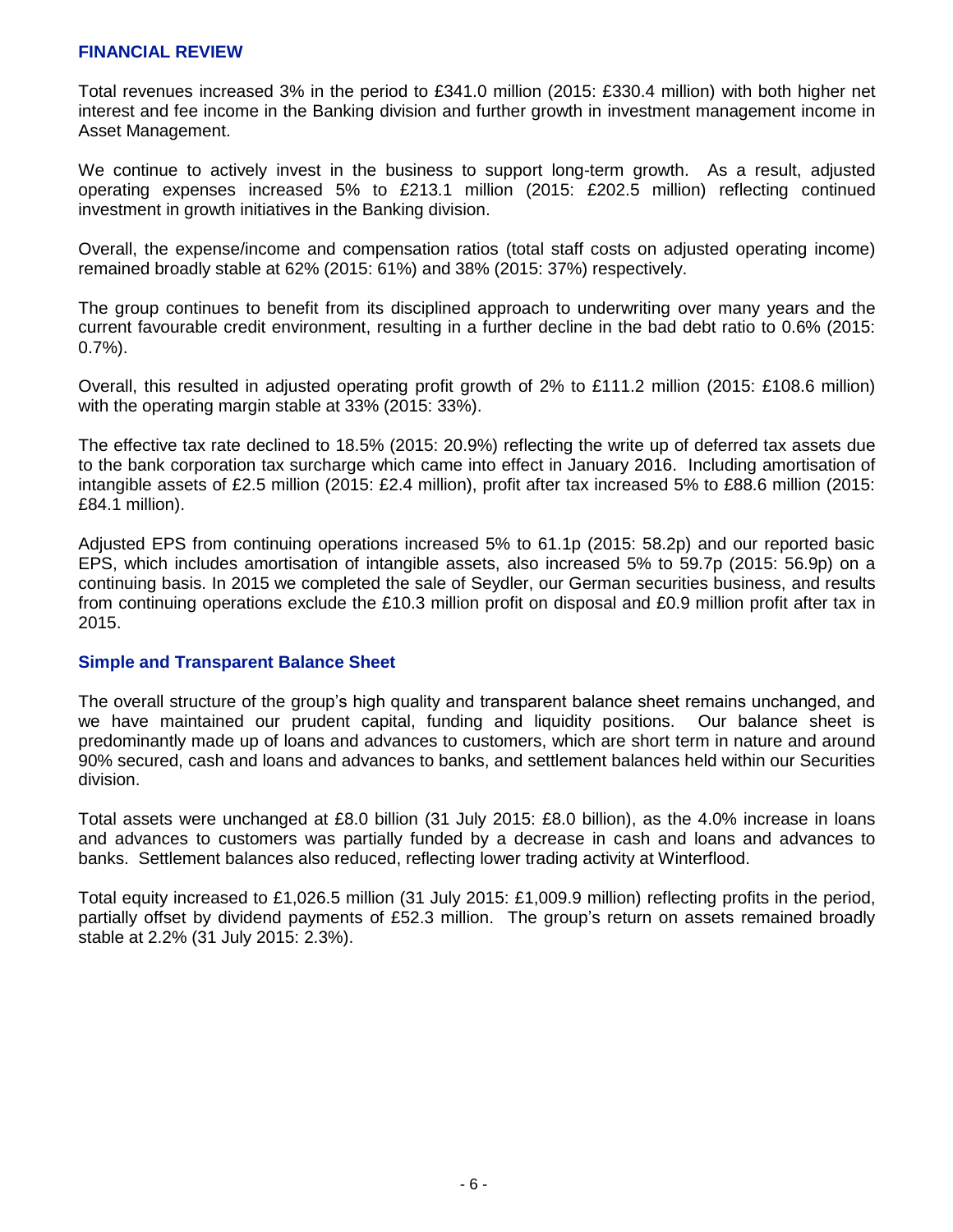## **Group Balance Sheet**

|                                                                           | 31 January | 31 July   |
|---------------------------------------------------------------------------|------------|-----------|
|                                                                           | 2016       | 2015      |
|                                                                           | £ million  | £ million |
| <b>Assets</b>                                                             |            |           |
| Cash and loans and advances to banks                                      | 898.0      | 1,122.6   |
| Settlement balances, long trading positions and loans to money brokers    | 427.6      | 481.9     |
| Loans and advances to customers                                           | 5,968.8    | 5,737.8   |
| Non-trading debt securities                                               | 200.9      | 135.4     |
| Intangible assets                                                         | 143.7      | 144.2     |
| Other assets                                                              | 381.8      | 335.4     |
| <b>Total assets</b>                                                       | 8,020.8    | 7,957.3   |
| <b>Liabilities</b>                                                        |            |           |
| Settlement balances, short trading positions and loans from money brokers | 360.2      | 404.3     |
| Deposits by banks                                                         | 48.8       | 35.1      |
| Deposits by customers                                                     | 4,615.2    | 4,481.4   |
| <b>Borrowings</b>                                                         | 1,756.6    | 1,792.6   |
| <b>Other liabilities</b>                                                  | 213.5      | 234.0     |
| <b>Total liabilities</b>                                                  | 6,994.3    | 6,947.4   |
| <b>Equity</b>                                                             | 1,026.5    | 1,009.9   |
| <b>Total liabilities and equity</b>                                       | 8,020.8    | 7,957.3   |

# **Diverse and conservative funding position**

Our conservative approach to funding and liquidity is a core part of our business model and we seek to maintain significant diversity of both the source and maturity of our funding.

Total funding increased £180.7 million, or 2%, in the period to £7,701.0 million (31 July 2015: £7,520.3 million) and accounted for 129% (31 July 2015: 131%) of the loan book. This primarily reflects a £133.8 million increase in customer deposits to £4,615.2 million (31 July 2015: £4,481.4 million) to fund loan book growth.

Term funding (with a maturity greater than 12 months) was stable at £3,979.0 million (31 July 2015: £4,018.7 million) and covered 67% of the loan book (31 July 2015: 70%) with an average maturity of 30 months (31 July 2015: 31 months), more than double the maturity of the loan book of 14 months (31 July 2015: 14 months), upholding our "borrow long, lend short" principle.

# **Group Funding**

|                                           | 31 January | 31 July   |           |
|-------------------------------------------|------------|-----------|-----------|
|                                           | 2016       | 2015      | Change    |
|                                           | £ million  | £ million | £ million |
| Deposits by customers                     | 4,615.2    | 4,481.4   | 133.8     |
| Drawn and undrawn facilities <sup>1</sup> | 1,513.8    | 1,512.2   | 1.6       |
| Senior unsecured bonds                    | 545.5      | 516.8     | 28.7      |
| Equity                                    | 1,026.5    | 1,009.9   | 16.6      |
| <b>Total available funding</b>            | 7,701.0    | 7,520.3   | 180.7     |

1 Includes £245.0 million (31 July 2015: £245.0 million) of undrawn facilities and £75.0 million (31 July 2015: £nil) of Treasury Bills drawn under the Funding for Lending Scheme but not currently in repurchase agreements, and excludes £17.3 million (31 July 2015: £8.6 million) of nonfacility overdrafts included in borrowings.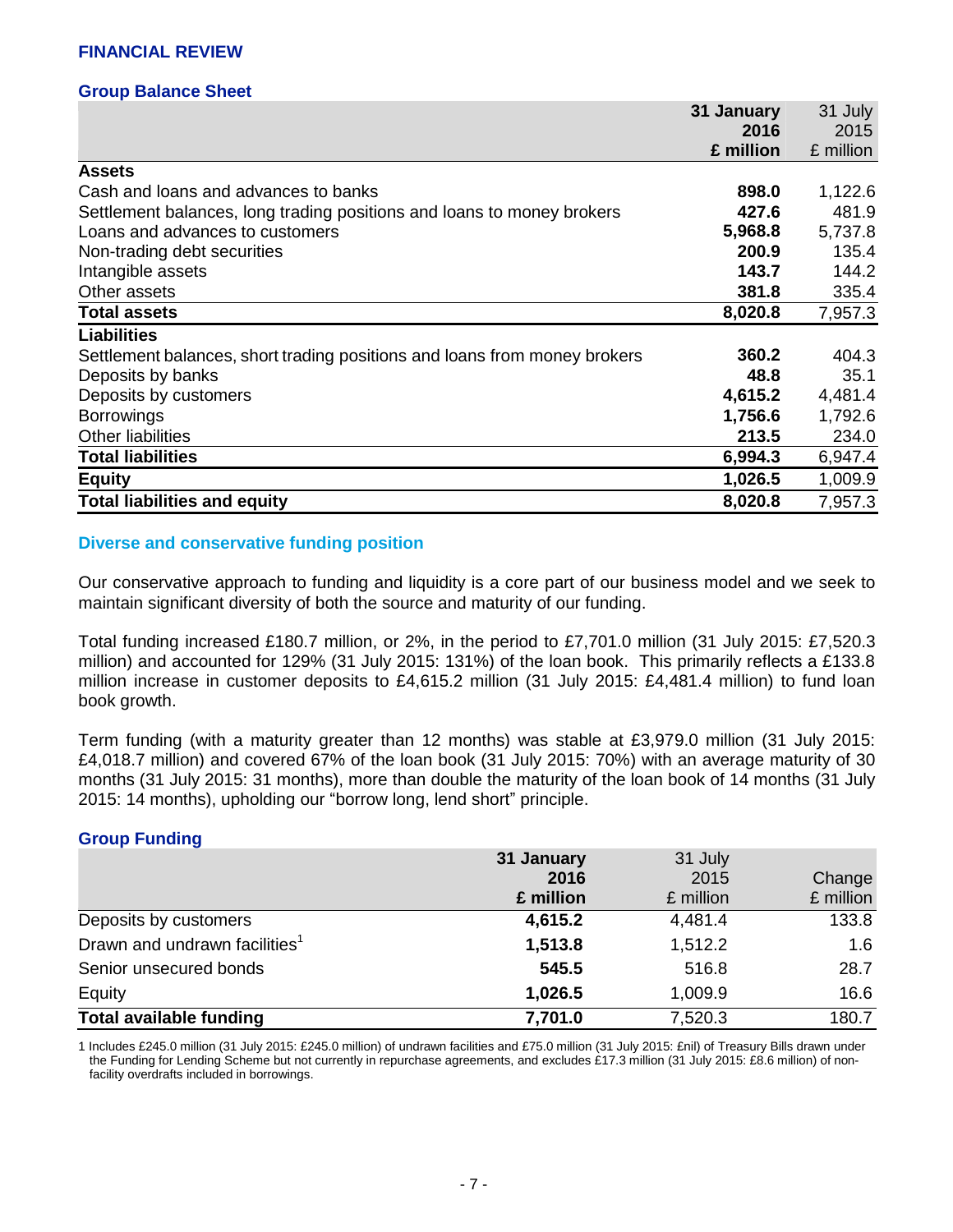# **FINANCIAL REVIEW**

# **Group Funding Maturity Profile**

|                                            | Less than | One to    | Greater than |           |
|--------------------------------------------|-----------|-----------|--------------|-----------|
|                                            | one year  | two years | two years    | Total     |
|                                            | £ million | £ million | £ million    | £ million |
| Deposits by customers                      | 3,397.3   | 859.2     | 358.7        | 4,615.2   |
| Drawn and undrawn facilities               | 296.6     | 553.0     | 664.2        | 1,513.8   |
| Senior unsecured bonds                     | 28.1      | 199.6     | 317.8        | 545.5     |
| Equity                                     |           |           | 1,026.5      | 1,026.5   |
| Total available funding at 31 January 2016 | 3,722.0   | 1,611.8   | 2,367.2      | 7,701.0   |
| Total available funding at 31 July 2015    | 3,501.6   | 1,694.0   | 2,324.7      | 7,520.3   |

### **Prudent approach to managing liquidity**

As a group we always look to balance maintaining our conservative approach to liquidity management with the efficiency of our balance sheet and funding mix. The majority of our liquidity is held on deposit with the Bank of England but from time to time we also place surplus funding in certificates of deposit ("CDs") or other liquid securities to maximise yield.

At 31 January 2016 treasury assets totalled £1,010.6 million (31 July 2015: £1,173.4 million), £809.7 million of which comprised high quality liquid assets in the form of deposits with the Bank of England. We also held £200.9 million (31 July 2015: £115.3 million) in CDs.

### **Treasury Assets**

|                                         | 31 January | 31 July   |           |
|-----------------------------------------|------------|-----------|-----------|
|                                         | 2016       | 2015      | Change    |
|                                         | £ million  | £ million | £ million |
| Gilts                                   |            | 20.1      | (20.1)    |
| Bank of England deposits                | 809.7      | 1,038.0   | (228.3)   |
| High quality liquid assets <sup>1</sup> | 809.7      | 1,058.1   | (248.4)   |
| Certificates of deposit                 | 200.9      | 115.3     | 85.6      |
| <b>Total treasury assets</b>            | 1,010.6    | 1,173.4   | (162.8)   |

1 In addition to the above, at 31 January 2016 the group held £75.0 million (31 July 2015: £nil) of Treasury Bills drawn under the Funding for Lending Scheme which are classified as high quality liquid assets.

# **Sustaining a strong capital position**

Our policy has always been to maintain a prudent capital position taking into account the quality of our asset base and long track record of financial performance through the cycle. This capital position is supported by the profitability of our business which has enabled us to grow the loan book, invest in our business and continue to pay a dividend as regulatory requirements have risen across the industry.

In the first half, common equity tier 1 ("CET1") capital increased by £32.6 million to £845.8 million (31 July 2015: £813.2 million) reflecting retained profit in the period, broadly offsetting 5% growth in risk weighted assets ("RWAs") to £6.2 billion (31 July 2015: £5.9 billion) predominantly due to loan book growth. As a result, our CET1 ratio at 31 January 2016 remained strong and comfortably ahead of minimum regulatory requirements at 13.6% (31 July 2015: 13.7%). Our leverage ratio, which is not affected by risk weightings, also remains well ahead of minimum requirements and industry benchmarks at 10.5% (31 July 2015: 10.2%).

As the regulatory environment continues to evolve, our strong CET1 position gives us headroom to absorb potential regulatory changes, just as we have in the past. As a result we remain confident in retaining flexibility for future growth while maintaining a prudent capital position which appropriately reflects the level of risk in our business.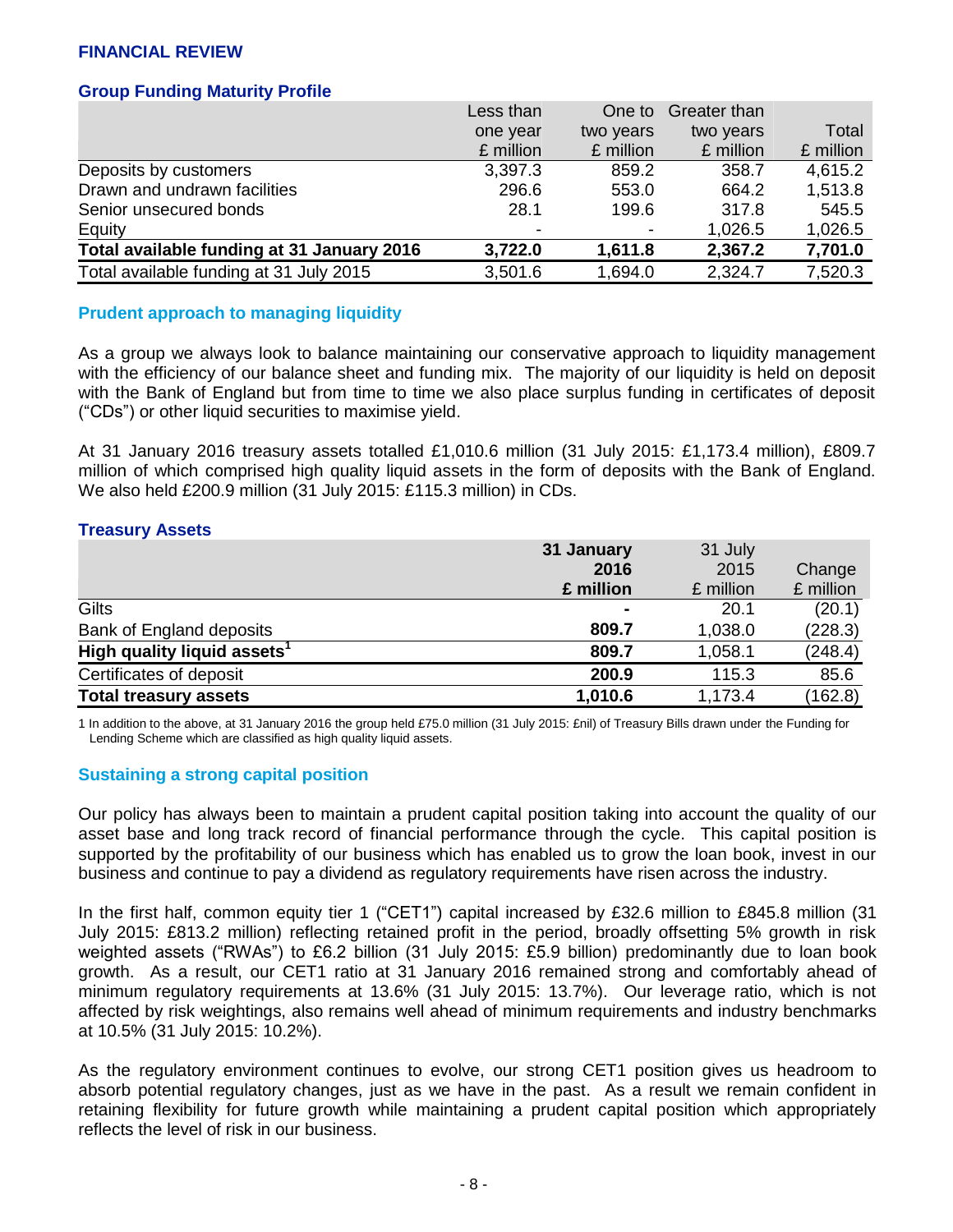# **FINANCIAL REVIEW**

# **Group Capital Position**

|                                    | 31 January | 31 July   |
|------------------------------------|------------|-----------|
|                                    | 2016       | 2015      |
|                                    | £ million  | £ million |
| Common equity tier 1 capital ratio | 13.6%      | 13.7%     |
| Total capital ratio                | 14.0%      | 14.3%     |
| Leverage ratio <sup>1</sup>        | 10.5%      | 10.2%     |
| Common equity tier 1 capital       | 845.8      | 813.2     |
| Total regulatory capital           | 869.7      | 848.0     |
| Risk weighted assets               | 6,218.1    | 5,932.1   |

1 The leverage ratio is calculated in accordance with the European Union Delegated Act. It is calculated as tier 1 capital (£845.8 million) as a percentage of total balance sheet assets, adjusting for certain capital deductions, including intangible assets, and off balance sheet exposures (all of which total £8,058.0 million).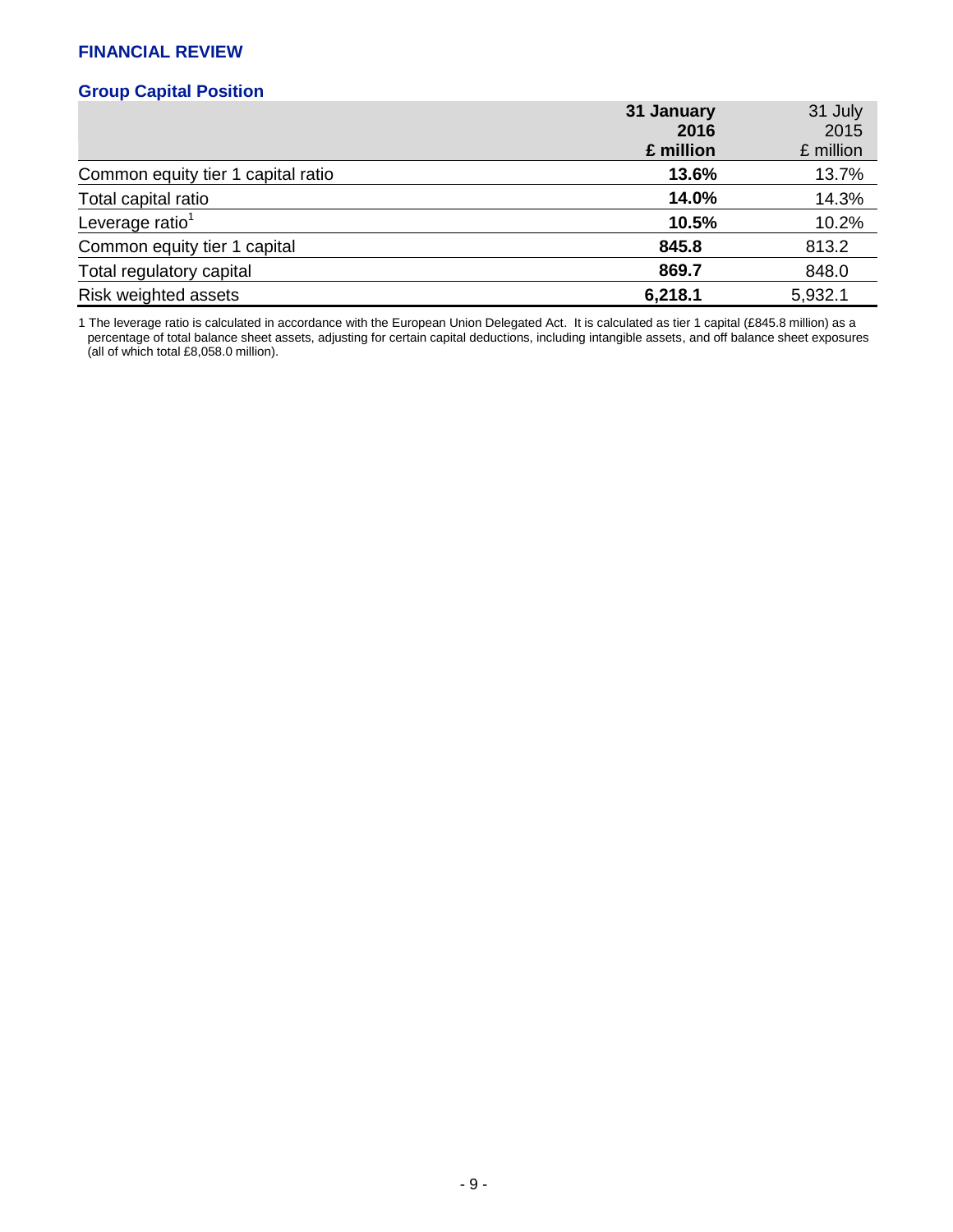## **BUSINESS REVIEW**

# **Banking**

## **Key Financials**

|                                                 | <b>First half</b> | <b>First half</b> |        |
|-------------------------------------------------|-------------------|-------------------|--------|
|                                                 | 2016              | 2015              | Change |
|                                                 | £ million         | £ million         | $\%$   |
| Operating income                                | 258.1             | 244.8             | 5      |
| Net interest and fees on loan book <sup>1</sup> | 247.7             | 237.8             | 4      |
| Retail                                          | 96.4              | 89.9              |        |
| Commercial                                      | 102.4             | 101.2             |        |
| Property                                        | 48.9              | 46.7              | 5      |
| Treasury income                                 | 10.4              | 7.0               | 49     |
| Adjusted operating expenses                     | (133.0)           | (119.1)           | 12     |
| Impairment losses on loans and advances         | (16.7)            | (19.3)            | (13)   |
| <b>Adjusted operating profit</b>                | 108.4             | 106.4             | 2      |
| <b>Key Performance Indicators</b>               |                   |                   |        |
| Net interest margin <sup>2</sup>                | 8.5%              | 8.8%              |        |
| Bad debt ratio <sup>3</sup>                     | 0.6%              | 0.7%              |        |
| Expense/income ratio <sup>4</sup>               | 52%               | 49%               |        |

1 Includes £195.3 million (2015: £189.8 million) net interest income and £52.4 million (2015: £48.0 million) other income. Other income includes net fees and commissions, operating lease income and other miscellaneous income.

**25%** 28%

**3.7%** 4.0%

2 Net interest and fees on average net loans and advances to customers.

3 Impairment losses on average net loans and advances to customers.

4 Adjusted operating expenses over operating income.

Return on opening equity<sup>5</sup>

Return on net loan book<sup>6</sup>

5 Adjusted operating profit after tax and non-controlling interests on the division's opening equity, excluding non-controlling interests.

6 Adjusted operating profit on average net loans and advances to customers.

#### **Delivering sustainable growth and strong returns over the long term**

The Banking division has continued to deliver growth at strong returns, building on our long-term track record. Despite increased competition we have continued to see good demand across our lending businesses and have achieved 4.0% growth in our loan book to £6.0 billion (31 July 2015: £5.7 billion) while maintaining our disciplined underwriting.

Our strategy focuses on organic loan book growth in our core specialist areas. Our long history of growth in both existing and adjacent markets has allowed us to extend our business model into new areas which fit our specialist, expertise-led approach to lending which in turn has helped us to deliver our sustainable returns.

Our current initiatives, which are at different stages of development, include expansion in Ireland, consumer point of sale finance, our green energy team and technology leasing team.

### **Strong returns and continued investment**

Adjusted operating profit has increased 2% year on year to £108.4 million (2015: £106.4 million), and we continue to deliver strong returns, with the return on net loan book at 3.7% (2015: 4.0%).

Income has increased 5% to £258.1 million (2015: £244.8 million), reflecting continued loan book growth. Net interest and fees on the loan book have increased 4% to £247.7 million (2015: £237.8 million) resulting in a net interest margin of 8.5% (2015: 8.8%). The margin remains strong but below the prior year due to ongoing price competition, particularly in Commercial, as well as lower fee income in some businesses.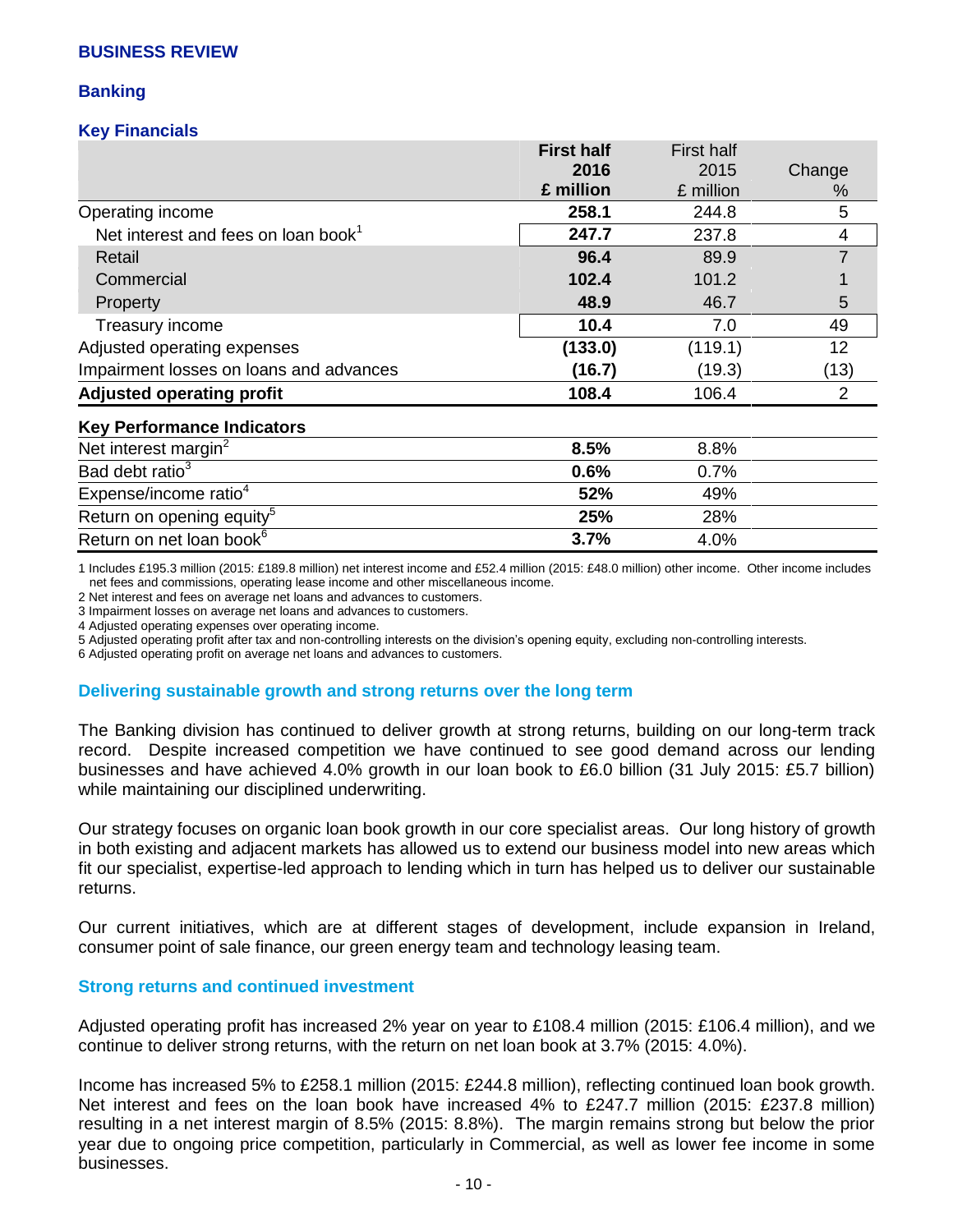## **Banking** continued

Bad debts remain at a long-term low of 0.6% (2015: 0.7%), benefitting from the benign credit environment and our strict underwriting criteria.

Expenses increased 12% to £133.0 million (2015: £119.1 million) as we continue to invest in our customer proposition as well as new initiatives to support future growth, including our sales academy and expansion into adjacent markets. As a result, the expense/income ratio increased to 52% (2015: 49%) but remains consistent with the range we have seen over previous cycles.

### **Solid growth**

We delivered 4.0% loan book growth in the period to £5,968.8 million (31 July 2015: £5,737.8 million). This reflects solid demand and good levels of new business across our lending businesses.

### **Loan Book Analysis**

|                          | 31 January | 31 July   |        |
|--------------------------|------------|-----------|--------|
|                          | 2016       | 2015      | Change |
|                          | £ million  | £ million | $\%$   |
| <b>Retail</b>            | 2,332.3    | 2,266.0   | 2.9    |
| Motor finance            | 1,633.3    | 1,600.3   | 2.1    |
| Premium finance          | 699.0      | 665.7     | 5.0    |
| <b>Commercial</b>        | 2,278.3    | 2,172.8   | 4.9    |
| Asset finance            | 1,905.9    | 1,796.2   | 6.1    |
| Invoice finance          | 372.4      | 376.6     | (1.1)  |
| <b>Property</b>          | 1,358.2    | 1,299.0   | 4.6    |
| <b>Closing loan book</b> | 5,968.8    | 5,737.8   | 4.0    |

The Retail loan book has increased 2.9%, or £66.3 million, to £2,332.3 million (31 July 2015: £2,266.0 million). This has been driven by both motor finance, up £33.0 million to £1,633.3 million (31 July 2015: £1,600.3 million) and premium finance which has increased £33.3 million to £699.0 million (31 July 2015: £665.7 million). The motor finance market remains competitive, but good demand in the car market has supported lending in the period as we focus on maintaining our margins. The premium finance loan book increased with a number of new broker relationships and increasing volumes from our existing brokers.

The Commercial loan book is up 4.9% to £2,278.3 million (31 July 2015: £2,172.8 million) driven by asset finance which increased 6.1% to £1,905.9 million (31 July 2015: £1,796.2 million). This was due to good new business volumes, particularly in green energy and more bespoke leasing products. Invoice finance was broadly stable at £372.4 million (31 July 2015: £376.6 million).

The Property finance loan book increased 4.6%, or £59.2 million, to £1,358.2 million (31 July 2015: £1,299.0 million) due to good demand for residential development finance in London and the regions.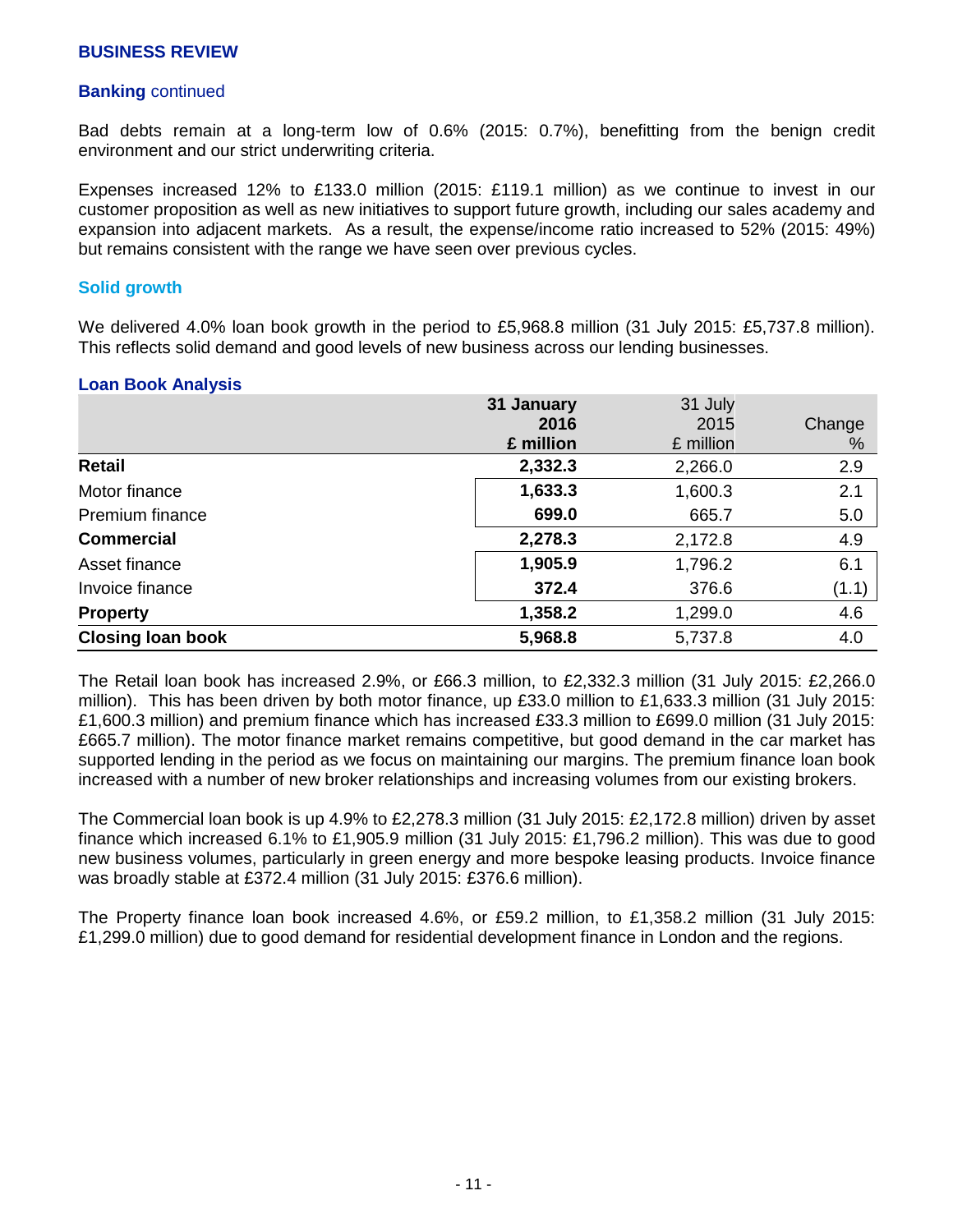## **BUSINESS REVIEW**

### **Securities**

### **Key Financials**

| <b>First half</b> | <b>First half</b> |        |
|-------------------|-------------------|--------|
| 2016              | $2015^1$          | Change |
| £ million         | £ million         | %      |
| 35.2              | 41.9              | (16)   |
| (28.4)            | (31.6)            | (10)   |
| 6.8               | 10.3              | (34)   |
|                   |                   |        |
| 51.4              | 54.9              |        |
| 19%               | 25%               |        |
| 14%               | 21%               |        |
|                   |                   |        |

1 Results from continuing operations exclude Seydler, the sale of which was completed on 5 January 2015 and which has been classified as a discontinued operation under IFRS 5 in the 2015 results.

2 Operating income and adjusted operating profit include £3.7 million (2015: £6.7 million) and £1.9 million (2015: £3.4 million) respectively relating to the disposal of Euroclear shares.

3 Adjusted operating profit over operating income.

4 Adjusted operating profit after tax on opening equity. Opening equity relates to Winterflood only and excludes the brought forward equity of Seydler due to its disposal in the prior year.

# **Continued profitability despite difficult trading conditions**

Winterflood's performance has been affected by difficult market conditions in the first half, but the business continued to trade profitably. Concerns around the outlook for global growth and falling commodity prices resulted in increased volatility and falling equity markets. These conditions impacted retail investor sentiment causing lower trading volumes and 13 loss days in the period (2015: 10 loss days).

Volumes decreased year on year, with average bargains per day down 6% to 51,359 (2015: 54,868), particularly impacting smaller, less liquid stocks. Income per bargain declined slightly to £4.87 (2015: £5.05) year on year.

As a result, income declined 16% year on year to £35.2 million (2015: £41.9 million) predominantly due to a reduction in trading revenues. Expenses have also reduced to £28.4 million (2015: £31.6 million) reflecting Winterflood's variable cost model.

Despite these difficult conditions, Winterflood continued to trade profitably, delivering £6.8 million adjusted operating profit in the period (2015: £10.3 million), which includes £1.9 million benefit (2015: £3.4 million) from the disposal of our remaining holding in Euroclear. Operating margin and return on opening equity both reduced, to 19% (2015: 25%) and 14% (2015: 21%) respectively.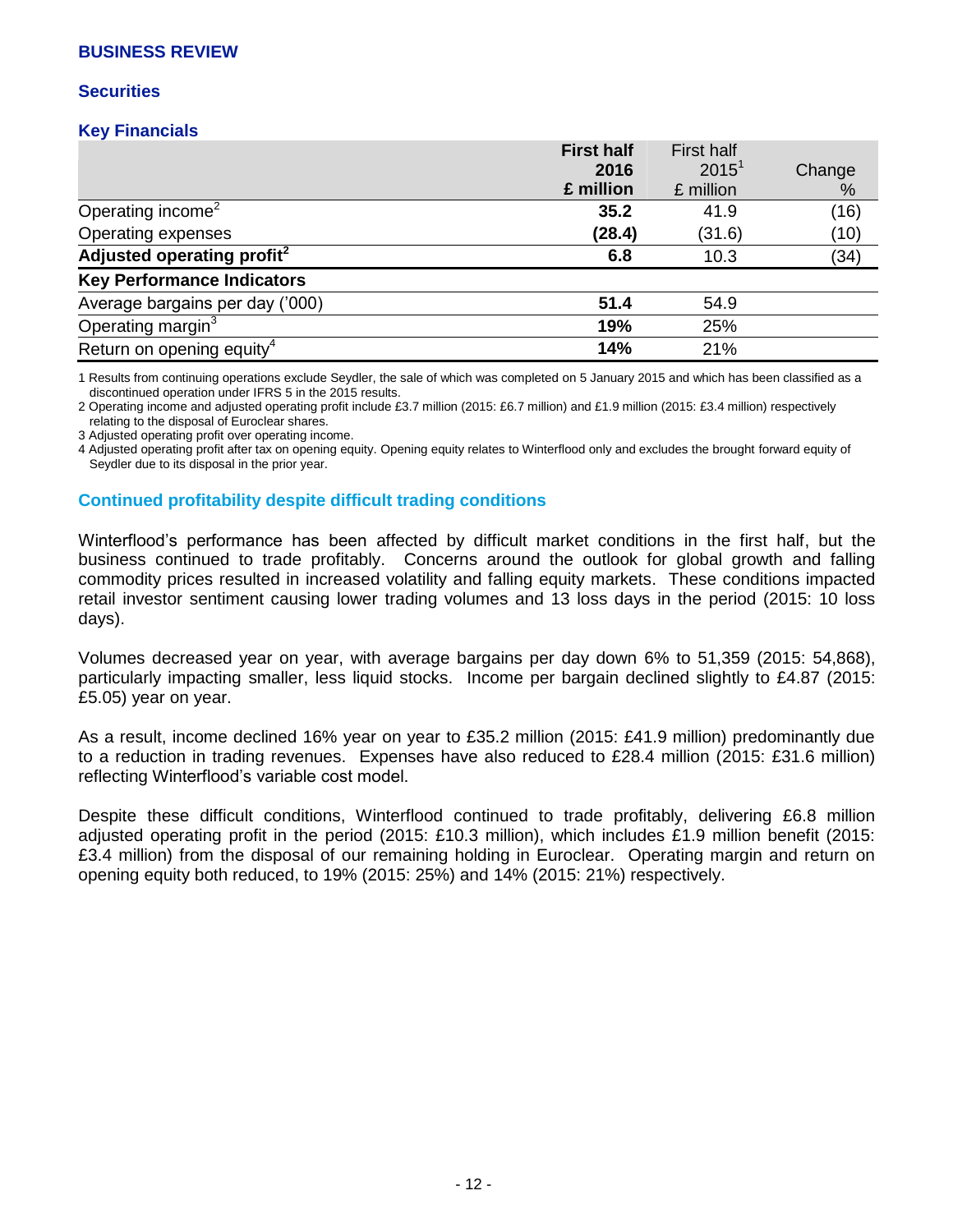## **BUSINESS REVIEW**

## **Asset Management**

### **Key Financials**

|                                        | <b>First half</b> | <b>First half</b> |        |
|----------------------------------------|-------------------|-------------------|--------|
|                                        | 2016              | 2015              | Change |
|                                        | £ million         | £ million         | %      |
| Operating income                       | 47.0              | 43.3              | 9      |
| Income on client assets                | 44.9              | 42.9              | 5      |
| Advice and other services <sup>1</sup> | 16.7              | 17.2              | (3)    |
| Investment management                  | 28.2              | 25.7              | 10     |
| Other income <sup>2</sup>              | 2.1               | 0.4               |        |
| Adjusted operating expenses            | (38.6)            | (38.2)            |        |
| <b>Adjusted operating profit</b>       | 8.4               | 5.1               | 65     |
| <b>Key Performance Indicators</b>      |                   |                   |        |
| Total client assets (£ billion)        | 9.1               | 10.2              | (10)   |
| Revenue margin (basis points) $3$      | 90                | 86                |        |
| Operating margin                       | 18%               | 12%               |        |
| Return on opening equity <sup>4</sup>  | 29%               | 23%               |        |

1 Income from advice to private and corporate clients and self-directed services, excluding investment management income.

2 Net interest income and expense, income on principal investments and other income. The first half 2016 also includes the £1.9 million profit on disposal of our corporate advice and investment management activities.

3 Income on client assets over average total client assets.

4 Adjusted operating profit after tax and non-controlling interests over opening equity, less non-controlling interests.

### **Continued progress in difficult market conditions**

Asset Management has continued to make progress in the period despite the backdrop of difficult market conditions. We continue to see good net inflows from both our own advisers and third party IFAs, demonstrating the breadth of our distribution capabilities and the quality of our advice and investment management propositions. Net inflows increased year on year to £310 million (31 January 2015: £195 million) or 8% of opening managed assets annualised, helped by lower outflows.

Despite positive inflows, total client assets reduced year on year to £9.1 billion (31 January 2015: £10.2 billion), principally reflecting the disposal of £1.3 billion corporate assets which completed in the period and the effect of negative market movements. Within this, managed assets reduced to £7.3 billion (31 January 2015: £7.5 billion), also reflecting the impact of the disposal as net flows of £310 million (2015: £195 million) were broadly offset by adverse market movements of £382 million (2015: positive movements of £344 million).

Operating income increased 9% to £47.0 million (2015: £43.3 million) driven predominantly by good growth in investment management income. The revenue margin has increased year on year to 90 bps (2015: 86 bps) reflecting the disposal of lower margin corporate client assets.

Adjusted operating expenses remained broadly stable, reflecting the operating leverage within the business, increasing just 1% to £38.6 million (2015: £38.2 million).

Adjusted operating profit increased to £8.4 million (2015: £5.1 million), resulting in an 18% (2015: 12%) operating margin and 29% (2015: 23%) return on opening equity. Excluding the profit on disposal and trading profit in the period from the corporate business, adjusted operating profit was £6.1 million (2015: £5.5 million) in the first half of the year.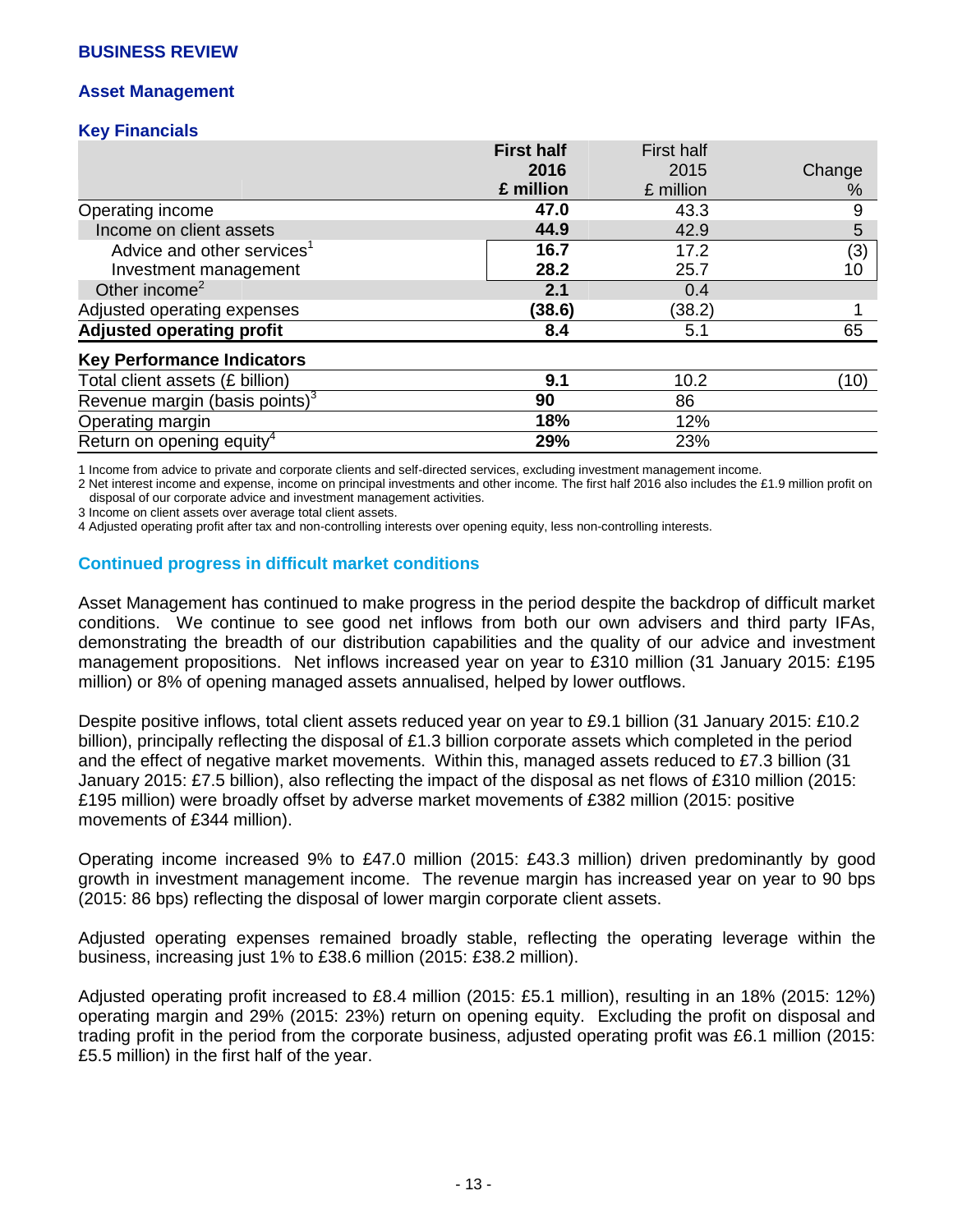# **Asset Management** continued

## **Movement in Total Client Assets**

|                                                 | 2016      | 2015      | Change |
|-------------------------------------------------|-----------|-----------|--------|
|                                                 | £ million | £ million | %      |
| Total managed assets at 1 August                | 7,996     | 6,922     | 16     |
| <b>Inflows</b>                                  | 601       | 629       | (4)    |
| <b>Outflows</b>                                 | (291)     | (434)     | (33)   |
| Net inflows                                     | 310       | 195       | 59     |
| Disposals <sup>1</sup>                          | (653)     |           |        |
| Market movements                                | (382)     | 344       |        |
| Total managed assets at 31 January <sup>2</sup> | 7,271     | 7,461     | (3)    |
| Advised only assets at 31 January <sup>3</sup>  | 1,873     | 2,747     | (32)   |
| <b>Total client assets at 31 January</b>        | 9,144     | 10,208    | (10)   |

1 Disposal of £1,335 million client assets in the period relating to our corporate advice and investment management activities; including £653 million managed only assets and £682 million advised only assets.

2 Total managed assets include £2,651 million (31 January 2015: £2,548 million) of assets that are both advised and managed.

3 Total advised assets of £4,524 million at 31 January 2016 comprise £1,873 million of advised only assets and £2,651 million of assets that are both advised and managed.

## **Expect continued net inflows and progress in the business**

Our priorities for the business remain unchanged, driving growth both organically and through the selective hiring of advisers and fund managers or small acquisitions to expand our offering.

We offer a high quality proposition with both our advice and investment management teams winning industry awards. The UK government's pension changes present a significant growth opportunity and we have increased our business development and seminar activities to ensure we are well positioned to take advantage of this opportunity. We are also investing in training for our advisers to ensure we provide the best advice to our clients as these changes take effect.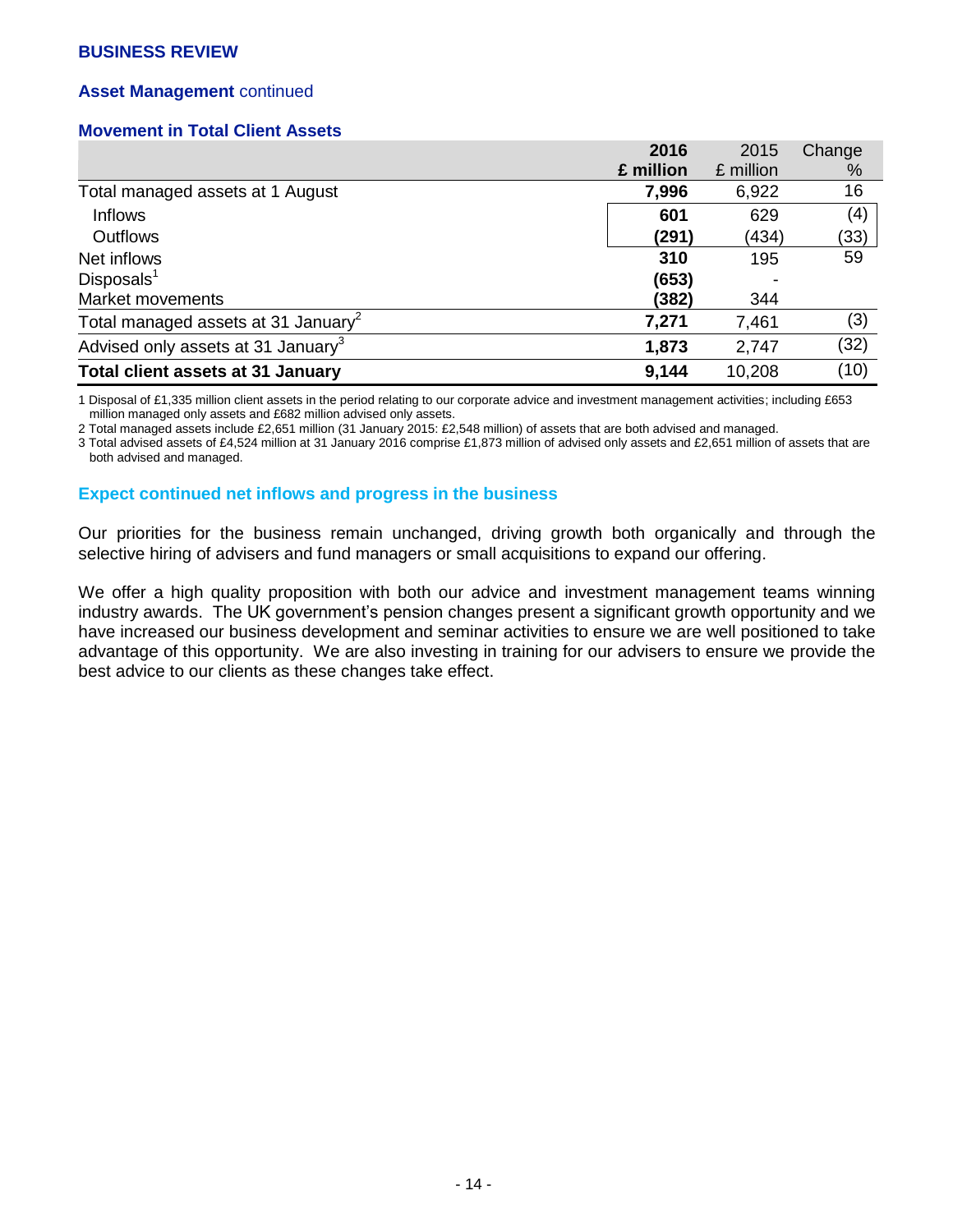# **PRINCIPAL RISKS AND UNCERTAINTIES**

The group is exposed to a number of risks in its day-to-day business which are managed by:

- Adhering to its prudent and established business model;
- Following a "three lines of defence" risk management approach; and
- Operating within a clearly defined risk appetite which is monitored against agreed metrics and limits.

A detailed description of the principal risks and uncertainties that the group faces and its approach to managing and mitigating those risks is set out on pages 28 to 31 of the Annual Report 2015 which can be accessed via the link on the Investor Relations home page of the group's website at www.closebrothers.com.

In the six months to 31 January 2016 there have been no significant changes to our business model, risk management approach or risk appetite. The risks and uncertainties detailed in the Annual Report 2015 also remain unchanged and are summarised below. This summary should not be regarded as a comprehensive list of all potential risks and uncertainties faced by the group but rather those risks which it currently believes may have a significant impact on its performance and future prospects.

### **Key risk and uncertainty Description**

| $\cdots$ , $\cdots$ , $\cdots$ , $\cdots$ , $\cdots$ , $\cdots$ , $\cdots$<br><b>Credit losses</b> | At 31 January 2016 the group has £6 billion of loans to a range of small<br>businesses and individuals. The group is exposed to credit losses if customers<br>are unable to repay these loans and any outstanding interest and fees. The<br>group is also exposed to counterparties with which it places deposits or trades.                                                                                                                  |
|----------------------------------------------------------------------------------------------------|-----------------------------------------------------------------------------------------------------------------------------------------------------------------------------------------------------------------------------------------------------------------------------------------------------------------------------------------------------------------------------------------------------------------------------------------------|
| Economic environment                                                                               | Continued weakness in global markets or any deterioration in the UK economy<br>caused by the global environment or UK-specific events, such as the<br>forthcoming EU membership referendum, could lead to a reduction in demand<br>for the group's products and services.                                                                                                                                                                     |
| Legal and regulatory                                                                               | Changes in legal, regulatory and tax environments could adversely impact on<br>the group's performance, capital and liquidity as well as demand from its<br>customers and counterparties. Failing to safeguard client assets or providing<br>advice and products which are not in our customers' best interests has the<br>potential to damage the group's reputation and may lead to sanctions including<br>litigation and customer redress. |
| Competition                                                                                        | Growth in the UK economy has led to increased competition in our markets,<br>particularly our lending businesses, which may impact the group's<br>performance.                                                                                                                                                                                                                                                                                |
| Market exposure                                                                                    | Volatility or the absence of liquidity in financial markets may impact the group's<br>profitability, particularly in our trading operations. Changes in interest and<br>exchange rates have the potential to impact the group's earnings although the<br>majority of these exposures are hedged.                                                                                                                                              |
| Technology                                                                                         | Maintaining robust and secure IT infrastructure is fundamental in allowing the<br>group to operate effectively, respond to new technology, protect client and<br>company data and counter cyber threats. Failure to evolve with our customers'<br>technological expectations or effectively manage transitions to<br>new<br>infrastructure also has the potential to impact group performance.                                                |
| <b>Employees</b>                                                                                   | The calibre and expertise of our employees is critical to the success of the<br>group. The loss of key individuals or teams may have an adverse impact on<br>the group's operations and ability to deliver its strategy.                                                                                                                                                                                                                      |
| Funding                                                                                            | Access to funding markets is essential in supporting the group's ongoing<br>lending activities. Any significant or sudden change in these markets has the<br>potential to impact the group's ongoing performance.                                                                                                                                                                                                                             |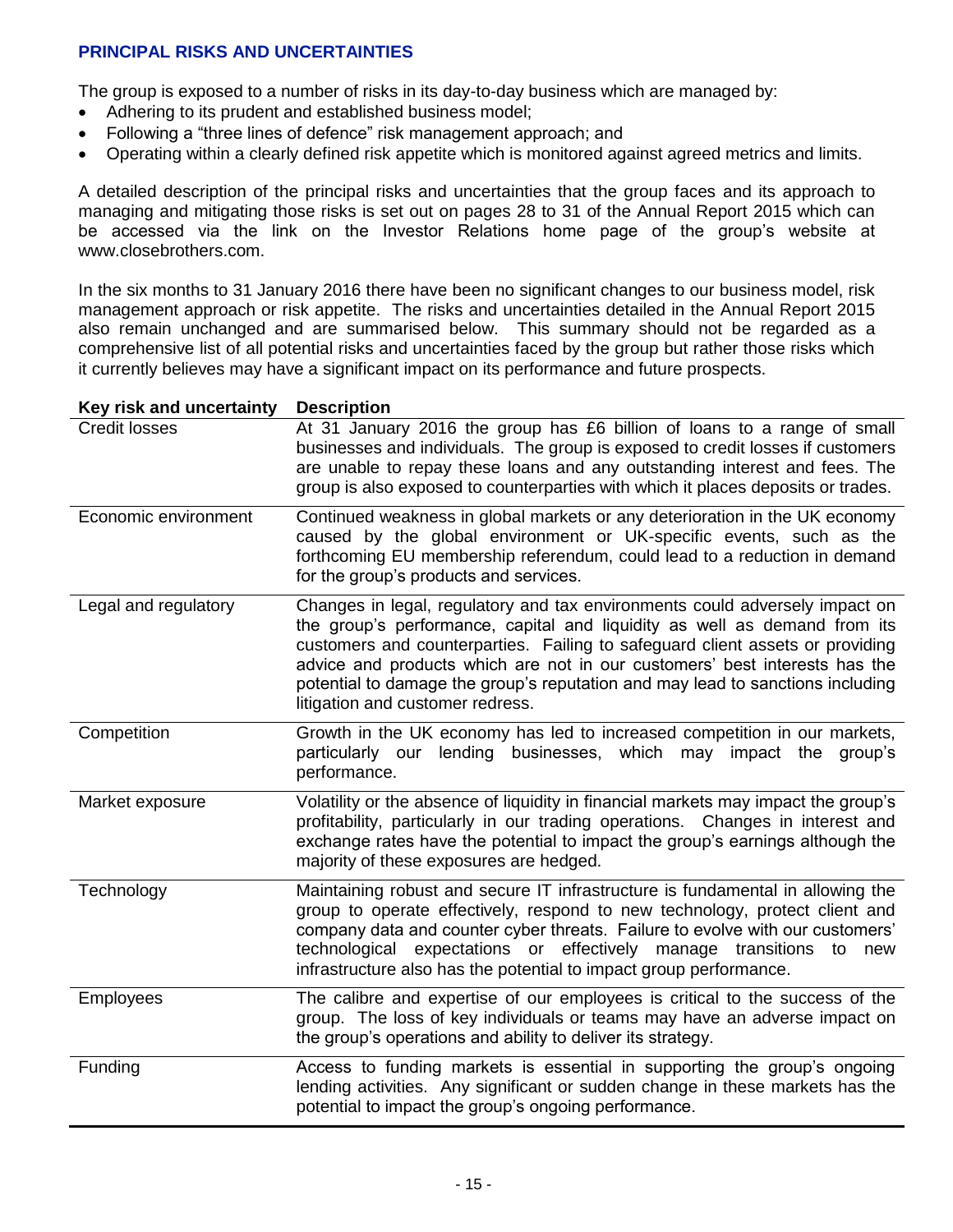# **DIRECTORS' RESPONSIBILITY STATEMENT**

We confirm that to the best of our knowledge:

- The condensed set of consolidated financial statements has been prepared in accordance with International Accounting Standard 34 "Interim Financial Reporting";
- The Interim Report 2016 includes a fair review of the information required by Disclosure and Transparency Rule 4.2.7R (indication of important events during the first six months and description of principal risks and uncertainties for the remaining six months of the year); and
- The Interim Report 2016 includes a fair review of the information required by Disclosure and Transparency Rule 4.2.8R (disclosure of related parties' transactions and changes therein).

On behalf of the board

**P.S.S. Macpherson** Chairman

**P. Prebensen** Chief Executive

8 March 2016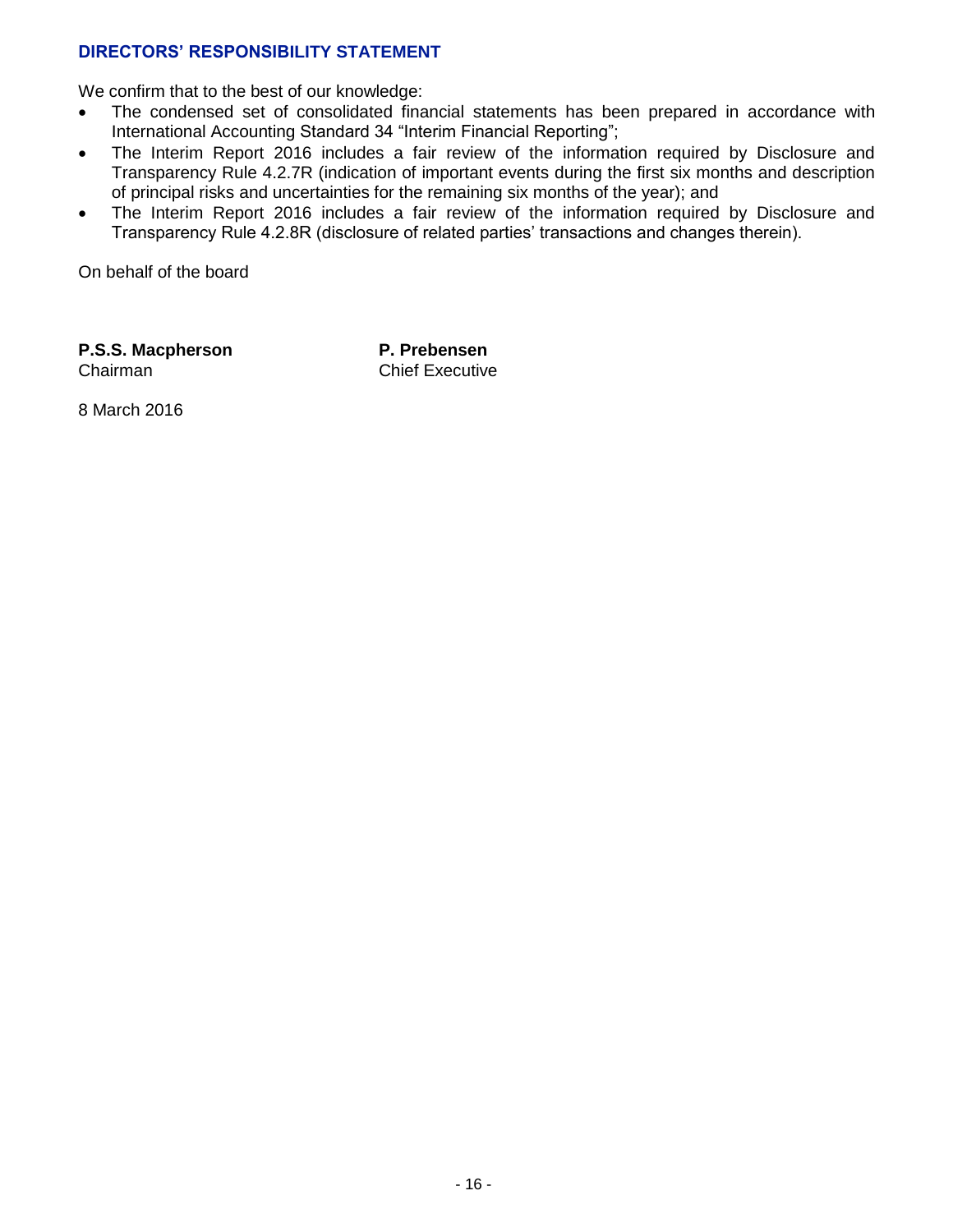### **INDEPENDENT REVIEW REPORT**

#### **Independent Review Report to Close Brothers Group plc**

We have been engaged by the company to review the condensed set of consolidated financial statements in the Interim Report 2016 for the six months ended 31 January 2016 which comprises the Consolidated Income Statement, the Consolidated Statement of Comprehensive Income, the Consolidated Balance Sheet, the Consolidated Statement of Changes in Equity, the Consolidated Cash Flow Statement and related notes 1 to 16. We have read the other information contained in the Interim Report 2016 and considered whether it contains any apparent misstatements or material inconsistencies with the information in the condensed set of consolidated financial statements.

This report is made solely to the company in accordance with International Standard on Review Engagements (UK and Ireland) 2410 "Review of Interim Financial Information Performed by the Independent Auditor of the Entity" issued by the Auditing Practices Board. Our work has been undertaken so that we might state to the company those matters we are required to state to it in an independent review report and for no other purpose. To the fullest extent permitted by law, we do not accept or assume responsibility to anyone other than the company, for our review work, for this report, or for the conclusions we have formed.

#### **Directors' responsibilities**

The Interim Report 2016 is the responsibility of, and has been approved by, the directors. The directors are responsible for preparing the Interim Report 2016 in accordance with the Disclosure and Transparency Rules of the United Kingdom's Financial Conduct Authority.

As disclosed in note 1, the annual financial statements of the group are prepared in accordance with International Financial Reporting Standards as adopted by the European Union. The condensed set of consolidated financial statements included in this Interim Report 2016 has been prepared in accordance with International Accounting Standard 34, "Interim Financial Reporting", as adopted by the European Union.

#### **Our responsibility**

Our responsibility is to express to the company a conclusion on the condensed set of consolidated financial statements in the Interim Report 2016 based on our review.

### **Scope of review**

We conducted our review in accordance with International Standard on Review Engagements (UK and Ireland) 2410 "Review of Interim Financial Information Performed by the Independent Auditor of the Entity" issued by the Auditing Practices Board for use in the United Kingdom. A review of interim financial information consists of making inquiries, primarily of persons responsible for financial and accounting matters, and applying analytical and other review procedures. A review is substantially less in scope than an audit conducted in accordance with International Standards on Auditing (UK and Ireland) and consequently does not enable us to obtain assurance that we would become aware of all significant matters that might be identified in an audit. Accordingly, we do not express an audit opinion.

### **Conclusion**

Based on our review, nothing has come to our attention that causes us to believe that the condensed set of consolidated financial statements in the Interim Report 2016 for the six months ended 31 January 2016 is not prepared, in all material respects, in accordance with International Accounting Standard 34 as adopted by the European Union and the Disclosure and Transparency Rules of the United Kingdom's Financial Conduct Authority.

### **Deloitte LLP**

Chartered Accountants and Statutory Auditor London, United Kingdom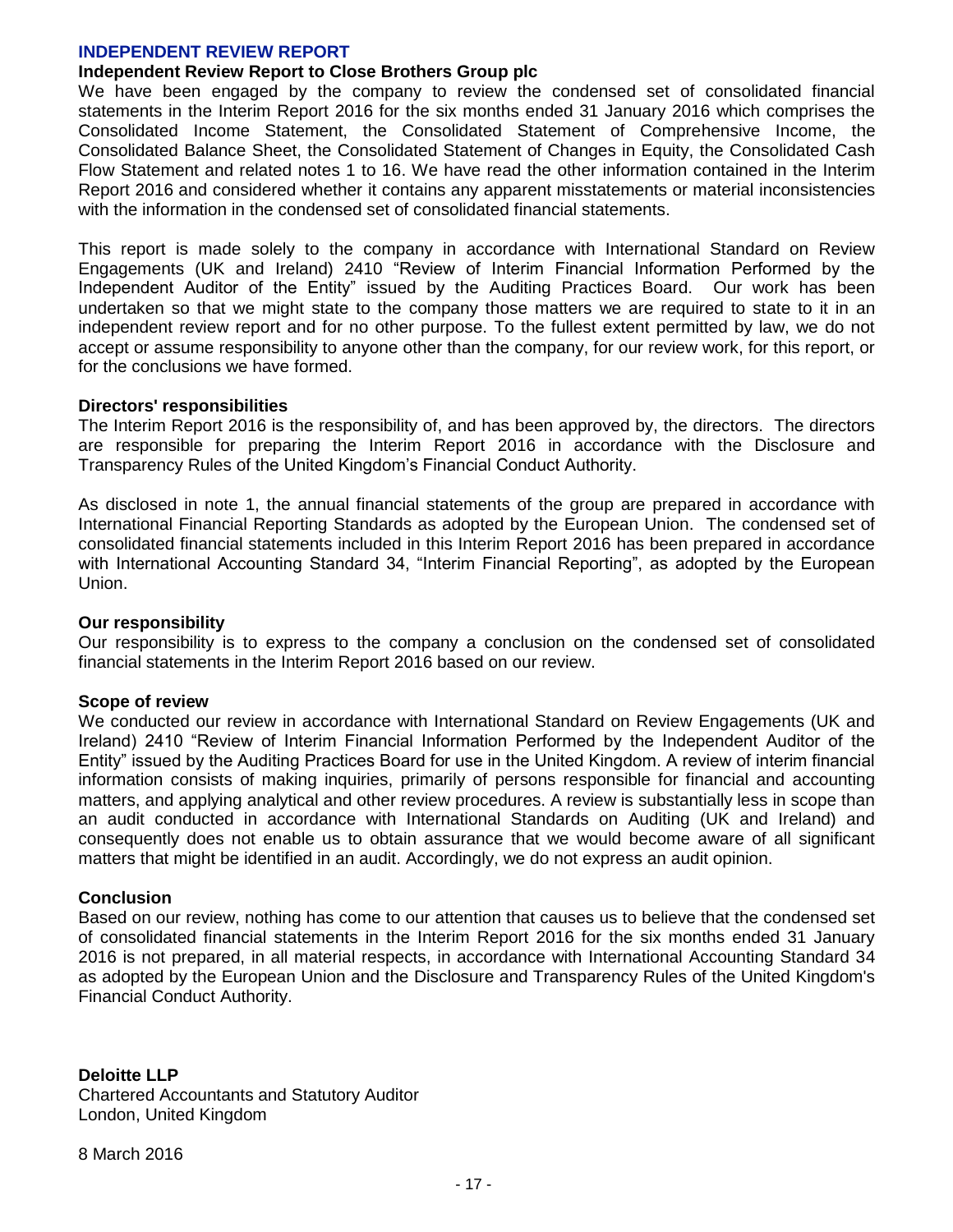for the six months ended 31 January 2016

|                                                                                     |                | Six months ended | Year ended |           |
|-------------------------------------------------------------------------------------|----------------|------------------|------------|-----------|
|                                                                                     |                | 31 January       |            | 31 July   |
|                                                                                     |                | 2016             | 2015       | 2015      |
|                                                                                     |                | <b>Unaudited</b> | Unaudited  | Audited   |
|                                                                                     | <b>Note</b>    | £ million        | £ million  | £ million |
| Interest income                                                                     |                | 272.1            | 264.5      | 528.8     |
| Interest expense                                                                    |                | (65.1)           | (67.1)     | (132.3)   |
| Net interest income                                                                 |                | 207.0            | 197.4      | 396.5     |
| Fee and commission income                                                           |                | 92.9             | 88.8       | 195.7     |
| Fee and commission expense                                                          |                | (14.7)           | (14.7)     | (30.2)    |
| Gains less losses arising from dealing in securities                                |                | 25.6             | 30.6       | 72.0      |
| Other income                                                                        |                | 30.2             | 28.3       | 55.5      |
|                                                                                     |                |                  |            |           |
| Non-interest income                                                                 |                | 134.0            | 133.0      | 293.0     |
| Operating income                                                                    | $\overline{2}$ | 341.0            | 330.4      | 689.5     |
|                                                                                     |                |                  |            |           |
| Administrative expenses                                                             |                | (213.1)          | (202.5)    | (422.7)   |
| Impairment losses on loans and advances                                             | $\overline{7}$ | (16.7)           | (19.3)     | (41.9)    |
| Total operating expenses before amortisation of intangible assets<br>on acquisition |                | (229.8)          | (221.8)    | (464.6)   |
| Operating profit before amortisation of intangible assets on                        |                |                  |            |           |
| acquisition                                                                         |                | 111.2            | 108.6      | 224.9     |
| Amortisation of intangible assets on acquisition                                    |                | (2.5)            | (2.4)      | (5.0)     |
|                                                                                     |                |                  |            |           |
| <b>Operating profit before tax</b>                                                  |                | 108.7            | 106.2      | 219.9     |
| Tax                                                                                 | 3              | (20.1)           | (22.2)     | (45.4)    |
|                                                                                     |                |                  |            |           |
| Profit after tax for the period from continuing operations                          |                | 88.6             | 84.0       | 174.5     |
| Profit for the period from discontinued operations, net of tax                      | 4              |                  | 11.2       | 11.2      |
| Profit after tax for the period                                                     |                | 88.6             | 95.2       | 185.7     |
| Loss attributable to non-controlling interests from continuing                      |                |                  |            |           |
| operations                                                                          |                |                  | (0.1)      |           |
|                                                                                     |                |                  |            |           |
| Profit attributable to shareholders                                                 |                | 88.6             | 95.3       | 185.7     |
|                                                                                     |                |                  |            |           |
| From continuing operations                                                          |                |                  |            |           |
| <b>Basic earnings per share</b>                                                     | 5              | 59.7p            | 56.9p      | 117.8p    |
| Diluted earnings per share                                                          | 5              | 58.9p            | 56.2p      | 116.5p    |
|                                                                                     |                |                  |            |           |
| From continuing and discontinued operations                                         |                |                  |            |           |
| <b>Basic earnings per share</b>                                                     | 5              | 59.7p            | 64.5p      | 125.4p    |
| Diluted earnings per share                                                          | $\overline{5}$ | 58.9p            | 63.7p      | 124.0p    |
| Ordinary dividend per share                                                         | 6              | 19.0p            | 18.0p      | 53.5p     |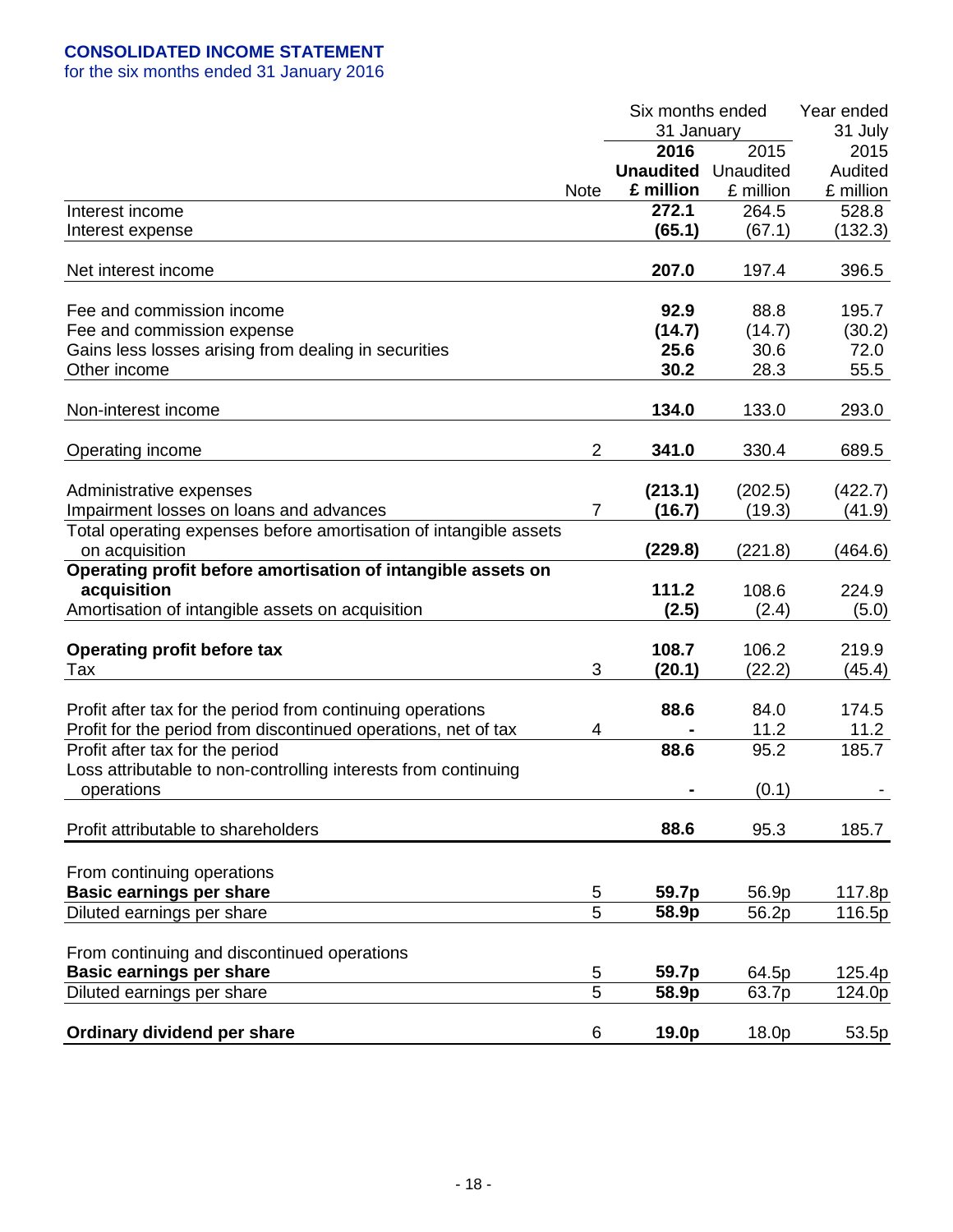# **CONSOLIDATED STATEMENT OF COMPREHENSIVE INCOME**

for the six months ended 31 January 2016

|                                                                     | Six months ended<br>31 January |           | Year ended |
|---------------------------------------------------------------------|--------------------------------|-----------|------------|
|                                                                     |                                |           | 31 July    |
|                                                                     | 2016                           | 2015      | 2015       |
|                                                                     | <b>Unaudited</b> Unaudited     |           | Audited    |
|                                                                     | £ million                      | £ million | £ million  |
| Profit after tax for the period                                     | 88.6                           | 95.2      | 185.7      |
| Other comprehensive income/(expense) that may be reclassified       |                                |           |            |
| to income statement from continuing operations                      |                                |           |            |
| Currency translation gains/(losses)                                 | 1.6                            | (1.7)     | (3.0)      |
| Losses on cash flow hedging                                         | (4.0)                          | (7.6)     | (5.5)      |
| Losses on equity shares classified as available for sale            |                                | (0.5)     | (0.5)      |
| Available for sale investment gains transferred to income statement |                                |           |            |
| on disposal                                                         | (4.0)                          | (6.7)     | (6.8)      |
| Tax relating to items that may be reclassified                      | 1.9                            | 2.4       | 2.5        |
|                                                                     |                                |           |            |
|                                                                     | (4.5)                          | (14.1)    | (13.3)     |
| Other comprehensive (expense)/income that will not be               |                                |           |            |
| reclassified to income statement from continuing operations         |                                |           |            |
| Defined benefit pension scheme losses                               | (1.7)                          | (4.7)     | (2.0)      |
| Tax relating to items that will not be reclassified                 | 0.3                            | 1.0       | 0.4        |
|                                                                     |                                |           |            |
|                                                                     | (1.4)                          | (3.7)     | (1.6)      |
|                                                                     |                                |           |            |
| Other comprehensive expense for the period, net of tax              |                                |           |            |
| from continuing operations                                          | (5.9)                          | (17.8)    | (14.9)     |
| Other comprehensive expense for the period, net of tax              |                                |           |            |
| from discontinued operations                                        |                                | (1.2)     | (1.2)      |
| Total comprehensive income for the period                           | 82.7                           | 76.2      | 169.6      |
|                                                                     |                                |           |            |
| <b>Attributable to</b>                                              |                                |           |            |
| Non-controlling interests                                           |                                | (0.1)     |            |
| Shareholders                                                        | 82.7                           | 76.3      | 169.6      |
|                                                                     |                                |           |            |
|                                                                     | 82.7                           | 76.2      | 169.6      |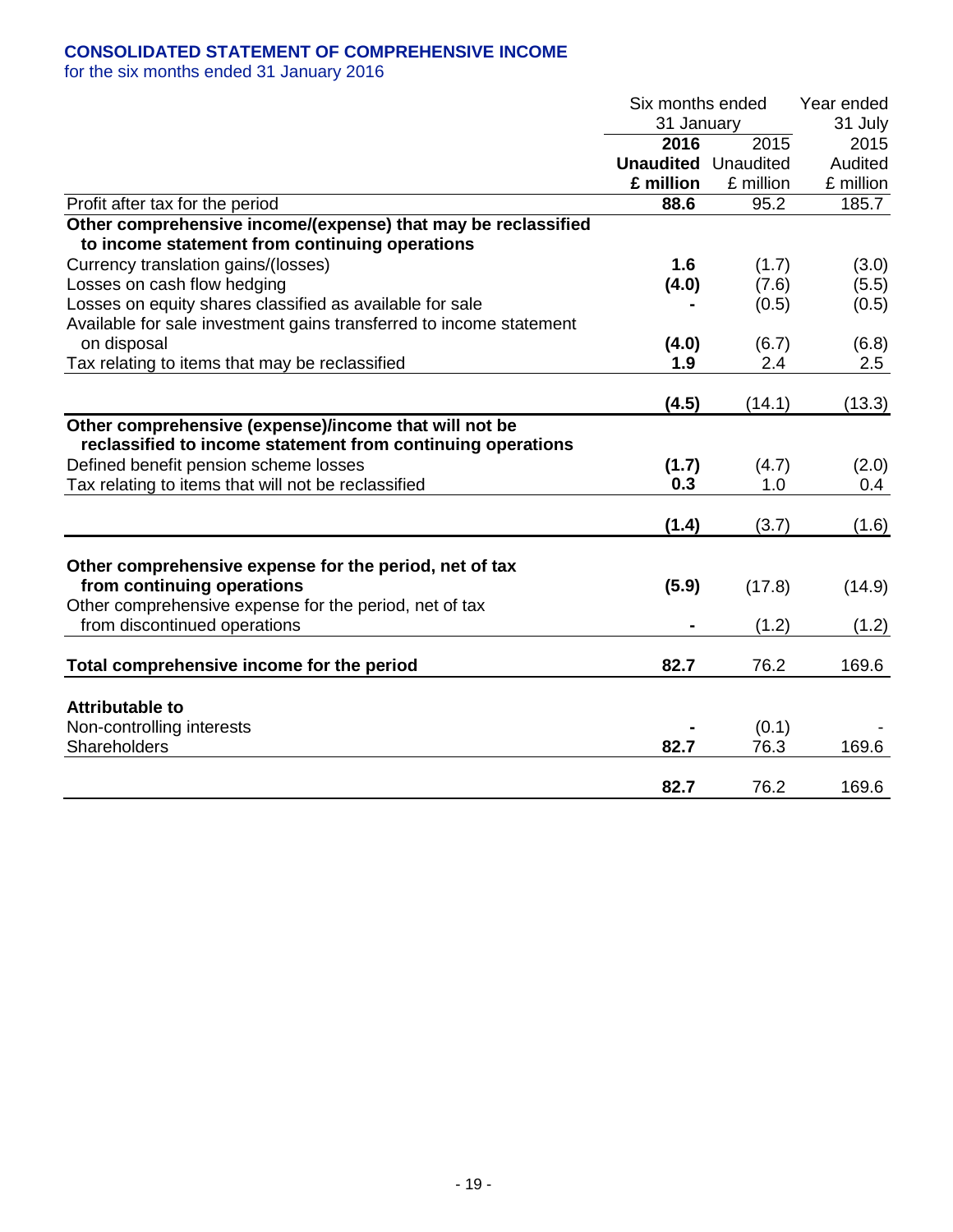# **CONSOLIDATED BALANCE SHEET**

at 31 January 2016

|                                                 |                | 31 January       |           | 31 July   |
|-------------------------------------------------|----------------|------------------|-----------|-----------|
|                                                 |                | 2016             | 2015      | 2015      |
|                                                 |                | <b>Unaudited</b> | Unaudited | Audited   |
|                                                 | <b>Note</b>    | £ million        | £ million | £ million |
| <b>Assets</b>                                   |                |                  |           |           |
| Cash and balances at central banks              |                | 809.7            | 1,041.4   | 1,038.0   |
| Settlement balances                             |                | 332.2            | 436.9     | 398.3     |
| Loans and advances to banks                     |                | 88.3             | 83.8      | 84.6      |
| Loans and advances to customers                 | $\overline{7}$ | 5,968.8          | 5,461.0   | 5,737.8   |
| Debt securities                                 | 8              | 213.1            | 46.5      | 149.5     |
| <b>Equity shares</b>                            | 9              | 37.7             | 45.0      | 41.2      |
|                                                 |                | 47.7             | 64.1      | 38.4      |
| Loans to money brokers against stock advanced   |                | 30.0             |           |           |
| Derivative financial instruments                |                |                  | 49.5      | 19.7      |
| Intangible assets                               |                | 143.7            | 141.6     | 144.2     |
| Property, plant and equipment                   |                | 164.9            | 125.1     | 148.4     |
| Deferred tax assets                             |                | 51.3             | 36.8      | 39.4      |
| Prepayments, accrued income and other assets    |                | 133.4            | 108.0     | 117.8     |
| <b>Total assets</b>                             |                | 8,020.8          | 7,639.7   | 7,957.3   |
|                                                 |                |                  |           |           |
| <b>Liabilities</b>                              |                |                  |           |           |
| Settlement balances and short positions         | 10             | 350.2            | 457.6     | 404.3     |
| Deposits by banks                               | 11             | 48.8             | 65.3      | 35.1      |
| Deposits by customers                           | 11             | 4,615.2          | 4,257.4   | 4,481.4   |
| Loans and overdrafts from banks                 | 11             | 315.9            | 235.3     | 381.2     |
| Debt securities in issue                        | 11             | 1,394.3          | 1,374.8   | 1,365.0   |
| Loans from money brokers against stock advanced |                | 10.0             | 36.2      |           |
| Derivative financial instruments                |                | 9.6              | 13.2      | 7.1       |
| <b>Current tax liabilities</b>                  |                | 25.1             | 17.9      | 17.9      |
| Accruals, deferred income and other liabilities |                | 178.8            | 164.3     | 209.0     |
| Subordinated Ioan capital                       |                | 46.4             | 77.3      | 46.4      |
| <b>Total liabilities</b>                        |                | 6,994.3          | 6,699.3   | 6,947.4   |
|                                                 |                |                  |           |           |
| <b>Equity</b>                                   |                |                  |           |           |
| Called up share capital                         |                | 37.7             | 37.7      | 37.7      |
| Share premium account                           |                | 284.0            | 283.9     | 284.0     |
| Retained earnings                               |                | 728.9            | 632.2     | 694.4     |
| Other reserves                                  |                | (24.1)           | (13.7)    | (6.3)     |
|                                                 |                |                  |           |           |
| Total shareholders' equity                      |                | 1,026.5          | 940.1     | 1,009.8   |
| <b>Non-controlling interests</b>                |                |                  | 0.3       | 0.1       |
| <b>Total equity</b>                             |                | 1,026.5          | 940.4     | 1,009.9   |
|                                                 |                |                  |           |           |
| <b>Total liabilities and equity</b>             |                | 8,020.8          | 7,639.7   | 7,957.3   |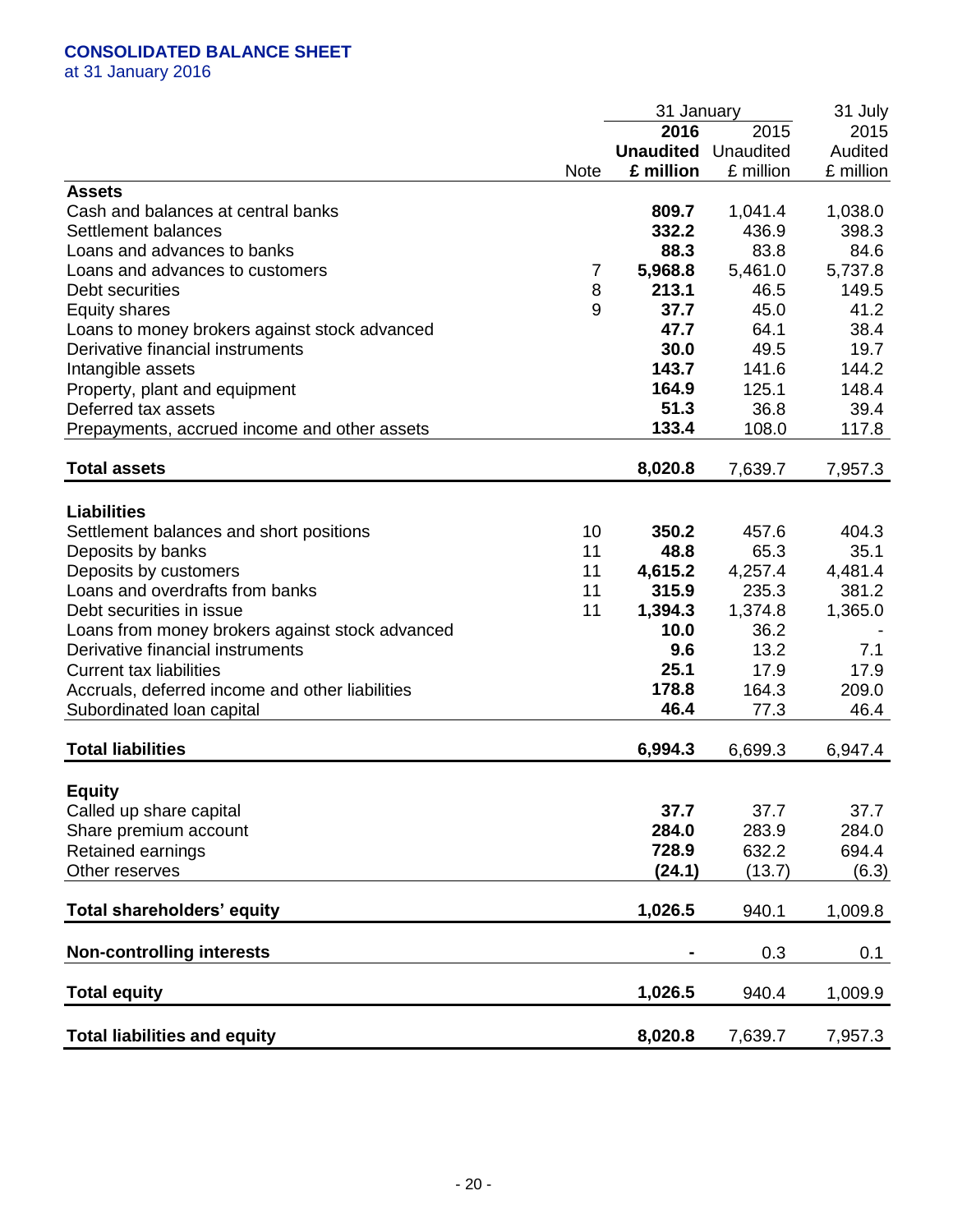# **CONSOLIDATED STATEMENT OF CHANGES IN EQUITY**

for the six months ended 31 January 2016

|                       |           |       |                               |                                                     | Other reserves               |          |                     |                   |                              |                     |
|-----------------------|-----------|-------|-------------------------------|-----------------------------------------------------|------------------------------|----------|---------------------|-------------------|------------------------------|---------------------|
|                       |           |       |                               | Available                                           | Share-                       |          | Cash                | Total             |                              |                     |
|                       | Called up | Share |                               | for sale                                            | based                        | Exchange |                     | flow attributable | Non-                         |                     |
|                       |           |       |                               | share premium Retained movements payments movements |                              |          | hedging             |                   | to equity controlling        | Total               |
|                       |           |       | capital account earnings      | reserve                                             | reserve                      | reserve  | reserve             | holders           | interests                    | equity              |
|                       |           |       | £ million £ million £ million | £ million                                           | £ million                    |          | £ million £ million | £ million         |                              | £ million £ million |
| At 1 August 2014      |           |       |                               |                                                     |                              |          |                     |                   |                              |                     |
| (audited)             | 37.7      | 283.8 | 589.8                         | 9.6                                                 | (7.5)                        | 1.0      | 2.1                 | 916.5             | 1.1                          | 917.6               |
| Profit/(loss) for the |           |       |                               |                                                     |                              |          |                     |                   |                              |                     |
| period                |           |       | 95.3                          |                                                     |                              |          |                     | 95.3              | (0.1)                        | 95.2                |
| Other comprehensive   |           |       |                               |                                                     |                              |          |                     |                   |                              |                     |
| (expense)/income      |           |       |                               |                                                     |                              |          |                     |                   |                              |                     |
| for the period        |           |       | (3.7)                         | (6.3)                                               |                              | (2.9)    | (6.1)               | (19.0)            |                              | (19.0)              |
| Total comprehensive   |           |       |                               |                                                     |                              |          |                     |                   |                              |                     |
| income/(expense)      |           |       |                               |                                                     |                              |          |                     |                   |                              |                     |
| for the period        |           |       | 91.6                          | (6.3)                                               |                              | (2.9)    | (6.1)               | 76.3              | (0.1)                        | 76.2                |
| Exercise of options   |           |       |                               |                                                     |                              |          |                     |                   |                              |                     |
| Dividends paid        |           |       | (47.6)                        |                                                     |                              |          |                     | (47.6)            | (0.1)                        | (47.7)              |
| Shares purchased      |           |       |                               |                                                     | (18.0)                       |          |                     | (18.0)            | $\overline{\phantom{a}}$     | (18.0)              |
| Shares issued         |           | 0.1   |                               |                                                     |                              |          |                     | 0.1               | $\qquad \qquad \blacksquare$ | 0.1                 |
| Shares released       |           |       |                               |                                                     | 15.5                         |          |                     | 15.5              |                              | 15.5                |
| Other movements       |           |       | (4.3)                         |                                                     | (1.1)                        |          |                     | (5.4)             | (0.6)                        | (6.0)               |
| Income tax            |           |       | 2.7                           |                                                     | $\qquad \qquad \blacksquare$ |          |                     | 2.7               |                              | 2.7                 |
| At 31 January 2015    |           |       |                               |                                                     |                              |          |                     |                   |                              |                     |
| (unaudited)           | 37.7      | 283.9 | 632.2                         | 3.3                                                 | (11.1)                       | (1.9)    | (4.0)               | 940.1             | 0.3                          | 940.4               |
| Profit for the period |           |       | 90.4                          |                                                     |                              |          |                     | 90.4              | 0.1                          | 90.5                |
| Other comprehensive   |           |       |                               |                                                     |                              |          |                     |                   |                              |                     |
| income/(expense)      |           |       |                               |                                                     |                              |          |                     |                   |                              |                     |
| for the period        |           |       | 2.1                           |                                                     |                              | (0.9)    | 1.7                 | 2.9               |                              | 2.9                 |
| Total comprehensive   |           |       |                               |                                                     |                              |          |                     |                   |                              |                     |
| income/(expense)      |           |       |                               |                                                     |                              |          |                     |                   |                              |                     |
| for the period        |           |       | 92.5                          |                                                     |                              | (0.9)    | 1.7                 | 93.3              | 0.1                          | 93.4                |
| Exercise of options   |           | 0.1   |                               |                                                     |                              |          |                     | 0.1               |                              | 0.1                 |
| Dividends paid        |           |       | (26.7)                        |                                                     |                              |          |                     | (26.7)            |                              | (26.7)              |
| Shares purchased      |           |       |                               |                                                     | (0.2)                        |          |                     | (0.2)             |                              | (0.2)               |
| Shares issued         |           |       |                               |                                                     |                              |          |                     |                   |                              |                     |
| Shares released       |           |       |                               |                                                     | 5.0                          |          |                     | 5.0               |                              | 5.0                 |
|                       |           |       |                               |                                                     |                              |          |                     |                   |                              |                     |
| Other movements       |           |       | (4.0)                         |                                                     | 1.8                          |          |                     | (2.2)             | (0.3)                        | (2.5)               |
| Income tax            |           |       | 0.4                           |                                                     |                              |          |                     | 0.4               |                              | 0.4                 |
| At 31 July 2015       |           |       |                               |                                                     |                              |          |                     |                   |                              |                     |
| (audited)             | 37.7      | 284.0 | 694.4                         | 3.3                                                 | (4.5)                        | (2.8)    | (2.3)               | 1,009.8           | 0.1                          | 1,009.9             |
| Profit for the period |           |       | 88.6                          |                                                     |                              |          |                     | 88.6              |                              | 88.6                |
| Other comprehensive   |           |       |                               |                                                     |                              |          |                     |                   |                              |                     |
| (expense)/income      |           |       |                               |                                                     |                              |          |                     |                   |                              |                     |
| for the period        |           |       | (1.4)                         | (3.3)                                               |                              | 1.6      | (2.8)               | (5.9)             |                              | (5.9)               |
| Total comprehensive   |           |       |                               |                                                     |                              |          |                     |                   |                              |                     |
| income/(expense)      |           |       |                               |                                                     |                              |          |                     |                   |                              |                     |
| for the period        |           |       | 87.2                          | (3.3)                                               |                              | 1.6      | (2.8)               | 82.7              |                              | 82.7                |
| Exercise of options   |           |       |                               |                                                     |                              |          |                     |                   |                              |                     |
| Dividends paid        |           |       | (52.3)                        |                                                     |                              |          |                     | (52.3)            |                              | (52.3)              |
| Shares purchased      |           |       |                               |                                                     | (24.6)                       |          |                     | (24.6)            |                              | (24.6)              |
| Shares issued         |           |       |                               |                                                     |                              |          |                     |                   |                              |                     |
| Shares released       |           |       |                               |                                                     | 10.6                         |          |                     | 10.6              | ÷,                           | 10.6                |
| Other movements       |           |       | (1.1)                         |                                                     | 0.7                          |          |                     | (0.4)             | (0.1)                        | (0.5)               |
|                       |           |       | 0.7                           |                                                     |                              |          |                     | 0.7               |                              |                     |
| Income tax            |           |       |                               |                                                     |                              |          |                     |                   | $\overline{\phantom{a}}$     | 0.7                 |
| At 31 January 2016    |           |       |                               |                                                     |                              |          |                     |                   |                              |                     |
| (unaudited)           | 37.7      | 284.0 | 728.9                         |                                                     | (17.8)                       | (1.2)    | (5.1)               | 1,026.5           | ۰                            | 1,026.5             |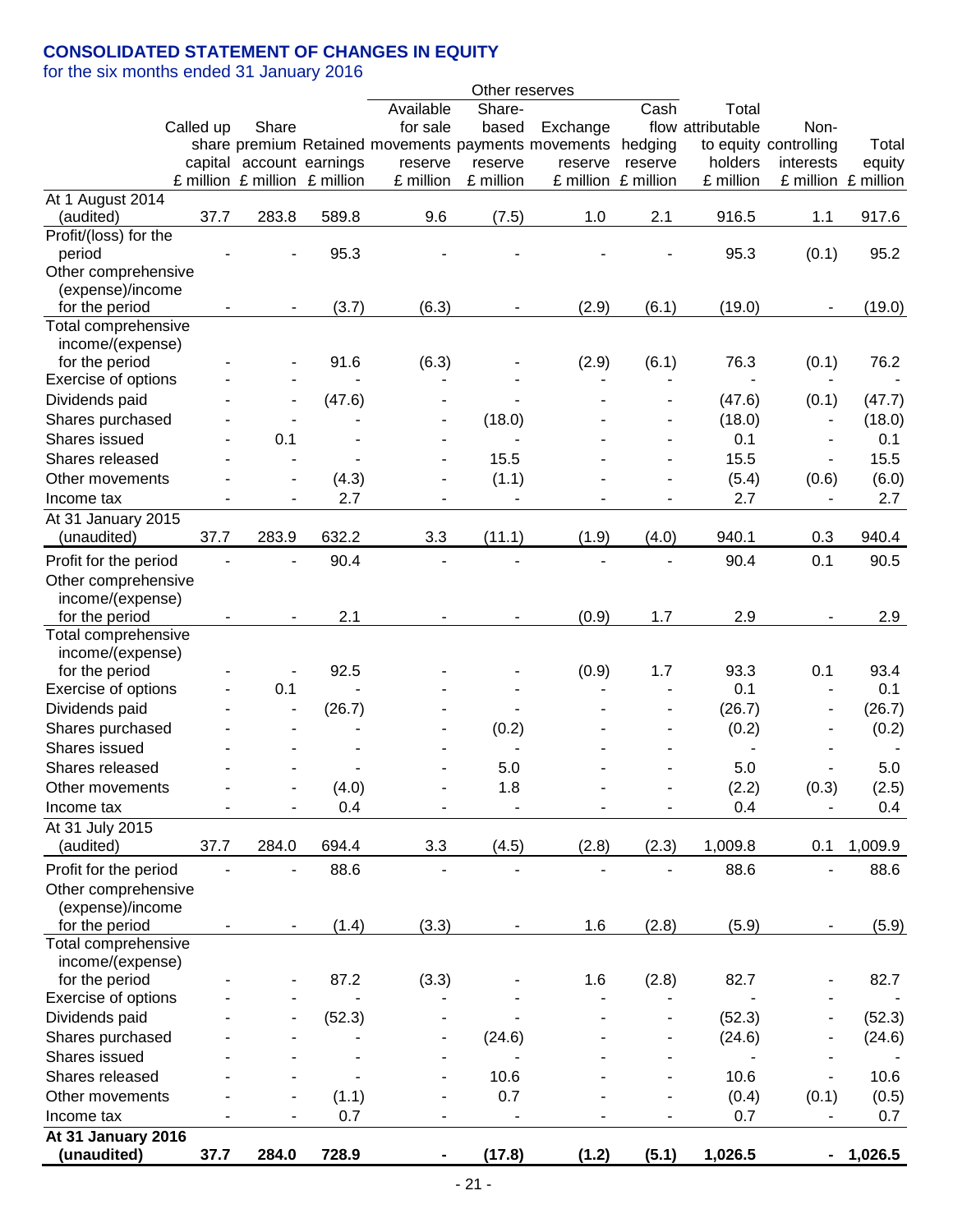# **CONSOLIDATED CASH FLOW STATEMENT**

for the six months ended 31 January 2016

|                                                               |             | Six months ended | Year ended |           |
|---------------------------------------------------------------|-------------|------------------|------------|-----------|
|                                                               |             | 31 January       |            | 31 July   |
|                                                               |             | 2016             | 2015       | 2015      |
|                                                               |             | <b>Unaudited</b> | Unaudited  | Audited   |
|                                                               | <b>Note</b> | £ million        | £ million  | £ million |
| Net cash outflow from operating activities                    | 15(a)       | (142.3)          | (73.3)     | (18.0)    |
| Net cash (outflow)/inflow from investing activities           |             |                  |            |           |
| Purchase of:                                                  |             |                  |            |           |
| Property, plant and equipment                                 |             | (4.6)            | (4.4)      | (14.8)    |
| Intangible assets - software                                  |             | (7.4)            | (7.5)      | (19.1)    |
| Non-controlling interest                                      | 15(b)       |                  | (0.2)      | (1.0)     |
| Sale of:                                                      |             |                  |            |           |
| Property, plant and equipment                                 |             | 0.1              | 0.1        | 0.1       |
| Equity shares held for investment                             |             | 6.1              | 4.9        | 5.6       |
| Subsidiary                                                    | 15(c)       | 2.3              | 23.2       | 23.2      |
|                                                               |             | (3.5)            | 16.1       | (6.0)     |
|                                                               |             |                  |            |           |
| Net cash outflow before financing activities                  |             | (145.8)          | (57.2)     | (24.0)    |
| <b>Financing activities</b>                                   | 15(d)       |                  |            |           |
| Issue of ordinary share capital, net of transaction costs     |             |                  | 0.1        | 0.1       |
| Purchase of own shares for employee share award schemes       |             | (24.6)           | (18.0)     | (18.2)    |
| Equity dividends paid                                         |             | (52.3)           | (47.6)     | (74.2)    |
| Dividends paid to non-controlling interests                   |             |                  | (0.1)      | (0.1)     |
| Interest paid on subordinated loan capital and debt financing |             | (8.2)            | (9.4)      | (18.6)    |
| Net decrease in cash                                          |             | (230.9)          | (132.2)    | (135.0)   |
| Cash and cash equivalents at beginning of period              |             | 1,103.7          | 1,238.7    | 1,238.7   |
|                                                               |             |                  |            |           |
| Cash and cash equivalents at end of period                    | 15(e)       | 872.8            | 1,106.5    | 1,103.7   |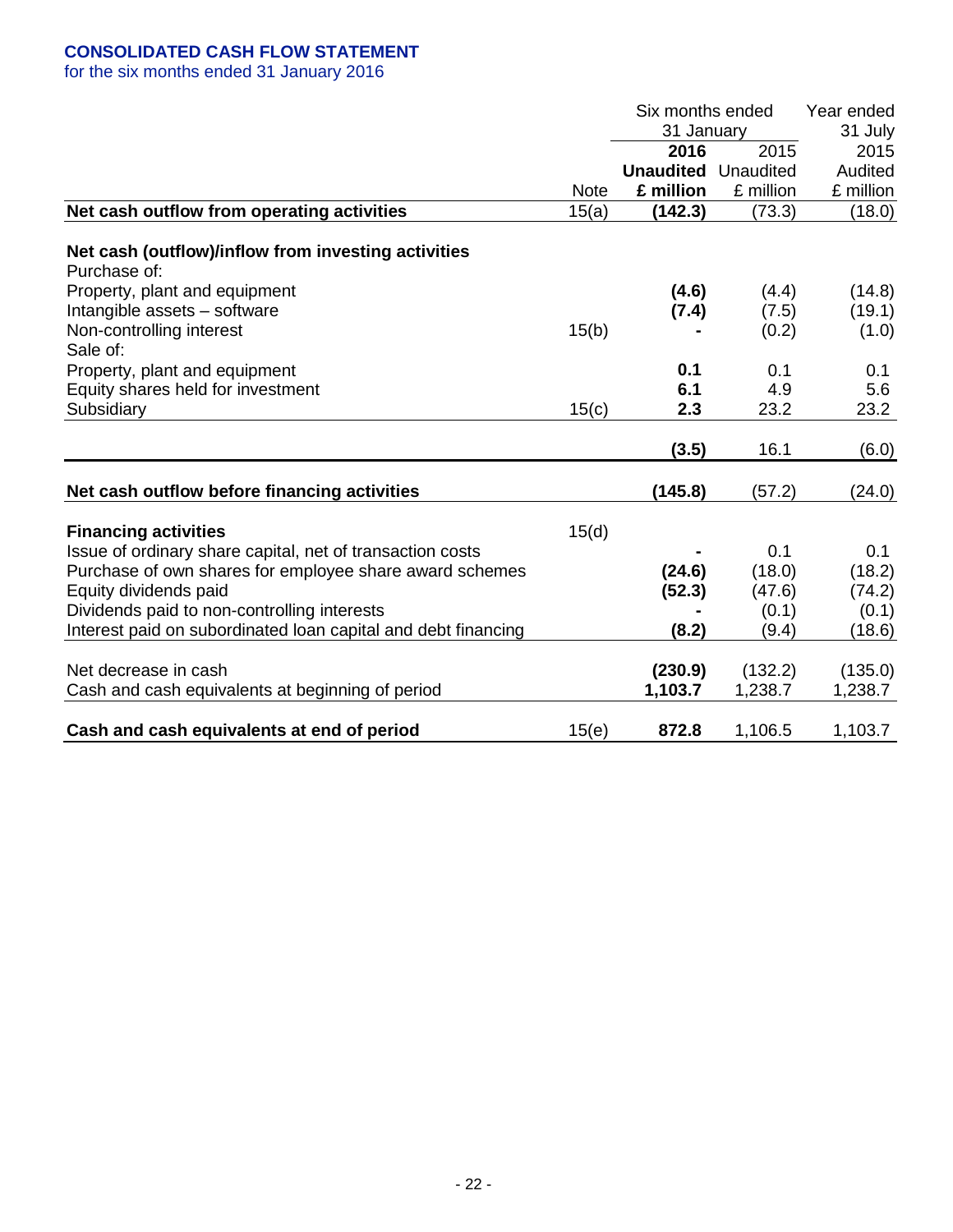## **1. Basis of preparation and accounting policies**

The interim financial information has been prepared in accordance with the Disclosure and Transparency Rules of the Financial Conduct Authority and in accordance with the International Financial Reporting Standards ("IFRS") endorsed by the European Union. These include International Accounting Standard ("IAS") 34, Interim Financial Reporting, which specifically addresses the contents of condensed interim financial statements. The consolidated financial statements incorporate the individual financial statements of Close Brothers Group plc and the entities it controls, using the acquisition method of accounting. The accounting policies applied are consistent with those set out on pages 89 to 93 of the Annual Report 2015.

After making enquiries, the directors have a reasonable expectation that the company and the group as a whole have adequate resources to continue in operational existence for the foreseeable future, a period of not less than 12 months from the date of this report. For this reason, they continue to adopt the going concern basis in preparing the condensed consolidated interim financial statements.

The preparation of the Interim Report requires management to make estimates and assumptions that affect the reported income and expense, assets and liabilities and disclosure of contingencies at the date of the Interim Report. Although these estimates and assumptions are based on the management's best judgement at that date, actual results may differ from these estimates. There have been no significant changes in the basis upon which estimates have been determined compared to that applied at 31 July 2015.

The Interim Report is unaudited and does not constitute statutory accounts within the meaning of Section 434 of the Companies Act 2006. However, the information has been reviewed by the company's auditor, Deloitte LLP, and their report appears on page 17.

The financial information for the year ended 31 July 2015 contained within this Interim Report does not constitute statutory accounts as defined in Section 434 of the Companies Act 2006. A copy of those statutory accounts has been reported on by Deloitte LLP and delivered to the Registrar of Companies. The report of the auditor on those statutory accounts was unqualified, did not contain an emphasis of matter paragraph and did not contain a statement under Section 498(2) or (3) of the Companies Act 2006.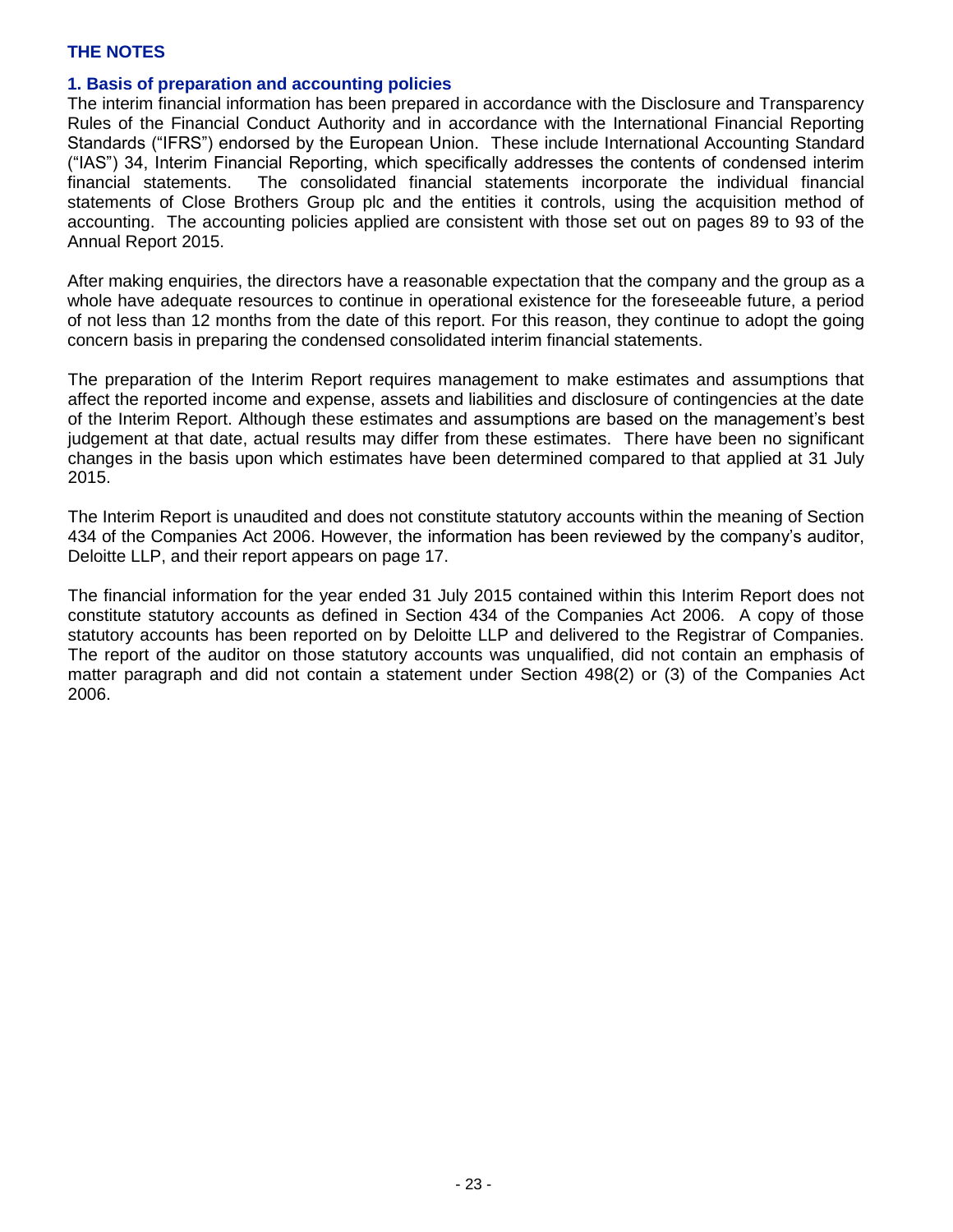# **2. Segmental analysis**

The directors manage the group primarily by class of business and present the segmental analysis on that basis. The group's activities are organised in three primary divisions: Banking, Securities and Asset Management.

Divisions charge market prices for services rendered to other parts of the group. Funding charges between segments take into account commercial demands. More than 90% of all the group's activities, revenue and assets are located in the UK.

|                                  |                |                   | <b>Asset</b>      |           | Continuing                   | <b>Discontinued</b> |              |
|----------------------------------|----------------|-------------------|-------------------|-----------|------------------------------|---------------------|--------------|
|                                  | <b>Banking</b> | <b>Securities</b> | <b>Management</b> | Group     | operations                   | operations          | <b>Total</b> |
|                                  | £ million      | £ million         | £ million         | £ million | £ million                    | £ million           | £ million    |
| Net interest                     |                |                   |                   |           |                              |                     |              |
| income/(expense)                 | 207.0          | (0.2)             |                   | 0.2       | 207.0                        |                     | 207.0        |
| Non-interest income              | 51.1           | 35.4              | 47.0              | 0.5       | 134.0                        |                     | 134.0        |
| Operating income                 | 258.1          | 35.2              | 47.0              | 0.7       | 341.0                        |                     | 341.0        |
|                                  |                |                   |                   |           |                              |                     |              |
| Administrative expenses          | (113.8)        | (27.7)            | (37.8)            | (13.1)    | (192.4)                      |                     | (192.4)      |
| Depreciation and<br>amortisation | (19.2)         | (0.7)             | (0.8)             |           | (20.7)                       |                     | (20.7)       |
| Impairment losses on             |                |                   |                   |           |                              |                     |              |
| loans and advances               | (16.7)         | $\blacksquare$    | -                 |           | (16.7)                       |                     | (16.7)       |
|                                  |                |                   |                   |           |                              |                     |              |
| Total operating expenses         | (149.7)        | (28.4)            | (38.6)            | (13.1)    | (229.8)                      |                     | (229.8)      |
|                                  |                |                   |                   |           |                              |                     |              |
| <b>Adjusted operating</b>        |                |                   |                   |           |                              |                     |              |
| $profit/(loss)^1$                | 108.4          | 6.8               | 8.4               | (12.4)    | 111.2                        |                     | 111.2        |
| Amortisation of intangible       |                |                   |                   |           |                              |                     |              |
| assets on acquisition            | (0.2)          |                   | (2.3)             |           | (2.5)                        |                     | (2.5)        |
| Profit on disposal of            |                |                   |                   |           |                              |                     |              |
| discontinued operations          | $\blacksquare$ | $\blacksquare$    | $\blacksquare$    |           | $\qquad \qquad \blacksquare$ |                     |              |
|                                  |                |                   |                   |           |                              |                     |              |
| <b>Operating profit/(loss)</b>   |                |                   |                   |           |                              |                     |              |
| before tax                       | 108.2          | 6.8               | 6.1               | (12.4)    | 108.7                        |                     | 108.7        |
| Tax                              | (19.9)         | (1.6)             | (1.0)             | 2.4       | (20.1)                       |                     | (20.1)       |
| Non-controlling interests        |                |                   |                   |           |                              |                     |              |
| Profit/(loss) after tax and      |                |                   |                   |           |                              |                     |              |
| non-controlling interests        | 88.3           | 5.2               | 5.1               | (10.0)    | 88.6                         |                     | 88.6         |

## **Summary Income Statement for the six months ended 31 January 2016**

1 Adjusted operating profit/(loss) is stated before amortisation of intangible assets on acquisition, profit on disposal of discontinued operations and tax.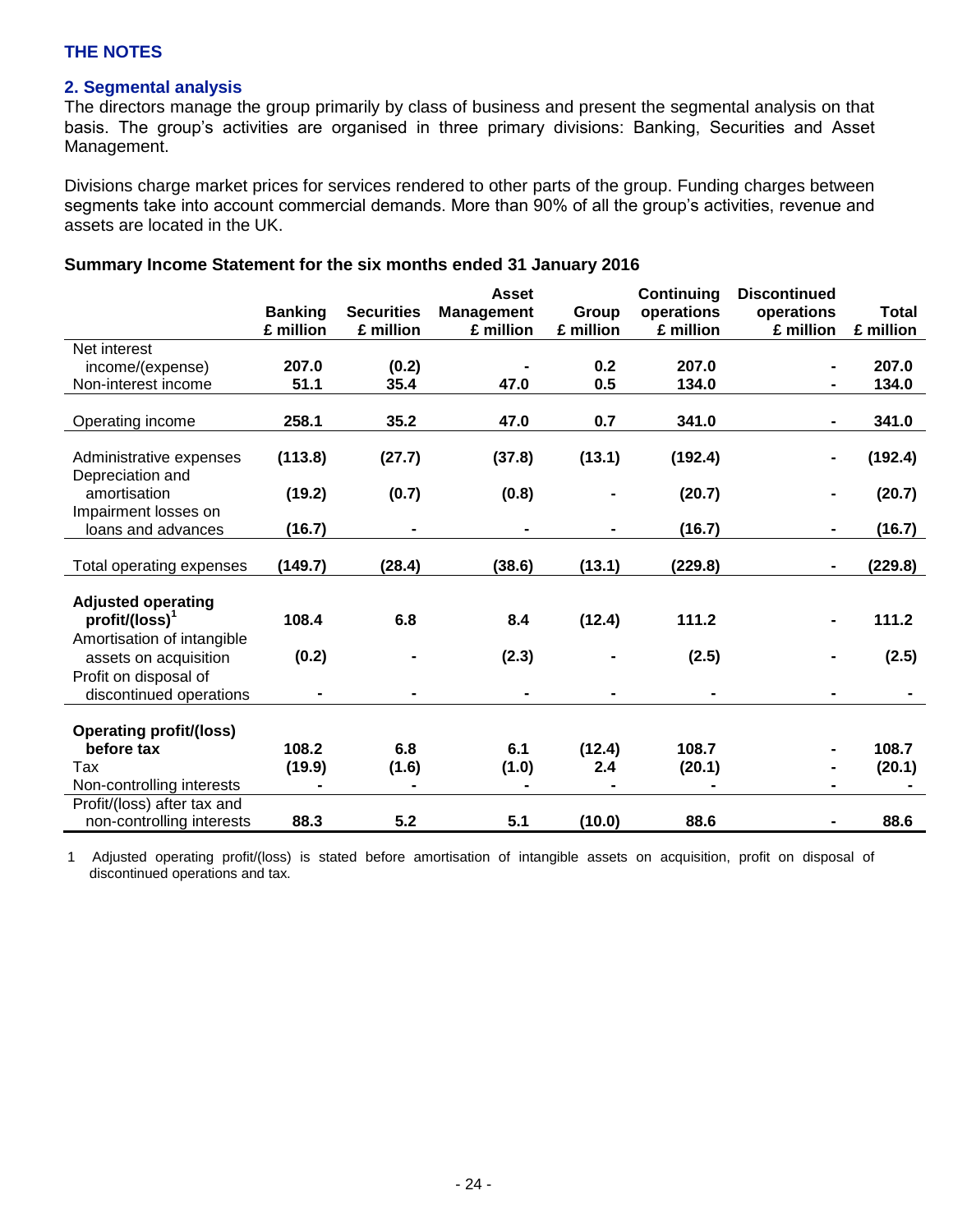# **2. Segmental analysis** continued

The following table provides further detail on operating income:

|                                               | Six months ended |           |           |
|-----------------------------------------------|------------------|-----------|-----------|
|                                               | 31 January       |           | 31 July   |
|                                               | 2016             | 2015      | 2015      |
|                                               | £ million        | £ million | £ million |
| <b>Banking</b>                                |                  |           |           |
| Retail                                        | 96.4             | 89.9      | 181.1     |
| Commercial                                    | 102.4            | 101.2     | 207.3     |
| Property                                      | 48.9             | 46.7      | 96.8      |
| Treasury and other non-lending income         | 10.4             | 7.0       | 13.4      |
| <b>Securities</b>                             |                  |           |           |
| Market-making and related activities          | 35.2             | 41.9      | 94.6      |
| <b>Asset Management</b>                       |                  |           |           |
| Advice and other services                     | 16.7             | 17.2      | 36.1      |
| Investment management                         | 28.2             | 25.7      | 54.1      |
| Other income                                  | 2.1              | 0.4       | 5.4       |
| Group                                         | 0.7              | 0.4       | 0.7       |
|                                               |                  |           |           |
| Operating income from continuing operations   | 341.0            | 330.4     | 689.5     |
| Operating income from discontinued operations |                  | 11.3      | 11.7      |
| <b>Operating income</b>                       | 341.0            | 341.7     | 701.2     |

# **Summary Balance Sheet at 31 January 2016**

|                                        |                |                   | <b>Asset</b>      |           |              |
|----------------------------------------|----------------|-------------------|-------------------|-----------|--------------|
|                                        | <b>Banking</b> | <b>Securities</b> | <b>Management</b> | Group     | <b>Total</b> |
|                                        | £ million      | £ million         | £ million         | £ million | £ million    |
| <b>Assets</b>                          |                |                   |                   |           |              |
| Cash and loans and advances to banks   | 870.7          | 13.2              | 13.9              | 0.2       | 898.0        |
| Settlement balances, long trading      |                |                   |                   |           |              |
| positions and loans to money brokers   |                | 427.6             |                   |           | 427.6        |
| Loans and advances to customers        | 5,968.8        |                   |                   |           | 5,968.8      |
| Non-trading debt securities            | 200.9          |                   |                   |           | 200.9        |
| Intangible assets                      | 67.4           | 26.0              | 50.3              |           | 143.7        |
| Other assets                           | 322.2          | 10.7              | 41.5              | 7.4       | 381.8        |
|                                        |                |                   |                   |           |              |
| <b>Total assets</b>                    | 7,430.0        | 477.5             | 105.7             | 7.6       | 8,020.8      |
|                                        |                |                   |                   |           |              |
| <b>Liabilities</b>                     |                |                   |                   |           |              |
| Settlement balances, short trading     |                |                   |                   |           |              |
| positions and loans from money brokers |                | 360.2             |                   |           | 360.2        |
| Deposits by banks                      | 48.8           |                   |                   |           | 48.8         |
| Deposits by customers                  | 4,615.2        |                   |                   |           | 4,615.2      |
| <b>Borrowings</b>                      | 1,544.0        | 6.8               |                   | 205.8     | 1,756.6      |
| <b>Other liabilities</b>               | 141.5          | 17.5              | 44.9              | 9.6       | 213.5        |
| Intercompany balances                  | 353.9          | 23.6              | 8.3               | (385.8)   |              |
|                                        |                |                   |                   |           |              |
| <b>Total liabilities</b>               | 6,703.4        | 408.1             | 53.2              | (170.4)   | 6,994.3      |
|                                        |                |                   |                   |           |              |
| <b>Equity</b>                          | 726.6          | 69.4              | 52.5              | 178.0     | 1,026.5      |
|                                        |                |                   |                   |           |              |
| <b>Total liabilities and equity</b>    | 7,430.0        | 477.5             | 105.7             | 7.6       | 8,020.8      |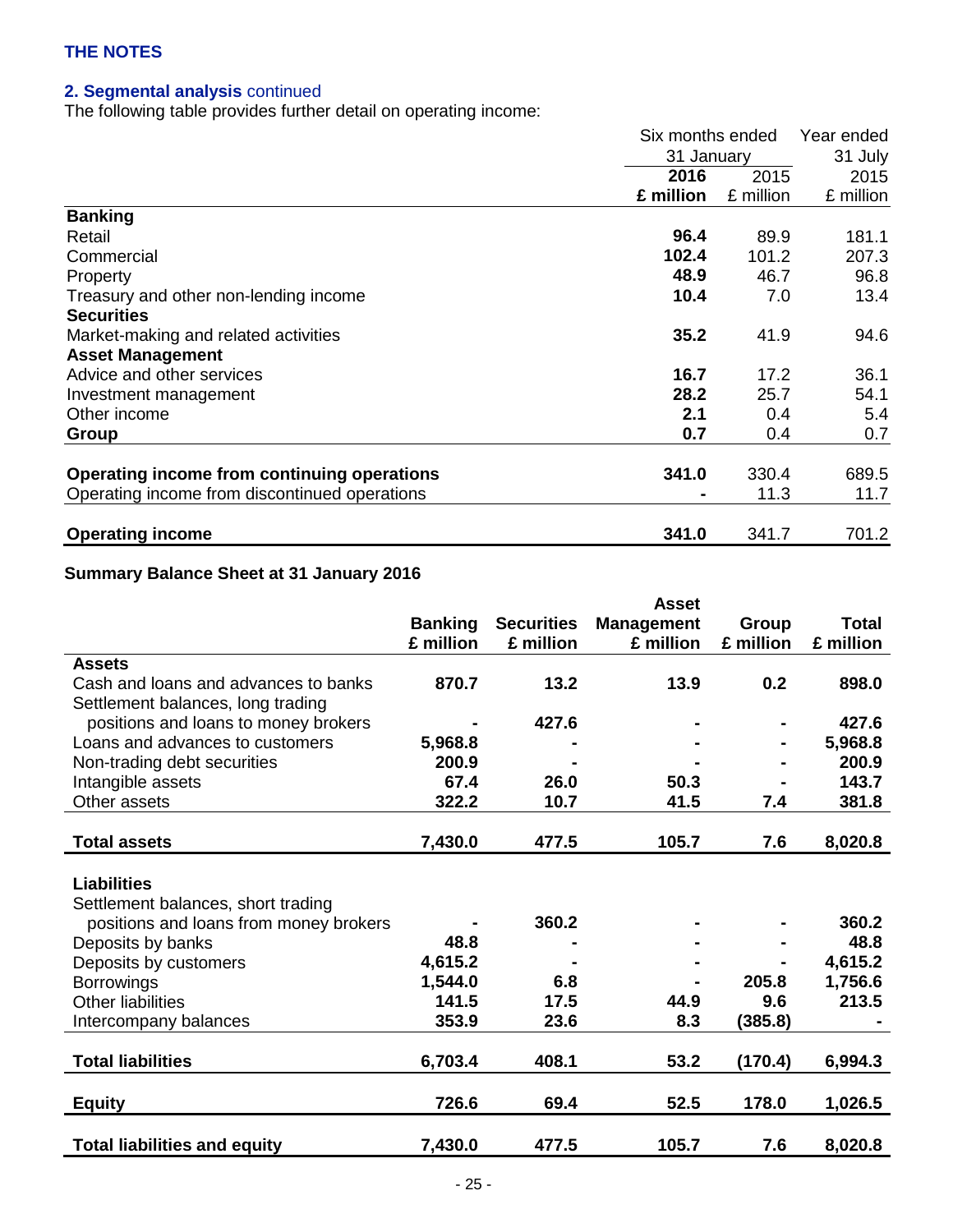# **2. Segmental analysis** continued

Summary Income Statement for the six months ended 31 January 2015

|                                |           |            | Asset          |                          | Continuing | Discontinued             |           |
|--------------------------------|-----------|------------|----------------|--------------------------|------------|--------------------------|-----------|
|                                | Banking   | Securities | Management     | Group                    | operations | operations               | Total     |
|                                | £ million | £ million  | £ million      | £ million                | £ million  | £ million                | £ million |
| Net interest                   |           |            |                |                          |            |                          |           |
| income/(expense)               | 197.5     | (0.4)      | (0.1)          | 0.4                      | 197.4      |                          | 197.4     |
| Non-interest income            | 47.3      | 42.3       | 43.4           |                          | 133.0      | 11.3                     | 144.3     |
|                                |           |            |                |                          |            |                          |           |
| Operating income               | 244.8     | 41.9       | 43.3           | 0.4                      | 330.4      | 11.3                     | 341.7     |
|                                |           |            |                |                          |            |                          |           |
| Administrative expenses        | (103.1)   | (31.2)     | (37.5)         | (13.2)                   | (185.0)    | (9.4)                    | (194.4)   |
| Depreciation and               |           |            |                |                          |            |                          |           |
| amortisation                   | (16.0)    | (0.4)      | (0.7)          | (0.4)                    | (17.5)     |                          | (17.5)    |
| Impairment losses on           |           |            |                |                          |            |                          |           |
| loans and advances             | (19.3)    | ۰          | $\blacksquare$ | $\overline{\phantom{a}}$ | (19.3)     | $\overline{\phantom{a}}$ | (19.3)    |
|                                |           |            |                |                          |            |                          |           |
| Total operating expenses       | (138.4)   | (31.6)     | (38.2)         | (13.6)                   | (221.8)    | (9.4)                    | (231.2)   |
|                                |           |            |                |                          |            |                          |           |
| <b>Adjusted operating</b>      |           |            |                |                          |            |                          |           |
| $profit/(loss)^1$              | 106.4     | 10.3       | 5.1            | (13.2)                   | 108.6      | 1.9                      | 110.5     |
| Amortisation of intangible     |           |            |                |                          |            |                          |           |
| assets on acquisition          | (0.2)     |            | (2.2)          |                          | (2.4)      |                          | (2.4)     |
| Profit on disposal of          |           |            |                |                          |            |                          |           |
| discontinued operations        |           |            |                |                          |            | 9.9                      | 9.9       |
|                                |           |            |                |                          |            |                          |           |
| <b>Operating profit/(loss)</b> |           |            |                |                          |            |                          |           |
| before tax                     | 106.2     | 10.3       | 2.9            | (13.2)                   | 106.2      | 11.8                     | 118.0     |
| Tax                            | (21.9)    | (2.1)      | (0.6)          | 2.4                      | (22.2)     | (0.6)                    | (22.8)    |
| Non-controlling interests      |           |            | 0.1            |                          | 0.1        |                          | 0.1       |
| Profit/(loss) after tax and    |           |            |                |                          |            |                          |           |
| non-controlling interests      | 84.3      | 8.2        | 2.4            | (10.8)                   | 84.1       | 11.2                     | 95.3      |

1 Adjusted operating profit/(loss) is stated before amortisation of intangible assets on acquisition, profit on disposal of discontinued operations and tax.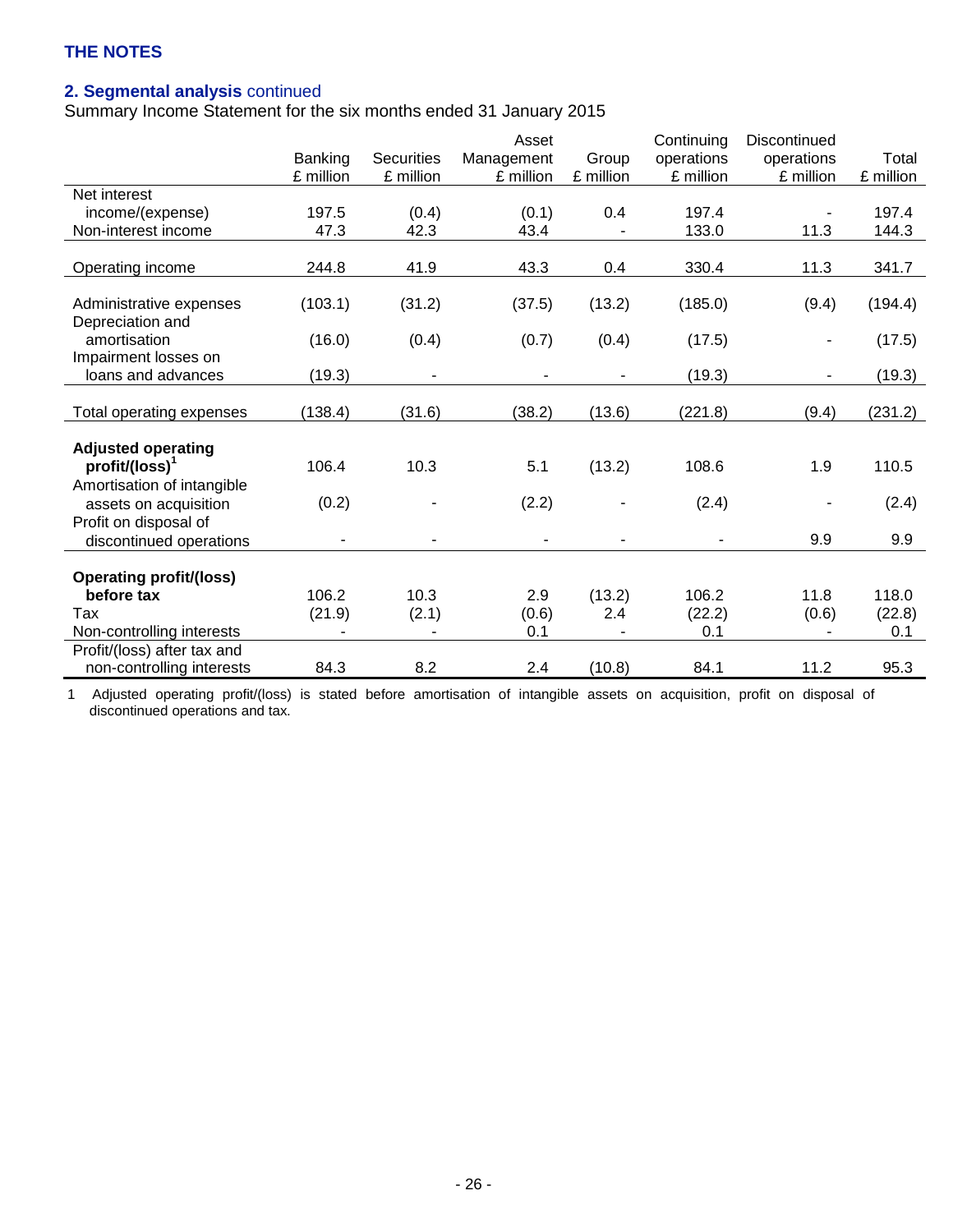# **2. Segmental analysis** continued

Summary Balance Sheet at 31 January 2015

|                                        |                |                   | Asset      |           |           |
|----------------------------------------|----------------|-------------------|------------|-----------|-----------|
|                                        | <b>Banking</b> | <b>Securities</b> | Management | Group     | Total     |
|                                        | £ million      | £ million         | £ million  | £ million | £ million |
| <b>Assets</b>                          |                |                   |            |           |           |
| Cash and loans and advances to banks   | 1,093.3        | 18.7              | 12.9       | 0.3       | 1,125.2   |
| Settlement balances, long trading      |                |                   |            |           |           |
| positions and loans to money brokers   |                | 560.4             |            |           | 560.4     |
| Loans and advances to customers        | 5,461.0        |                   |            |           | 5,461.0   |
| Non-trading debt securities            | 20.3           |                   |            |           | 20.3      |
| Intangible assets                      | 63.3           | 24.6              | 53.6       | 0.1       | 141.6     |
| Other assets                           | 279.1          | 12.0              | 27.1       | 13.0      | 331.2     |
|                                        |                |                   |            |           |           |
| <b>Total assets</b>                    | 6,917.0        | 615.7             | 93.6       | 13.4      | 7,639.7   |
|                                        |                |                   |            |           |           |
| <b>Liabilities</b>                     |                |                   |            |           |           |
| Settlement balances, short trading     |                |                   |            |           |           |
| positions and loans from money brokers |                | 493.8             |            |           | 493.8     |
| Deposits by banks                      | 65.3           |                   |            |           | 65.3      |
| Deposits by customers                  | 4,257.4        |                   |            |           | 4,257.4   |
| <b>Borrowings</b>                      | 1,475.4        | 6.5               |            | 205.5     | 1,687.4   |
| <b>Other liabilities</b>               | 126.6          | 20.0              | 35.3       | 13.5      | 195.4     |
| Intercompany balances                  | 342.9          | 23.6              | 19.1       | (385.6)   |           |
|                                        |                |                   |            |           |           |
| <b>Total liabilities</b>               | 6,267.6        | 543.9             | 54.4       | (166.6)   | 6,699.3   |
|                                        |                |                   |            |           |           |
| <b>Equity</b>                          | 649.4          | 71.8              | 39.2       | 180.0     | 940.4     |
|                                        |                |                   |            |           |           |
| <b>Total liabilities and equity</b>    | 6,917.0        | 615.7             | 93.6       | 13.4      | 7,639.7   |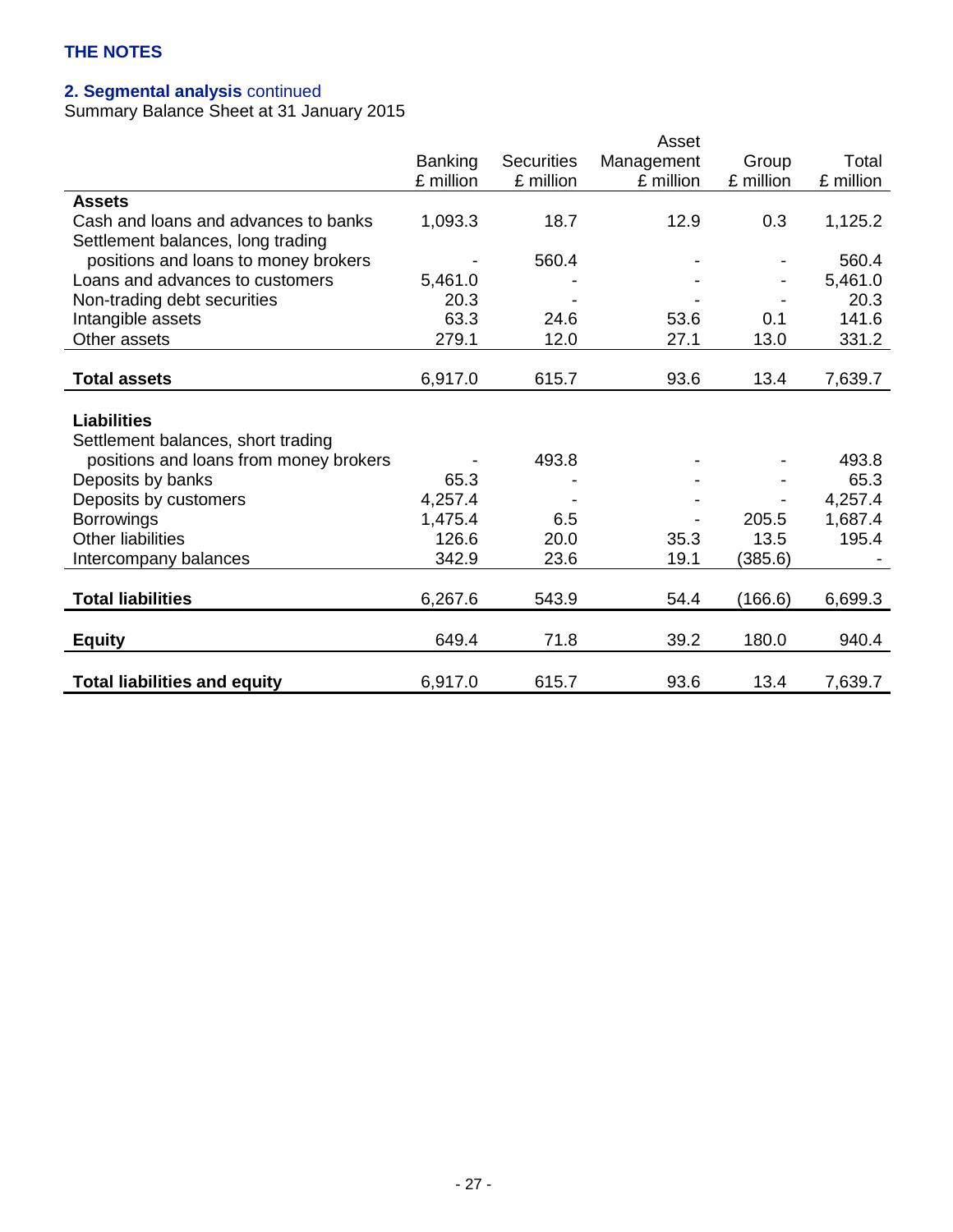# **2. Segmental analysis** continued

Summary Income Statement for the year ended 31 July 2015

|                                |           |                   | Asset          |           | Continuing | Discontinued   |           |
|--------------------------------|-----------|-------------------|----------------|-----------|------------|----------------|-----------|
|                                | Banking   | <b>Securities</b> | Management     | Group     | operations | operations     | Total     |
|                                | £ million | £ million         | £ million      | £ million | £ million  | £ million      | £ million |
| Net interest                   |           |                   |                |           |            |                |           |
| income/(expense)               | 396.5     | (0.9)             | 0.2            | 0.7       | 396.5      |                | 396.5     |
| Non-interest income            | 102.1     | 95.5              | 95.4           |           | 293.0      | 11.7           | 304.7     |
|                                |           |                   |                |           |            |                |           |
| Operating income               | 498.6     | 94.6              | 95.6           | 0.7       | 689.5      | 11.7           | 701.2     |
|                                |           |                   |                |           |            |                |           |
| Administrative expenses        | (214.6)   | (69.0)            | (76.4)         | (26.3)    | (386.3)    | (10.4)         | (396.7)   |
| Depreciation and               |           |                   |                |           |            |                |           |
| amortisation                   | (33.4)    | (1.0)             | (1.4)          | (0.6)     | (36.4)     | $\blacksquare$ | (36.4)    |
| Impairment losses on           |           |                   |                |           |            |                |           |
| loans and advances             | (41.9)    |                   |                |           | (41.9)     |                | (41.9)    |
|                                |           |                   |                |           |            |                |           |
| Total operating expenses       | (289.9)   | (70.0)            | (77.8)         | (26.9)    | (464.6)    | (10.4)         | (475.0)   |
|                                |           |                   |                |           |            |                |           |
| <b>Adjusted operating</b>      |           |                   |                |           |            |                |           |
| $profit/(loss)^1$              | 208.7     | 24.6              | 17.8           | (26.2)    | 224.9      | 1.3            | 226.2     |
| Amortisation of intangible     |           |                   |                |           |            |                |           |
| assets on acquisition          | (0.5)     |                   | (4.5)          |           | (5.0)      |                | (5.0)     |
| Profit on disposal of          |           |                   |                |           |            |                |           |
| discontinued operations        |           |                   |                |           |            | 10.3           | 10.3      |
|                                |           |                   |                |           |            |                |           |
| <b>Operating profit/(loss)</b> |           |                   |                |           |            |                |           |
| before tax                     | 208.2     | 24.6              | 13.3           | (26.2)    | 219.9      | 11.6           | 231.5     |
| Tax                            | (43.3)    | (4.7)             | (2.6)          | 5.2       | (45.4)     | (0.4)          | (45.8)    |
| Non-controlling interests      |           |                   | $\blacksquare$ |           |            |                |           |
| Profit/(loss) after tax and    |           |                   |                |           |            |                |           |
| non-controlling interests      | 164.9     | 19.9              | 10.7           | (21.0)    | 174.5      | 11.2           | 185.7     |
|                                |           |                   |                |           |            |                |           |
| <b>External operating</b>      |           |                   |                |           |            |                |           |
| income/expense                 | 511.8     | 94.6              | 96.5           | (13.4)    | 689.5      | 11.7           | 701.2     |
| Inter segment operating        |           |                   |                |           |            |                |           |
| (expense)/income               | (13.2)    |                   | (0.9)          | 14.1      |            |                |           |
|                                |           |                   |                |           |            |                |           |
| Segment operating              |           |                   |                |           |            |                |           |
| income                         | 498.6     | 94.6              | 95.6           | 0.7       | 689.5      | 11.7           | 701.2     |

1 Adjusted operating profit/(loss) is stated before amortisation of intangible assets on acquisition, profit on disposal of discontinued operations and tax.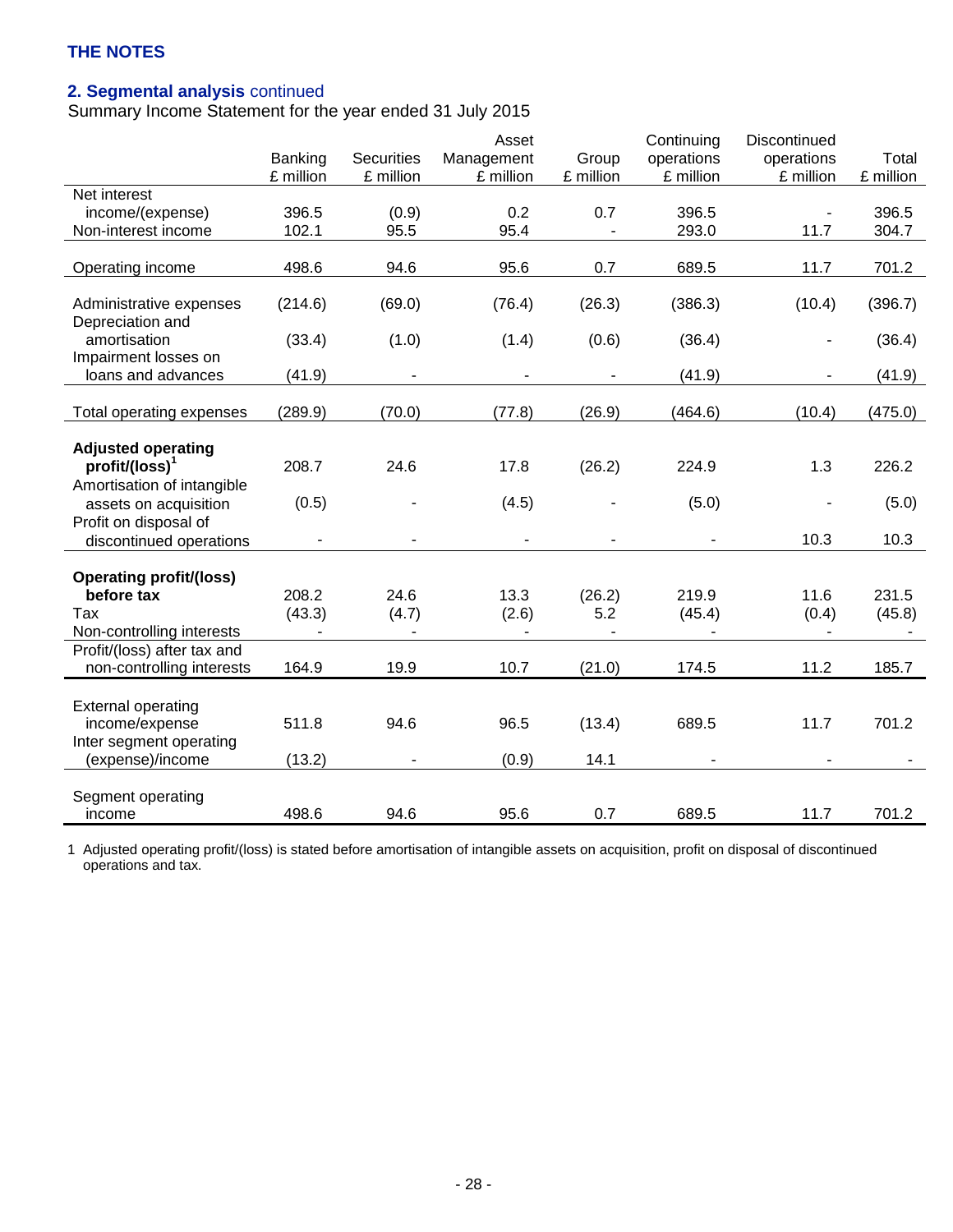## **2. Segmental analysis** continued

Summary Balance Sheet at 31 July 2015

|                                        |                |                   | Asset      |           |           |
|----------------------------------------|----------------|-------------------|------------|-----------|-----------|
|                                        | <b>Banking</b> | <b>Securities</b> | Management | Group     | Total     |
|                                        | £ million      | £ million         | £ million  | £ million | £ million |
| <b>Assets</b>                          |                |                   |            |           |           |
| Cash and loans and advances to banks   | 1,080.8        | 20.6              | 20.9       | 0.3       | 1,122.6   |
| Settlement balances, long trading      |                |                   |            |           |           |
| positions and loans to money brokers   |                | 481.9             |            |           | 481.9     |
| Loans and advances to customers        | 5,737.8        |                   |            |           | 5,737.8   |
| Non-trading debt securities            | 135.4          |                   |            |           | 135.4     |
| Intangible assets                      | 65.7           | 25.5              | 52.9       | 0.1       | 144.2     |
| Other assets                           | 283.4          | 10.7              | 27.3       | 14.0      | 335.4     |
|                                        |                |                   |            |           |           |
| <b>Total assets</b>                    | 7,303.1        | 538.7             | 101.1      | 14.4      | 7,957.3   |
|                                        |                |                   |            |           |           |
| <b>Liabilities</b>                     |                |                   |            |           |           |
| Settlement balances, short trading     |                |                   |            |           |           |
| positions and loans from money brokers |                | 404.3             |            |           | 404.3     |
| Deposits by banks                      | 35.1           |                   |            |           | 35.1      |
| Deposits by customers                  | 4,481.4        |                   |            |           | 4,481.4   |
| <b>Borrowings</b>                      | 1,583.7        | 3.3               |            | 205.6     | 1,792.6   |
| <b>Other liabilities</b>               | 140.8          | 35.5              | 41.9       | 15.8      | 234.0     |
| Intercompany balances                  | 351.0          | 23.7              | 11.6       | (386.3)   |           |
|                                        |                |                   |            |           |           |
| <b>Total liabilities</b>               | 6,592.0        | 466.8             | 53.5       | (164.9)   | 6,947.4   |
|                                        |                |                   |            |           |           |
| <b>Equity</b>                          | 711.1          | 71.9              | 47.6       | 179.3     | 1,009.9   |
|                                        |                |                   |            |           |           |
| <b>Total liabilities and equity</b>    | 7,303.1        | 538.7             | 101.1      | 14.4      | 7,957.3   |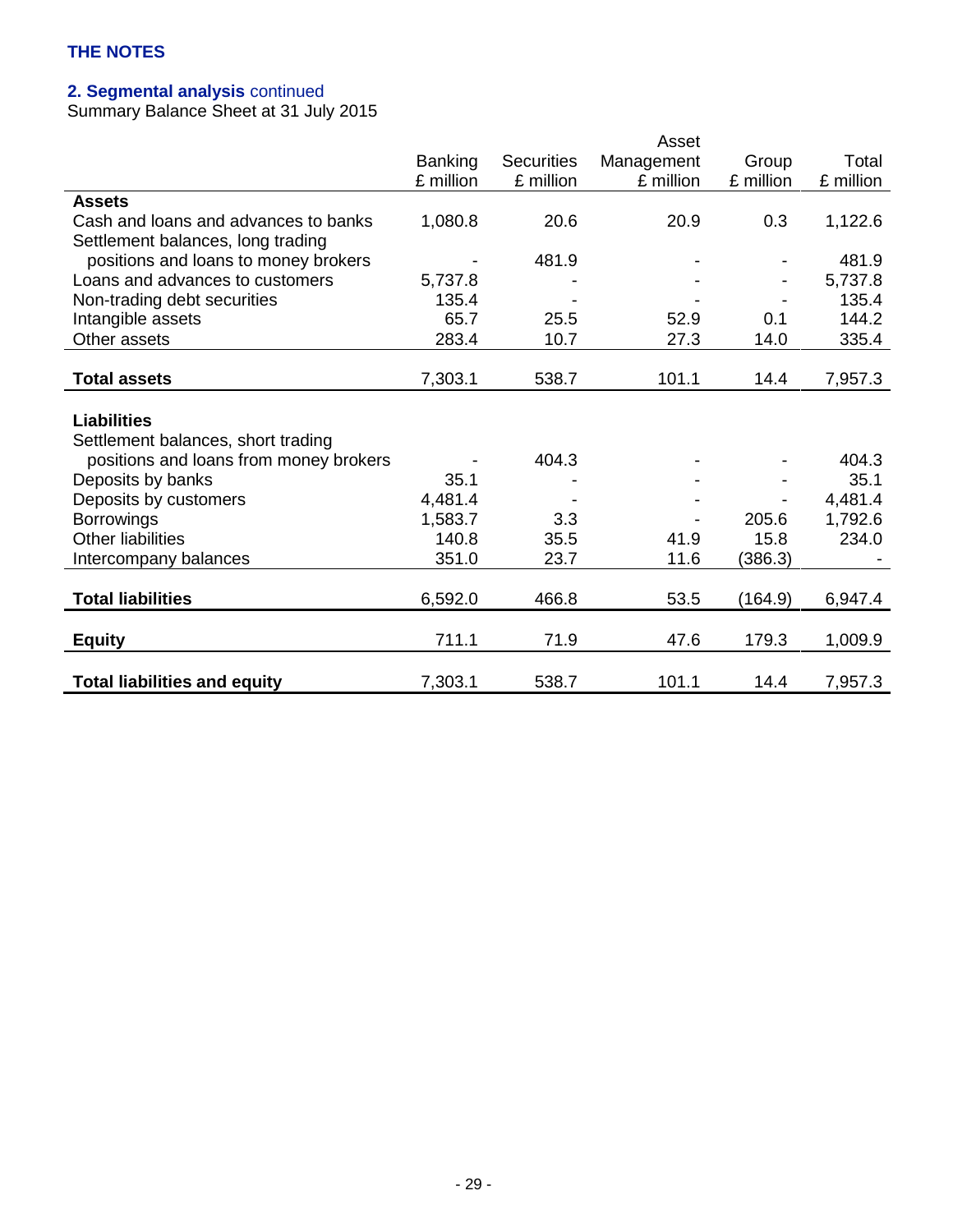# **3. Taxation**

|                                                                         | Six months ended |           | Year ended   |  |
|-------------------------------------------------------------------------|------------------|-----------|--------------|--|
|                                                                         | 31 January       |           | 31 July      |  |
|                                                                         | 2016             | 2015      | 2015         |  |
|                                                                         | £ million        | £ million | £ million    |  |
| Tax charged/(credited) to the income statement                          |                  |           |              |  |
| Current tax:                                                            |                  |           |              |  |
| UK corporation tax                                                      | 31.6             | 22.0      | 49.1         |  |
| Foreign tax                                                             | 1.5              | 2.0       | 2.6          |  |
| Adjustments in respect of previous periods                              | (2.1)            |           | (0.2)        |  |
|                                                                         | 31.0             | 24.0      | 51.5         |  |
| Deferred tax:                                                           |                  |           |              |  |
| Deferred tax credit for the current period                              | (13.0)           | (1.8)     | (6.5)        |  |
| Adjustments in respect of previous periods                              | 2.1              |           | 0.4          |  |
|                                                                         |                  |           |              |  |
|                                                                         | 20.1             | 22.2      | 45.4         |  |
|                                                                         |                  |           |              |  |
| Tax on items not (credited)/charged to the income statement             |                  |           |              |  |
| Current tax relating to:                                                |                  |           |              |  |
| Share-based transactions tax allowance in excess of expense             |                  |           |              |  |
| recognised                                                              | (1.9)            | (2.8)     | (4.1)        |  |
| Deferred tax relating to:                                               |                  |           |              |  |
| Cash flow hedging                                                       | (1.2)            | (1.5)     | (1.1)        |  |
| Defined benefit pension scheme                                          | (0.3)            | (1.0)     | (0.4)        |  |
| Financial instruments classified as available for sale                  | (0.7)            | (0.9)     | (1.0)        |  |
| Share-based transactions tax allowance in excess of expense             |                  |           |              |  |
| recognised                                                              | 1.2              | 0.1       | 1.0          |  |
| <b>Currency translation losses</b>                                      |                  |           | (0.4)        |  |
|                                                                         |                  |           |              |  |
|                                                                         | (2.9)            | (6.1)     | (6.0)        |  |
| <b>Reconciliation to tax expense</b>                                    |                  |           |              |  |
| UK corporation tax for the period at 23.1% (2015: 20.7%) on             |                  |           |              |  |
| operating profit                                                        | 25.1             | 22.0      | 45.5         |  |
|                                                                         |                  |           |              |  |
| Effect of different tax rates in other jurisdictions                    | (0.3)<br>0.7     | (0.3)     | (0.8)<br>0.3 |  |
| Disallowable items and other permanent differences                      |                  | 0.4       |              |  |
| Deferred tax impact of (increased)/decreased UK corporation tax<br>rate | (5.4)            | 0.1       | 0.2          |  |
| Prior period tax provision                                              |                  |           | 0.2          |  |
|                                                                         |                  |           |              |  |
|                                                                         | 20.1             | 22.2      | 45.4         |  |

The effective tax rate for the period is 18.5% (six months ended 31 January 2015: 20.9%; year ended 31 July 2015: 20.6%), representing the best estimate of the annual effective tax rate expected for the full year.

The standard UK corporation tax rate for the financial year is 20.0% (six months ended 31 January 2015: 20.7%; year ended 31 July 2015: 20.7%). However from 1 January 2016 an additional 8% surcharge applies to banking company profits as defined in legislation. As a result, the UK blended corporation tax rate applicable to Close Brothers for the full year is expected to be 23.1% (six months ended 31 January 2015: 20.7%; year ended 31 July 2015: 20.7%).

The effective tax rate is below the UK corporation tax rate, largely reflecting a write up of deferred tax assets due to the introduction of the bank corporation tax surcharge.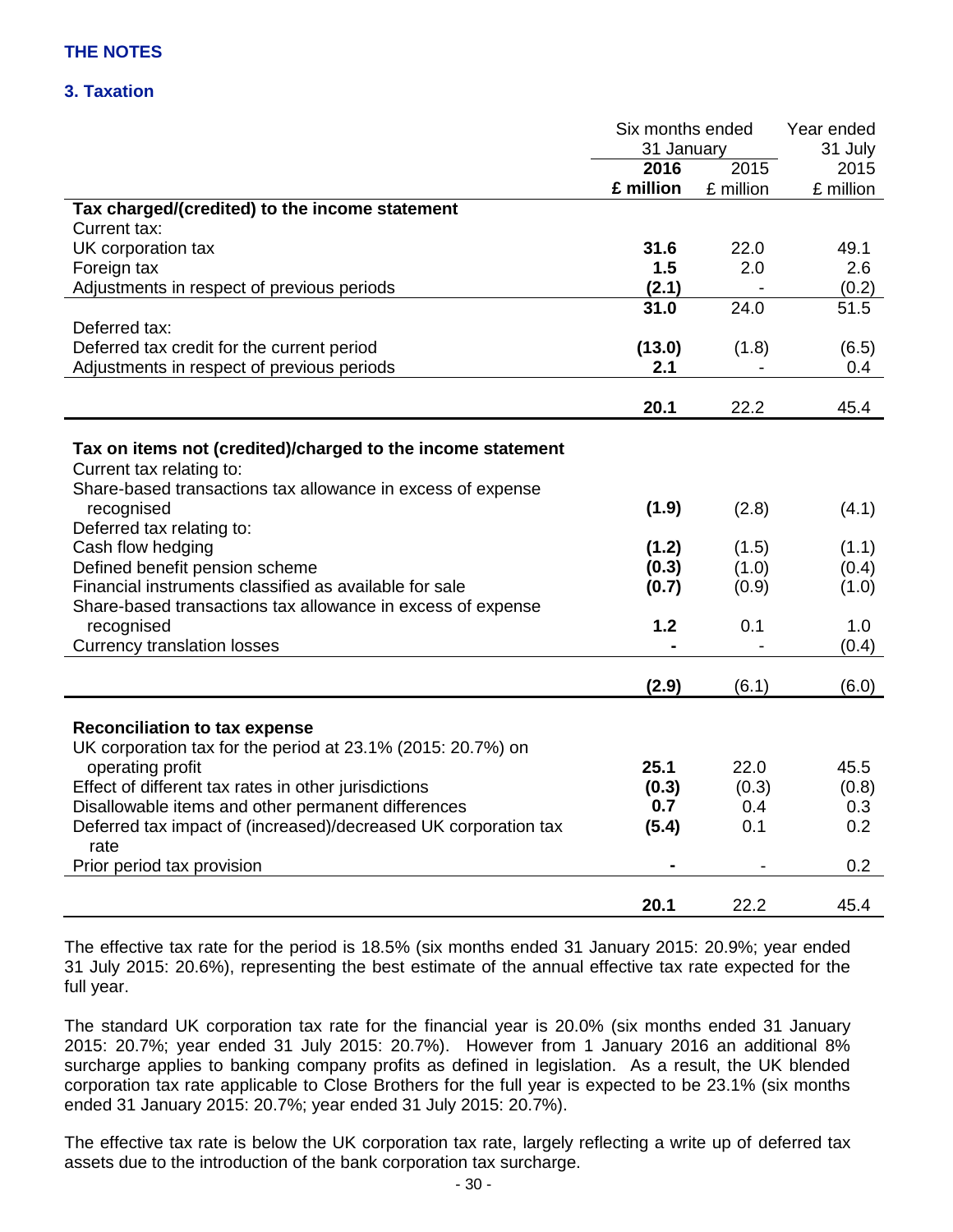# **4. Discontinued operations**

On 5 January 2015, the group completed the sale of Close Brothers Seydler Bank AG ("Seydler") to Oddo & Cie for a gross cash consideration of €46.5 million (£36.4 million) which includes a post year end adjustment of £0.5 million following finalisation of completion accounts. The profit on disposal was £10.3 million.

Based in Frankfurt, Seydler provided equity and debt capital markets services, securities trading and research primarily in German small and mid-sized companies and was part of the Securities division.

The transaction fulfilled the requirements of IFRS 5 to be classified as "Discontinued operations" in the consolidated income statement, the results of which are set out below:

### **Results of discontinued operations**

|                                                           | Six months ended |           | Year ended |
|-----------------------------------------------------------|------------------|-----------|------------|
|                                                           | 31 January       |           | 31 July    |
|                                                           | 2016             | $2015^1$  | 2015       |
|                                                           | £ million        | £ million | £ million  |
| Operating income                                          |                  | 11.3      | 11.7       |
| Operating expenses                                        |                  | (9.4)     | (10.4)     |
| Operating profit before tax                               | ۰                | 1.9       | 1.3        |
| Tax                                                       |                  | (0.6)     | (0.4)      |
|                                                           |                  |           |            |
| Profit after tax                                          |                  | 1.3       | 0.9        |
|                                                           |                  |           |            |
| Profit on disposal of discontinued operations, net of tax | ۰                | 9.9       | 10.3       |
| Profit for the period from discontinued operations        | ۰                | 11.2      | 11.2       |

1 Profit after tax is up until the point of disposal.

### **Cash flow from discontinued operations**

|                                         | Six months ended |           | Year ended |
|-----------------------------------------|------------------|-----------|------------|
|                                         | 31 January       |           | 31 July    |
|                                         | $2015^1$<br>2016 |           | 2015       |
|                                         | £ million        | £ million | £ million  |
| Net cash flow from operating activities | $\blacksquare$   | 6.6       | 6.6        |
| Net cash flow from investing activities |                  | (0.1)     | (0.1)      |
| Net cash flow from financing activities |                  |           |            |

1 Up until the point of disposal.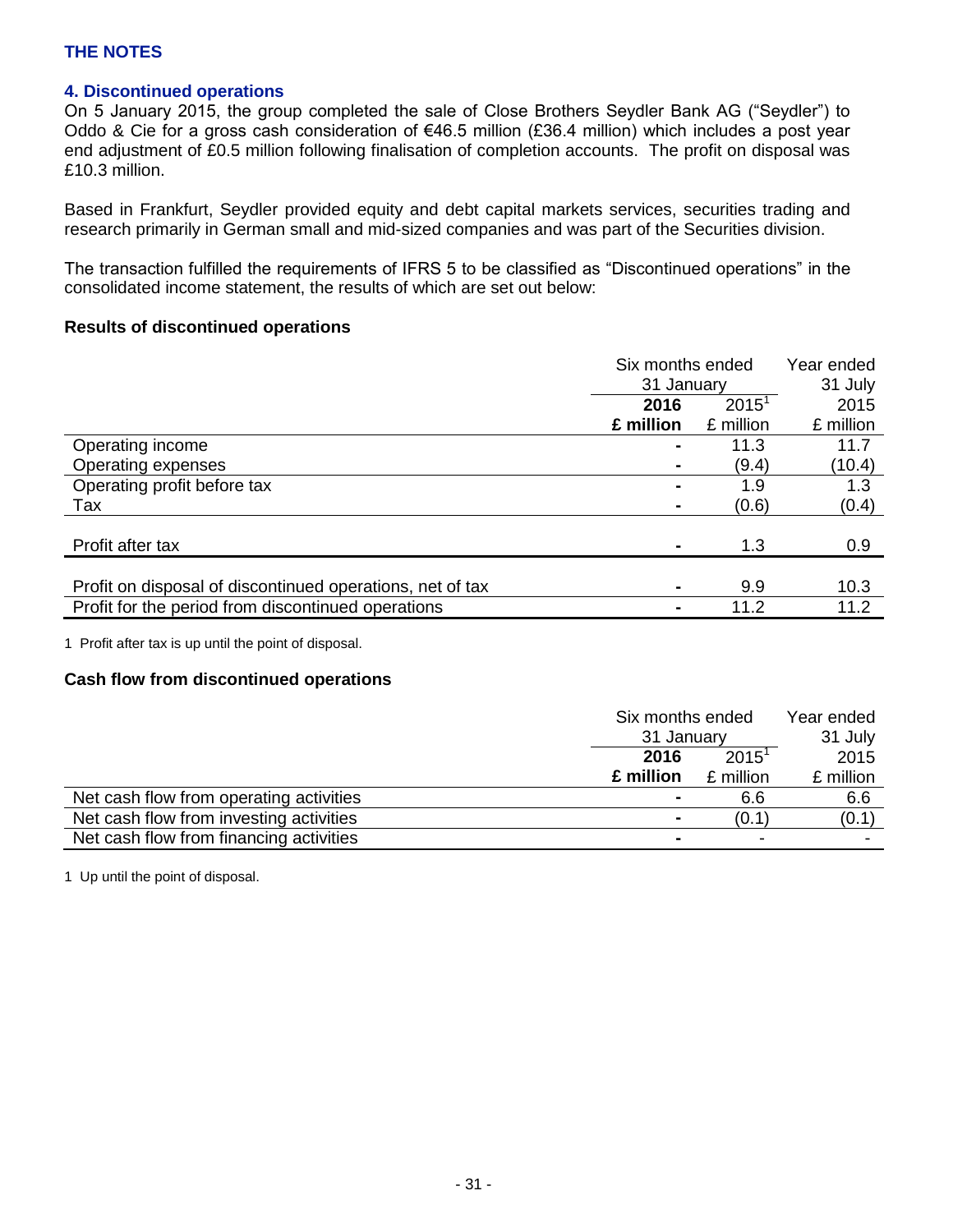# **5. Earnings per share**

The calculation of basic earnings per share is based on the profit attributable to shareholders and the number of basic weighted average shares. When calculating the diluted earnings per share, the weighted average number of shares in issue is adjusted for the effects of all dilutive share options and awards.

|                                               | Six months ended<br>31 January |       | Year ended |  |
|-----------------------------------------------|--------------------------------|-------|------------|--|
|                                               |                                |       | 31 July    |  |
|                                               | 2016                           | 2015  | 2015       |  |
| <b>Continuing operations</b>                  |                                |       |            |  |
| <b>Basic</b>                                  | 59.7p                          | 56.9p | 117.8p     |  |
| <b>Diluted</b>                                | 58.9p                          | 56.2p | 116.5p     |  |
| Adjusted basic <sup>1</sup>                   | 61.1p                          | 58.2p | 120.5p     |  |
| Adjusted diluted <sup>1</sup>                 | 60.3p                          | 57.5p | 119.2p     |  |
| <b>Continuing and discontinued operations</b> |                                |       |            |  |
| <b>Basic</b>                                  | 59.7p                          | 64.5p | 125.4p     |  |
| <b>Diluted</b>                                | 58.9p                          | 63.7p | 124.0p     |  |
| <b>Discontinued operations</b>                |                                |       |            |  |
| <b>Basic</b>                                  | ۰                              | 7.6p  | 7.6p       |  |
| <b>Diluted</b>                                |                                | 7.5p  | 7.5p       |  |

1 Excludes amortisation of intangible assets on acquisition, discontinued operations and their tax effects.

|                                                                             | Six months ended<br>31 January |           | Year ended |
|-----------------------------------------------------------------------------|--------------------------------|-----------|------------|
|                                                                             |                                |           | 31 July    |
|                                                                             | 2016                           | 2015      | 2015       |
|                                                                             | £ million                      | £ million | £ million  |
| <b>Profit attributable to shareholders</b>                                  | 88.6                           | 95.3      | 185.7      |
| Less profit for the period from discontinued operations, net of tax         |                                | 11.2      | 11.2       |
| Profit attributable to shareholders on continuing operations<br>Adjustment: | 88.6                           | 84.1      | 174.5      |
| Amortisation of intangible assets on acquisition                            | 2.5                            | 2.4       | 5.0        |
| Tax effect of adjustment                                                    | (0.5)                          | (0.5)     | (1.0)      |
| Adjusted profit attributable to shareholders on continuing                  |                                |           |            |
| operations                                                                  | 90.6                           | 86.0      | 178.5      |
|                                                                             | Six months ended               |           | Year ended |
|                                                                             | 31 January                     |           | 31 July    |
|                                                                             | 2016                           | 2015      | 2015       |
|                                                                             | million                        | million   | million    |
| Average number of shares                                                    |                                |           |            |
| <b>Basic weighted</b>                                                       | 148.4                          | 147.7     | 148.1      |
| Effect of dilutive share options and awards                                 | 1.9                            | 1.9       | 1.7        |
| <b>Diluted weighted</b>                                                     | 150.3                          | 149.6     | 149.8      |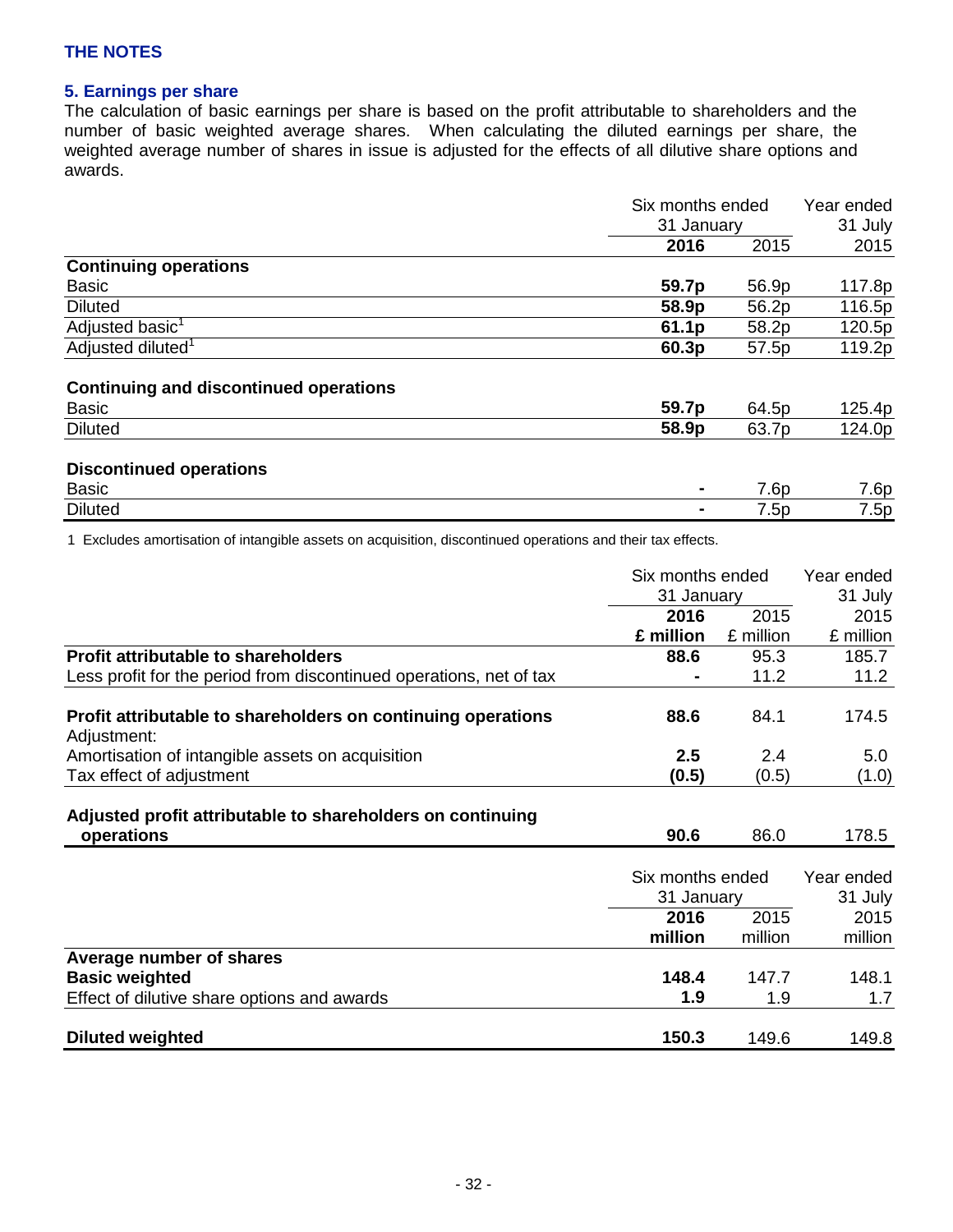# **6. Dividends**

|                                                                         | Six months ended<br>31 January<br>2015<br>2016 |           | Year ended |  |
|-------------------------------------------------------------------------|------------------------------------------------|-----------|------------|--|
|                                                                         |                                                |           | 31 July    |  |
|                                                                         |                                                |           | 2015       |  |
|                                                                         | £ million                                      | £ million | £ million  |  |
| For each ordinary share                                                 |                                                |           |            |  |
| Interim dividend for previous financial year paid in April 2015: 18.0p  | $\blacksquare$                                 |           | 26.7       |  |
| Final dividend for previous financial year paid in November 2015: 35.5p |                                                |           |            |  |
| (2014:32.5p)                                                            | 52.3                                           | 47.6      | 47.6       |  |
|                                                                         | 52.3                                           | 47.6      | 74.3       |  |

An interim dividend relating to the six months ended 31 January 2016 of 19.0p, amounting to an estimated £28.0 million, is declared. This interim dividend, which is due to be paid on 20 April 2016 to shareholders on the register at 18 March 2016, is not reflected in these financial statements.

# **7. Loans and advances to customers**

The contractual maturity of loans and advances to customers is set out below:

|                    |           | Within    | <b>Between</b><br>three<br>months | <b>Between</b> | <b>Between</b> | After more |            |           |
|--------------------|-----------|-----------|-----------------------------------|----------------|----------------|------------|------------|-----------|
|                    | On.       | three     | and one                           | one and        | two and        | than five  | Impairment |           |
|                    | demand    | months    | year                              | two years      | five years     | years      | provisions | Total     |
|                    | £ million | £ million | £ million                         | £ million      | £ million      | £ million  | £ million  | £ million |
| At 31 January 2016 | 87.0      | 1,614.5   | 1,801.2                           | 1,160.3        | 1,304.6        | 55.0       | (53.8)     | 5,968.8   |
| At 31 January 2015 | 64.5      | 1,595.2   | ,669.9                            | 1,054.6        | 1,094.6        | 34.2       | (52.0)     | 5,461.0   |
| At 31 July 2015    | 45.4      | 1,543.5   | 1,797.8                           | 1,108.2        | 1,254.1        | 44.9       | (56.1      | 5,737.8   |

|                                                          | 31 January   |           | 31 July   |
|----------------------------------------------------------|--------------|-----------|-----------|
|                                                          | 2015<br>2016 |           | 2015      |
|                                                          | £ million    | £ million | £ million |
| Impairment provisions on loans and advances to customers |              |           |           |
| Opening balance                                          | 56.1         | 48.3      | 48.3      |
| Charge for the period                                    | 16.7         | 19.3      | 41.9      |
| Amounts written off net of recoveries                    | (19.0)       | (15.6)    | (34.1)    |
|                                                          |              |           |           |
| <b>Impairment provisions</b>                             | 53.8         | 52.0      | 56.1      |

At 31 January 2016, gross impaired loans were £160.0 million (31 January 2015: £171.2 million; 31 July 2015: £162.3 million) and equate to 3% (31 January 2015: 3%; 31 July 2015: 3%) of the gross loan book before impairment provisions. The majority of the group's lending is secured and therefore the gross impaired loans quoted do not reflect the expected loss.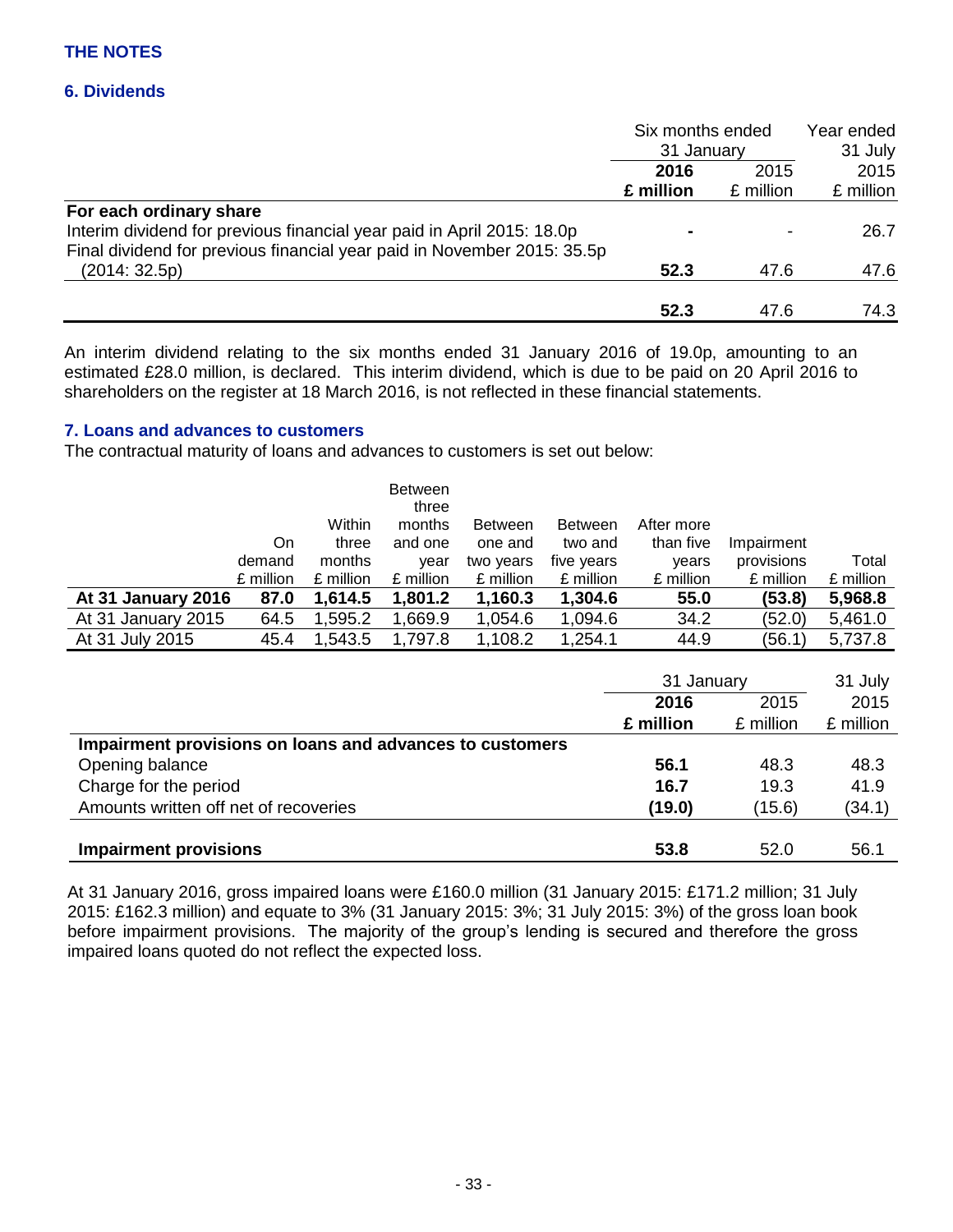# **8. Debt securities**

|                                           | <b>Held for</b><br>trading<br>£ million | <b>Available</b><br>for sale<br>£ million | <b>Loans and</b><br>receivables<br>£ million | Total<br>£ million |
|-------------------------------------------|-----------------------------------------|-------------------------------------------|----------------------------------------------|--------------------|
| Long trading positions in debt securities | 12.2                                    |                                           |                                              | 12.2               |
| Certificates of deposit                   |                                         |                                           | 200.9                                        | 200.9              |
| Gilts                                     |                                         |                                           |                                              |                    |
|                                           |                                         |                                           |                                              |                    |
| At 31 January 2016                        | 12.2                                    |                                           | 200.9                                        | 213.1              |
|                                           |                                         |                                           |                                              |                    |
|                                           | Held for                                | Available                                 | Loans and                                    |                    |
|                                           | trading                                 | for sale                                  | receivables                                  | Total              |
|                                           | £ million                               | £ million                                 | £ million                                    | £ million          |
| Long trading positions in debt securities | 26.2                                    |                                           |                                              | 26.2               |
| Certificates of deposit                   |                                         |                                           |                                              |                    |
| Gilts                                     |                                         | 20.3                                      |                                              | 20.3               |
|                                           |                                         |                                           |                                              |                    |
| At 31 January 2015                        | 26.2                                    | 20.3                                      |                                              | 46.5               |
|                                           | Held for                                | Available                                 | Loans and                                    |                    |
|                                           | trading                                 | for sale                                  | receivables                                  | Total              |
|                                           | £ million                               | £ million                                 | £ million                                    | £ million          |
| Long trading positions in debt securities | 14.1                                    |                                           |                                              | 14.1               |
| Certificates of deposit                   |                                         |                                           | 115.3                                        | 115.3              |
| Gilts                                     |                                         | 20.1                                      |                                              | 20.1               |
|                                           |                                         |                                           |                                              |                    |
| At 31 July 2015                           | 14.1                                    | 20.1                                      | 115.3                                        | 149.5              |

Movements in the book value of gilts held as available for sale during the period comprise:

|                                                              | Gilts     |
|--------------------------------------------------------------|-----------|
|                                                              | £ million |
| At 1 August 2014                                             | 45.6      |
| <b>Disposals</b>                                             |           |
| Redemptions at maturity                                      | (25.0)    |
| <b>Currency translation differences</b>                      |           |
| Movement in value                                            | (0.3)     |
| At 31 January 2015                                           | 20.3      |
|                                                              |           |
| <b>Disposals</b>                                             |           |
| Redemptions at maturity                                      |           |
| <b>Currency translation differences</b>                      |           |
| Movement in value                                            | (0.2)     |
| At 31 July 2015                                              | 20.1      |
|                                                              |           |
| <b>Disposals</b>                                             |           |
| Redemptions at maturity                                      | (20.0)    |
| <b>Currency translation differences</b><br>Movement in value |           |
|                                                              | (0.1)     |
| At 31 January 2016                                           |           |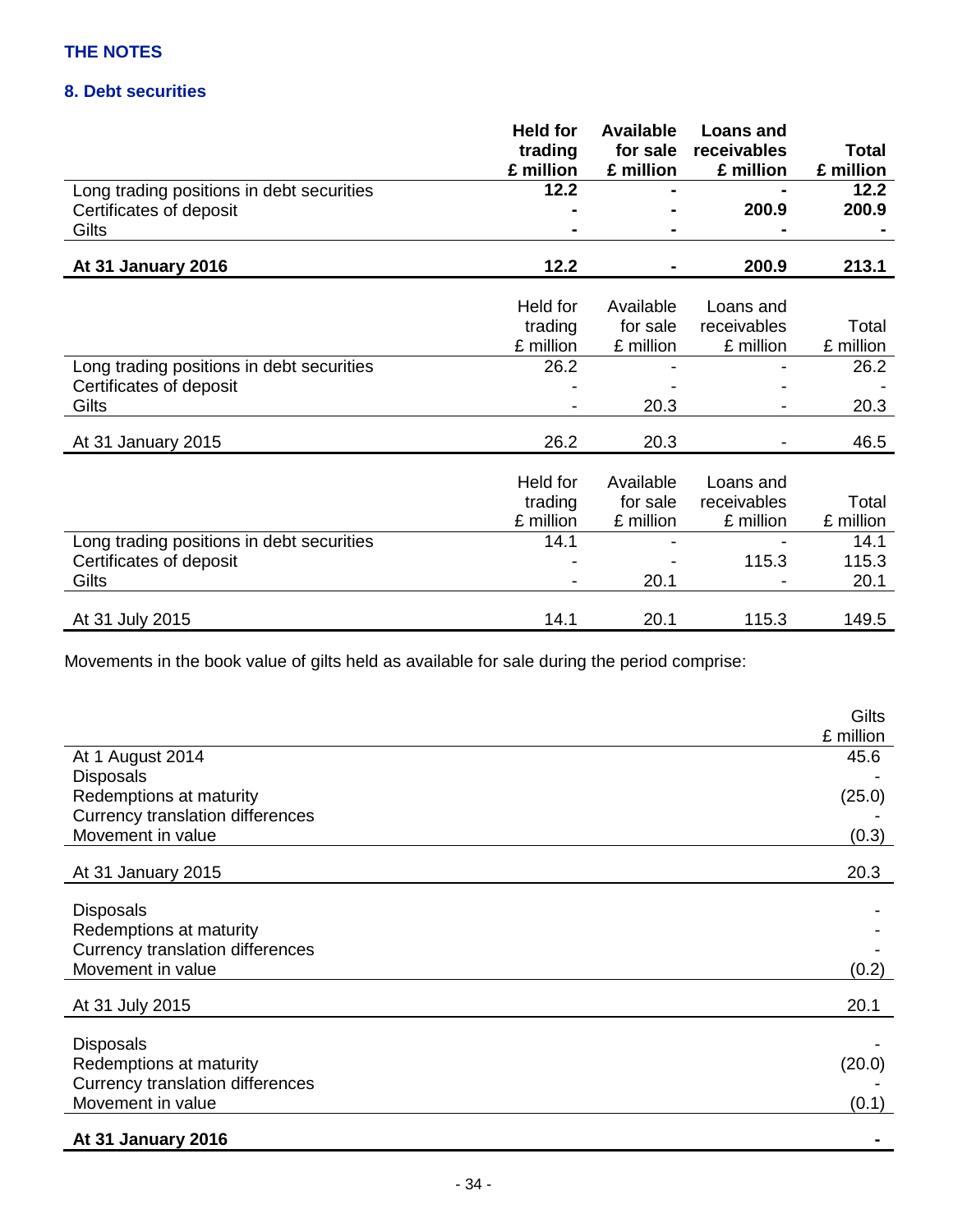# **9. Equity shares**

|                        | 31 January |           | 31 July   |
|------------------------|------------|-----------|-----------|
|                        | 2016       | 2015      |           |
|                        | £ million  | £ million | £ million |
| Long trading positions | 35.5       | 33.2      | 31.1      |
| Other equity shares    | 2.2        | 11.8      | 10.1      |
|                        |            |           |           |
|                        | 37.7       | 45.0      | 41.2      |

Movements in the book value of other equity shares held during the period comprise:

|                                                |           | Fair value     |           |
|------------------------------------------------|-----------|----------------|-----------|
|                                                | Available | through        |           |
|                                                | for sale  | profit or loss | Total     |
|                                                | £ million | £ million      | £ million |
| At 1 August 2014                               | 19.5      | 0.1            | 19.6      |
| <b>Additions</b>                               |           |                |           |
| <b>Disposals</b>                               | (7.1)     |                | (7.1)     |
| <b>Currency translation differences</b>        |           |                |           |
| Movement in value of:                          |           |                |           |
| Equity shares classified as available for sale | (0.7)     |                | (0.7)     |
|                                                |           |                |           |
| At 31 January 2015                             | 11.7      | 0.1            | 11.8      |
|                                                |           |                |           |
| <b>Additions</b>                               |           |                |           |
| <b>Disposals</b>                               | (1.0)     |                | (1.0)     |
| <b>Currency translation differences</b>        | (0.4)     |                | (0.4)     |
| Movement in value of:                          |           |                |           |
| Equity shares classified as available for sale | (0.3)     |                | (0.3)     |
|                                                |           |                |           |
| At 31 July 2015                                | 10.0      | 0.1            | 10.1      |
|                                                |           |                |           |
| Additions                                      |           |                |           |
| <b>Disposals</b>                               | (7.5)     |                | (7.5)     |
| <b>Currency translation differences</b>        | 0.2       |                | 0.2       |
| Movement in value of:                          |           |                |           |
| Equity shares classified as available for sale | (0.6)     |                | (0.6)     |
|                                                |           |                |           |
| At 31 January 2016                             | 2.1       | 0.1            | 2.2       |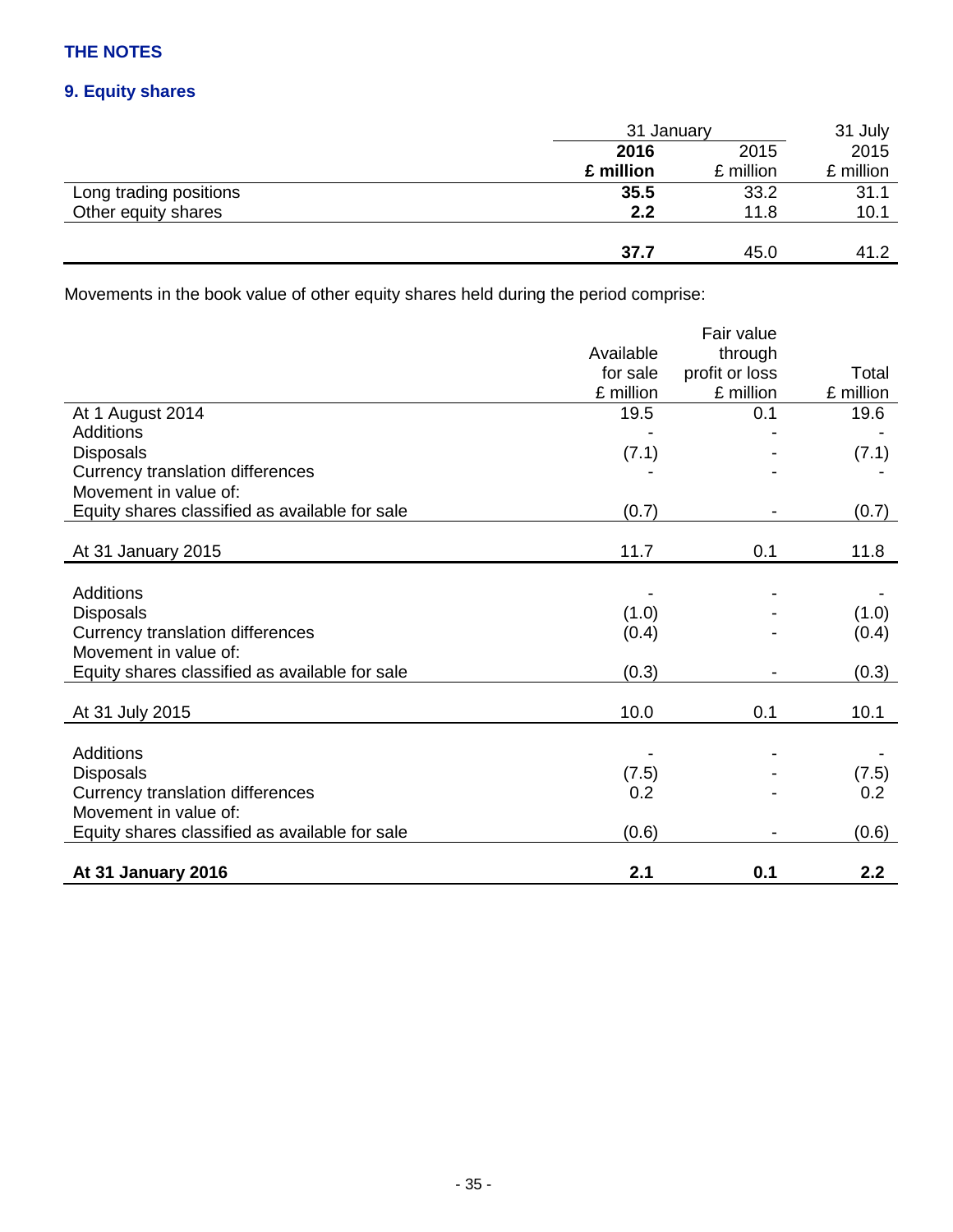# **10. Settlement balances and short positions**

|                                   | 31 January |           | 31 July   |
|-----------------------------------|------------|-----------|-----------|
|                                   | 2016       | 2015      | 2015      |
|                                   | £ million  | £ million | £ million |
| Settlement balances               | 325.2      | 433.4     | 376.5     |
| Short positions held for trading: |            |           |           |
| Debt securities                   | 10.6       | 12.8      | 13.7      |
| Equity shares                     | 14.4       | 11.4      | 14.1      |
|                                   |            |           |           |
|                                   | 25.0       | 24.2      | 27.8      |
|                                   |            |           |           |
|                                   | 350.2      | 457.6     | 404.3     |

# **11. Financial liabilities**

The contractual maturity of financial liabilities is set out below:

|                                               |              | Within          | <b>Between</b>               | <b>Between</b>         | <b>Between</b>          | <b>After</b>            |              |
|-----------------------------------------------|--------------|-----------------|------------------------------|------------------------|-------------------------|-------------------------|--------------|
|                                               | On           | three           | three months                 | one and                | two and                 | more than               |              |
|                                               | demand       | months          | and one year                 | two years              | five years              | five years              | <b>Total</b> |
|                                               | £ million    | £ million       | £ million                    | £ million              | £ million               | £ million               | £ million    |
| Deposits by banks                             | 18.7         | 3.5             | 15.1                         | 11.5                   |                         |                         | 48.8         |
| Deposits by customers                         | 496.0        | 896.3           | 2,005.0                      | 859.2                  | 358.7                   |                         | 4,615.2      |
| Loans and overdrafts                          |              |                 |                              |                        |                         |                         |              |
| from banks                                    | 12.3         | 153.3           |                              | 60.3                   | 90.0                    |                         | 315.9        |
| Debt securities in issue                      | 20.5         | 6.6             | 201.0                        | 602.2                  | 246.2                   | 317.8                   | 1,394.3      |
|                                               |              |                 |                              |                        |                         |                         |              |
| At 31 January 2016                            | 547.5        | 1,059.7         | 2,221.1                      | 1,533.2                | 694.9                   | 317.8                   | 6,374.2      |
|                                               |              |                 |                              |                        |                         |                         |              |
|                                               |              | Within          | <b>Between</b>               | <b>Between</b>         | <b>Between</b>          | After                   |              |
|                                               | On<br>demand | three<br>months | three months<br>and one year | one and                | two and                 | more than               | Total        |
|                                               | £ million    | £ million       | £ million                    | two years<br>£ million | five years<br>£ million | five years<br>£ million | £ million    |
| Deposits by banks                             | 37.2         | 6.6             | 18.0                         | 3.5                    |                         | $\blacksquare$          | 65.3         |
|                                               | 122.4        | 810.5           | 2,057.4                      | 1,074.2                | 192.9                   |                         | 4,257.4      |
| Deposits by customers<br>Loans and overdrafts |              |                 |                              |                        |                         |                         |              |
|                                               |              |                 |                              |                        |                         |                         |              |
| from banks                                    | 7.2          | 228.1           |                              |                        |                         |                         | 235.3        |
| Debt securities in issue                      | 21.1         | 0.5             | 107.2                        | 205.4                  | 741.8                   | 298.8                   | 1,374.8      |
|                                               |              |                 |                              |                        |                         |                         |              |
| At 31 January 2015                            | 187.9        | 1,045.7         | 2,182.6                      | 1,283.1                | 934.7                   | 298.8                   | 5,932.8      |
|                                               |              | Within          | <b>Between</b>               | <b>Between</b>         | <b>Between</b>          | After                   |              |
|                                               | On           | three           | three months                 | one and                | two and                 | more than               |              |
|                                               | demand       | months          | and one year                 | two years              | five years              | five years              | Total        |
|                                               | £ million    | £ million       | £ million                    | £ million              | £ million               | £ million               | £ million    |
| Deposits by banks                             | 11.5         | 0.3             | 22.8                         | 0.5                    |                         |                         | 35.1         |
| Deposits by customers                         | 154.8        | 828.4           | 2,347.7                      | 851.2                  | 299.3                   |                         | 4,481.4      |
| Loans and overdrafts                          |              |                 |                              |                        |                         |                         |              |
| from banks                                    | 8.6          | 99.1            | 123.7                        | 59.9                   | 89.9                    |                         | 381.2        |
| Debt securities in issue                      | 11.2         | 6.7             | 1.1                          | 747.8                  | 299.3                   | 298.9                   | 1,365.0      |
|                                               |              |                 |                              |                        |                         |                         |              |
| At 31 July 2015                               | 186.1        | 934.5           | 2,495.3                      | 1,659.4                | 688.5                   | 298.9                   | 6,262.7      |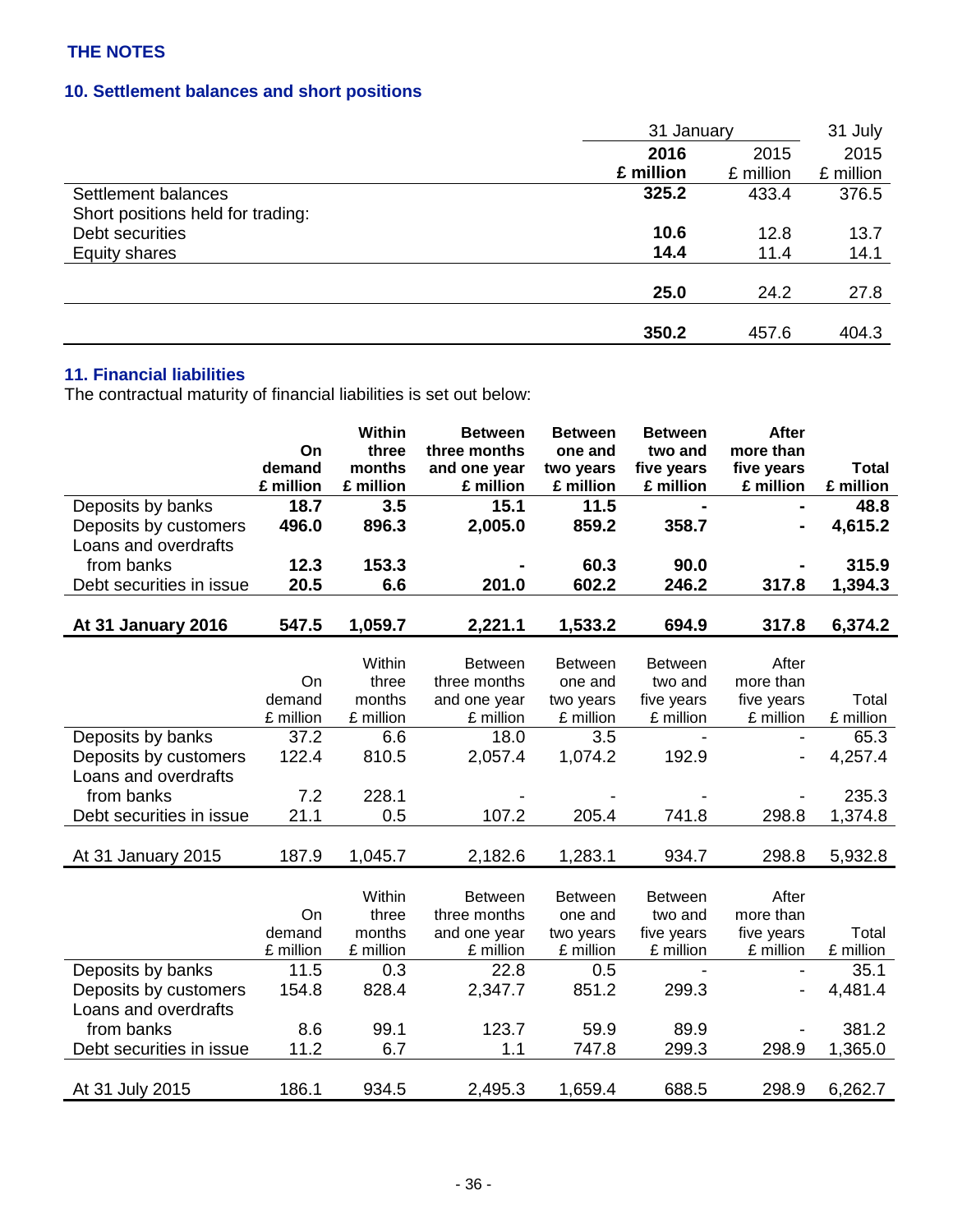## **11. Financial liabilities** continued

At 31 January 2016, asset finance loan receivables of £745.2 million (31 January 2015: £679.5 million; 31 July 2015: £705.6 million) were positioned with the Bank of England. These loan receivables were used as collateral within the Funding for Lending Scheme, against which £375.0 million of UK Treasury Bills had been drawn as at the reporting date (31 January 2015: £225.0 million; 31 July 2015: £375.0 million). The term of these transactions is four years from the date of each drawdown of the Treasury Bills.

The group also had repurchase agreements whereby £300.0 million (31 January 2015: £225.0 million; 31 July 2015: £375.0 million) from a total of £375.0 million (31 January 2015: £225.0 million; 31 July 2015: £375.0 million) Treasury Bills drawn, have been lent in exchange for cash included within loans and overdrafts from banks.

The Treasury Bills are not recorded on the group's consolidated balance sheet as ownership remains with the Bank of England. The risk and rewards of the loans and advances to customers remains with the group and continue to be recognised in the consolidated balance sheet.

The group has securitised without recourse and restrictions £1,200.8 million (31 January 2015: £1,175.4 million; 31 July 2015: £1,164.8 million) of its insurance premium and motor loan receivables in return for debt securities in issue of £848.4 million (31 January 2015: £847.7 million; 31 July 2015: £847.7 million). As the group has retained exposure to substantially all the credit risk and rewards of the residual benefit of the underlying assets it continues to recognise these assets in loans and advances to customers in its consolidated balance sheet.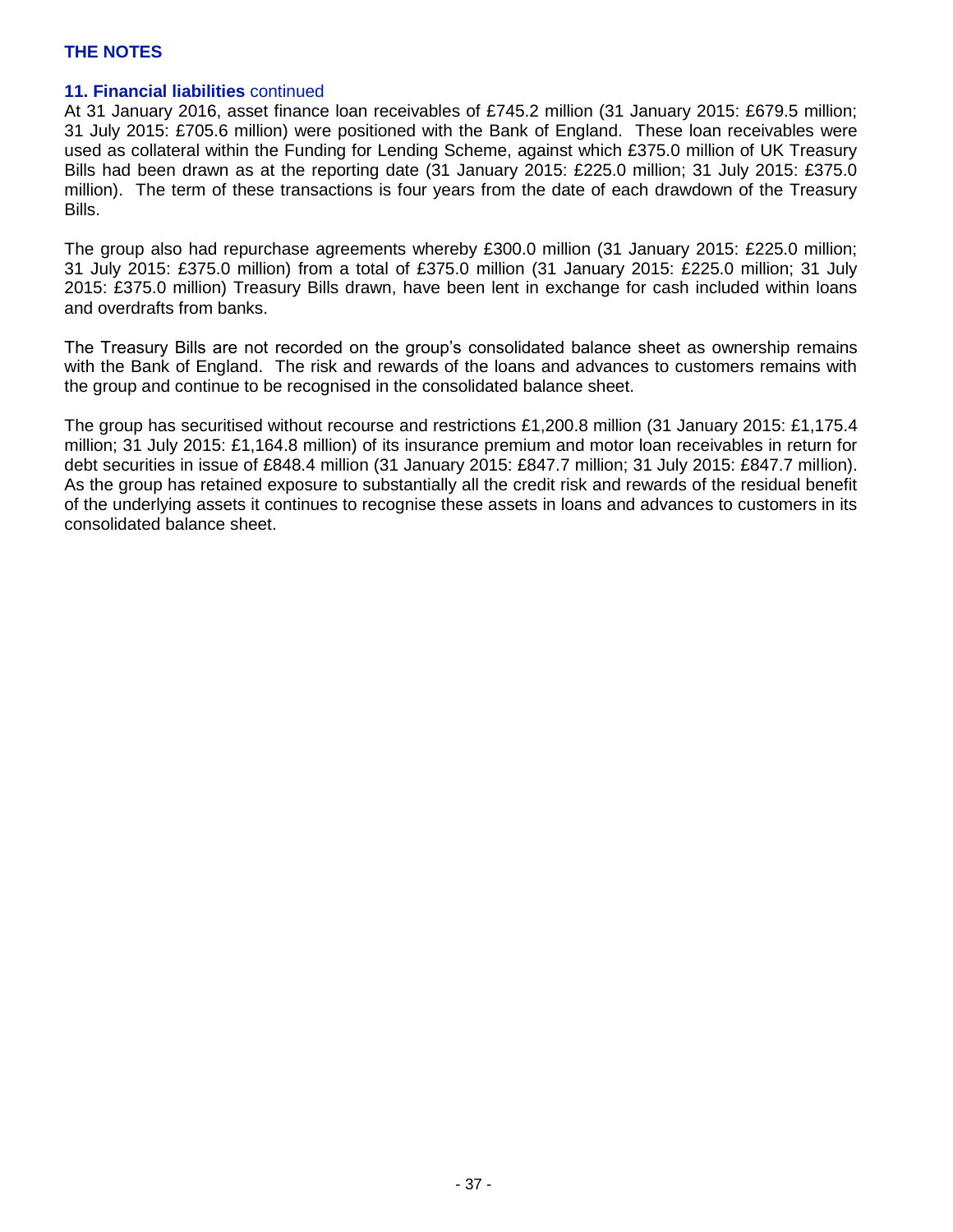## **12. Capital**

The group's individual regulated entities and the group as a whole complied with all of the externally imposed capital requirements to which they were subject for the periods to 31 January 2016 and 31 January 2015, and the year ended 31 July 2015. The table below summarises the composition of regulatory capital and Pillar 1 risk weighted assets at those financial period ends.

|                                                               | 31 January |           | 31 July   |
|---------------------------------------------------------------|------------|-----------|-----------|
|                                                               | 2016       | 2015      | 2015      |
|                                                               | £ million  | £ million | £ million |
| <b>Common equity tier 1 capital</b>                           |            |           |           |
| Called up share capital                                       | 37.7       | 37.7      | 37.7      |
| Share premium account                                         | 284.0      | 283.9     | 284.0     |
| Retained earnings                                             | 728.9      | 632.2     | 694.4     |
| Other reserves recognised for common equity tier 1 capital    | 20.6       | 17.4      | 18.3      |
| Deductions from common equity tier 1 capital                  |            |           |           |
| Intangible assets, net of associated deferred tax liabilities | (140.8)    | (137.9)   | (140.6)   |
| Foreseeable dividend <sup>1</sup>                             | (43.8)     | (46.3)    | (52.4)    |
| Investment in own shares                                      | (39.6)     | (30.4)    | (25.6)    |
| Pension asset, net of associated deferred tax liabilities     | (1.1)      | (0.2)     | (2.5)     |
| Additional valuation adjustments                              | (0.1)      | (0.2)     | (0.1)     |
|                                                               |            |           |           |
| <b>Common equity tier 1 capital</b>                           | 845.8      | 756.2     | 813.2     |
|                                                               |            |           |           |
| <b>Tier 2 capital</b>                                         |            |           |           |
| Subordinated debt <sup>2</sup>                                | 23.9       | 52.5      | 31.5      |
| Unrealised gains on available for sale equity shares          |            | 3.3       | 3.3       |
|                                                               |            |           |           |
| <b>Tier 2 capital</b>                                         | 23.9       | 55.8      | 34.8      |
|                                                               |            |           |           |
| <b>Total regulatory capital</b>                               | 869.7      | 812.0     | 848.0     |
|                                                               |            |           |           |
| Risk weighted assets (notional) - unaudited                   |            |           |           |
| Credit and counterparty risk                                  | 5,385.8    | 4,779.7   | 5,103.2   |
| Operational risk <sup>3</sup>                                 | 753.5      | 695.5     | 753.5     |
| Market risk <sup>3</sup>                                      | 78.8       | 92.6      | 75.4      |
|                                                               |            |           |           |
|                                                               | 6,218.1    | 5,567.8   | 5,932.1   |
|                                                               |            |           |           |
| Common equity tier 1 capital ratio (fully loaded)             | 13.6%      | 13.6%     | 13.7%     |
| Total capital ratio (transitional)                            | 14.0%      | 14.6%     | 14.3%     |

1 Under the Regulatory Technical Standard on own funds, a deduction has been recognised for a foreseeable dividend. In accordance with this standard, for 31 January 2016 and 31 January 2015 a foreseeable dividend has been determined based on the average payout ratio over the previous three years applied to the retained earnings for the period. For 31 July 2015 a foreseeable dividend was determined as the proposed final dividend (subsequently paid).

2 Shown after applying the Capital Requirements Regulation's transitional and qualifying own funds arrangements.

3 Operational and market risk include a notional adjustment at 8% in order to determine notional risk weighted assets.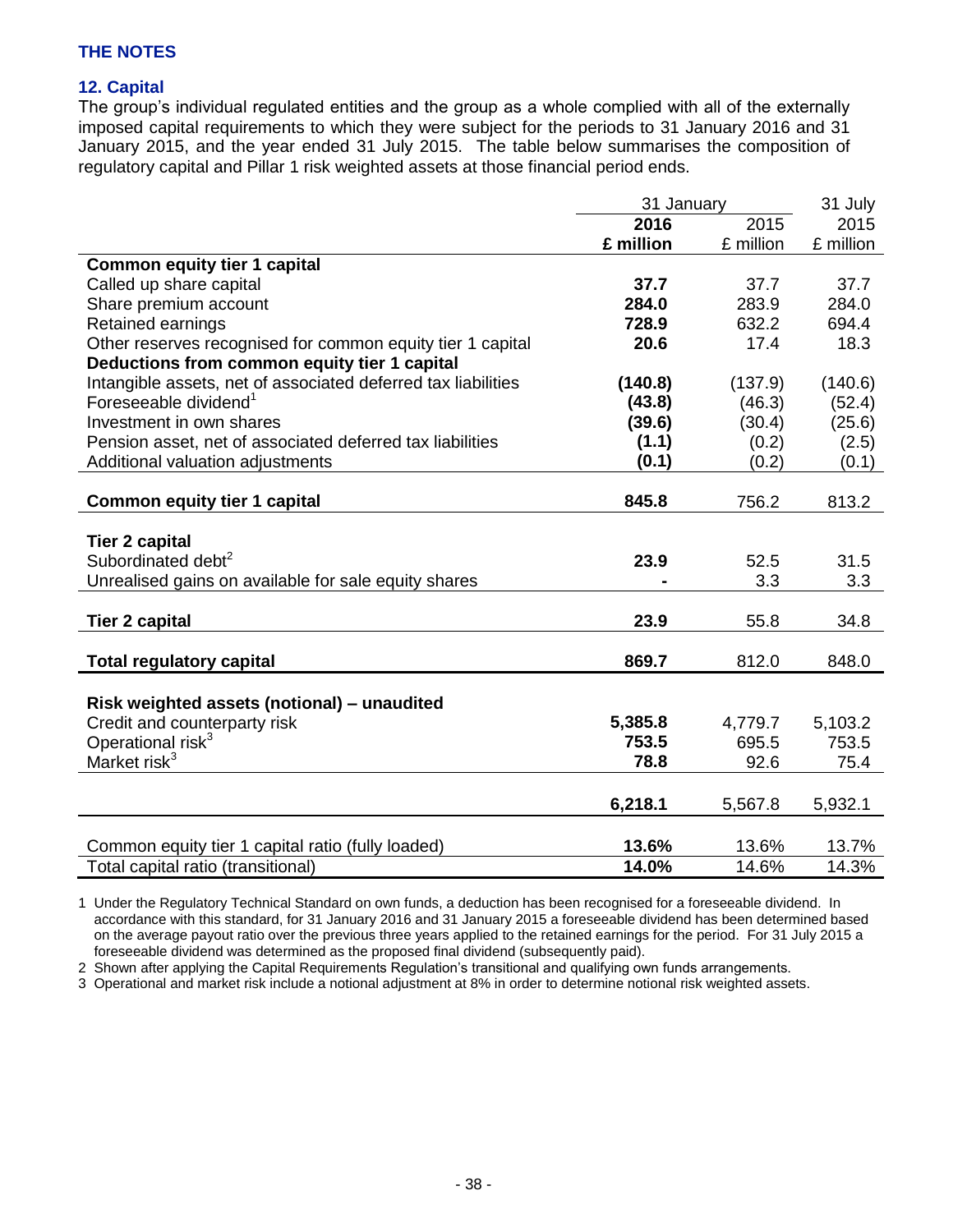## **12. Capital** continued

The following table shows a reconciliation between equity and common equity tier 1 capital after deductions:

|                                                                 | 31 January |           | 31 July   |
|-----------------------------------------------------------------|------------|-----------|-----------|
|                                                                 | 2016       | 2015      | 2015      |
|                                                                 | £ million  | £ million | £ million |
| Equity                                                          | 1,026.5    | 940.4     | 1,009.9   |
| Regulatory deductions from equity:                              |            |           |           |
| Intangible assets, net of associated deferred tax liabilities   | (140.8)    | (137.9)   | (140.6)   |
| Foreseeable dividend <sup>1</sup>                               | (43.8)     | (46.3)    | (52.4)    |
| Pension asset, net of associated deferred tax liabilities       | (1.1)      | (0.2)     | (2.5)     |
| Additional valuation adjustments                                | (0.1)      | (0.2)     | (0.1)     |
| Other reserves not recognised for common equity tier 1 capital: |            |           |           |
| Available for sale movements reserve                            |            | (3.3)     | (3.3)     |
| Cash flow hedging reserve                                       | 5.1        | 4.0       | 2.3       |
| Non-controlling interests                                       |            | (0.3)     | (0.1)     |
| <b>Common equity tier 1 capital</b>                             | 845.8      | 756.2     | 813.2     |

1 Under the Regulatory Technical Standard on own funds, a deduction has been recognised for a foreseeable dividend. In accordance with this standard, for 31 January 2016 and 31 January 2015 a foreseeable dividend has been determined based on the average payout ratio over the previous three years applied to the retained earnings for the period. For 31 July 2015 a foreseeable dividend was determined as the proposed final dividend (subsequently paid).

### **13. Contingent liabilities**

### Financial Services Compensation Scheme ("FSCS")

As disclosed in note 24 of the Annual Report 2015, the group is exposed to the FSCS which provides compensation to customers of financial institutions in the event that an institution is unable, or is likely to be unable, to pay claims against it. The FSCS raises levies on UK licensed deposit-taking institutions to meet such claims based on their share of UK deposits on 31 December of the year preceding the scheme year (which runs from 1 April to 31 March).

Following the default of a number of deposit takers in 2008, the FSCS borrowed funds from HM Treasury to meet the compensation costs for customers of those firms. While it is expected that the substantial majority of the principal will be repaid from funds the FSCS receives from asset sales, surplus cash flow or other recoveries in relation to the assets of the institutions that defaulted, to the extent that there remains a shortfall, the FSCS will raise compensation levies on all deposit-taking participants.

The amount of any future compensation levies payable by the group also depends on a number of factors including participation in the market at 31 December, the level of protected deposits and the population of deposit-taking participants. The group continues to accrue for its share of levies that have been raised by the FSCS.

### **14. Related party transactions**

Related party transactions, including salary and benefits provided to directors and key management, did not have a material effect on the financial position or performance of the group during the period. There were no changes to the type and nature of the related party transactions disclosed in the Annual Report 2015 that could have a material effect on the financial position and performance of the group in the six months to 31 January 2016.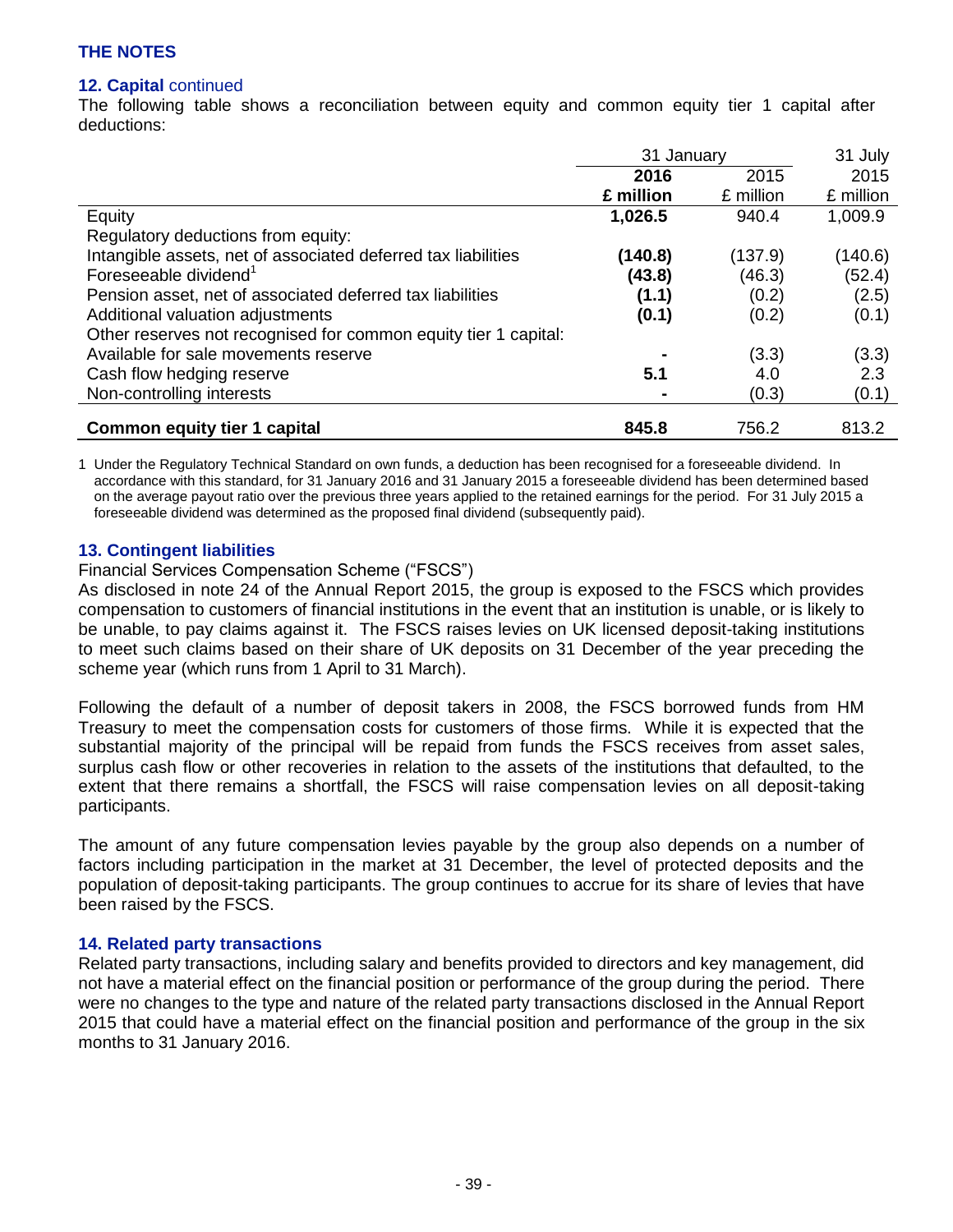# **15. Consolidated cash flow statement reconciliation**

| 2016<br>2015<br>2015<br>£ million<br>£ million<br>£ million<br>(a) Reconciliation of operating profit before tax to net cash<br>inflow from operating activities<br>Operating profit before tax from continuing operations<br>108.7<br>106.2<br>219.9<br>11.8<br>Operating profit before tax on discontinued operations<br>11.6<br>(21.4)<br>(28.2)<br>(53.4)<br>Tax paid<br>23.2<br>19.9<br>41.4<br>Depreciation and amortisation<br>(Increase)/decrease in:<br>Interest receivable and prepaid expenses<br>(5.5)<br>1.2<br>(4.2)<br>Net settlement balances and trading positions<br>9.5<br>22.3<br>22.8<br>Net loans to/from money broker against stock advanced<br>0.7<br>7.6<br>(2.9)<br>Interest payable and accrued expenses<br>(35.8)<br>(29.7)<br>8.2<br>79.4<br>111.1<br>Net cash inflow from trading activities<br>243.4<br>(Increase)/decrease in:<br>Loans and advances to banks not repayable on demand<br>(6.3)<br>1.8<br>1.6<br>(231.0)<br>(172.0)<br>(448.1)<br>Loans and advances to customers<br>(22.4)<br>(14.8)<br>(39.8)<br>Assets held under operating leases<br>Certificates of deposit<br>(85.6)<br>(115.3)<br>Gilts held for liquidity<br>20.0<br>25.0<br>25.0<br>Other assets less other liabilities<br>2.4<br>(18.8)<br>(19.1)<br>Increase/(decrease) in:<br>13.7<br>15.7<br>(14.5)<br>Deposits by banks<br>133.8<br>Deposits by customers<br>(247.2)<br>(23.0)<br>Loans and overdrafts from banks<br>225.9<br>(65.3)<br>371.8<br>19.0<br>Debt securities in issue, net of transaction costs<br>Net cash outflow from operating activities<br>(142.3)<br>(73.3)<br>(18.0)<br>(b) Analysis of net cash outflow in respect of the purchase of<br>non-controlling interests<br>Cash consideration paid<br>(0.2)<br>(1.0)<br>(c) Analysis of net cash inflow in respect of the sale of a<br>subsidiary<br>Cash consideration received<br>36.9<br>2.4<br>36.9<br>Cash and cash equivalents disposed of<br>(0.1)<br>(13.7)<br>(13.7)<br>2.3<br>23.2<br>23.2<br>(d) Analysis of changes in financing activities<br>Share capital (including premium), group bond and subordinated<br>loan capital <sup>1</sup> :<br>Opening balance<br>566.6<br>596.5<br>596.5<br>Prepayment of subordinated loan capital<br>(30.0)<br>Shares issued for cash<br>0.1<br>0.1 |                        | 31 January |       | 31 July |
|----------------------------------------------------------------------------------------------------------------------------------------------------------------------------------------------------------------------------------------------------------------------------------------------------------------------------------------------------------------------------------------------------------------------------------------------------------------------------------------------------------------------------------------------------------------------------------------------------------------------------------------------------------------------------------------------------------------------------------------------------------------------------------------------------------------------------------------------------------------------------------------------------------------------------------------------------------------------------------------------------------------------------------------------------------------------------------------------------------------------------------------------------------------------------------------------------------------------------------------------------------------------------------------------------------------------------------------------------------------------------------------------------------------------------------------------------------------------------------------------------------------------------------------------------------------------------------------------------------------------------------------------------------------------------------------------------------------------------------------------------------------------------------------------------------------------------------------------------------------------------------------------------------------------------------------------------------------------------------------------------------------------------------------------------------------------------------------------------------------------------------------------------------------------------------------------------------------------------------------------------------------------------------|------------------------|------------|-------|---------|
|                                                                                                                                                                                                                                                                                                                                                                                                                                                                                                                                                                                                                                                                                                                                                                                                                                                                                                                                                                                                                                                                                                                                                                                                                                                                                                                                                                                                                                                                                                                                                                                                                                                                                                                                                                                                                                                                                                                                                                                                                                                                                                                                                                                                                                                                                  |                        |            |       |         |
|                                                                                                                                                                                                                                                                                                                                                                                                                                                                                                                                                                                                                                                                                                                                                                                                                                                                                                                                                                                                                                                                                                                                                                                                                                                                                                                                                                                                                                                                                                                                                                                                                                                                                                                                                                                                                                                                                                                                                                                                                                                                                                                                                                                                                                                                                  |                        |            |       |         |
|                                                                                                                                                                                                                                                                                                                                                                                                                                                                                                                                                                                                                                                                                                                                                                                                                                                                                                                                                                                                                                                                                                                                                                                                                                                                                                                                                                                                                                                                                                                                                                                                                                                                                                                                                                                                                                                                                                                                                                                                                                                                                                                                                                                                                                                                                  |                        |            |       |         |
|                                                                                                                                                                                                                                                                                                                                                                                                                                                                                                                                                                                                                                                                                                                                                                                                                                                                                                                                                                                                                                                                                                                                                                                                                                                                                                                                                                                                                                                                                                                                                                                                                                                                                                                                                                                                                                                                                                                                                                                                                                                                                                                                                                                                                                                                                  |                        |            |       |         |
|                                                                                                                                                                                                                                                                                                                                                                                                                                                                                                                                                                                                                                                                                                                                                                                                                                                                                                                                                                                                                                                                                                                                                                                                                                                                                                                                                                                                                                                                                                                                                                                                                                                                                                                                                                                                                                                                                                                                                                                                                                                                                                                                                                                                                                                                                  |                        |            |       |         |
|                                                                                                                                                                                                                                                                                                                                                                                                                                                                                                                                                                                                                                                                                                                                                                                                                                                                                                                                                                                                                                                                                                                                                                                                                                                                                                                                                                                                                                                                                                                                                                                                                                                                                                                                                                                                                                                                                                                                                                                                                                                                                                                                                                                                                                                                                  |                        |            |       |         |
|                                                                                                                                                                                                                                                                                                                                                                                                                                                                                                                                                                                                                                                                                                                                                                                                                                                                                                                                                                                                                                                                                                                                                                                                                                                                                                                                                                                                                                                                                                                                                                                                                                                                                                                                                                                                                                                                                                                                                                                                                                                                                                                                                                                                                                                                                  |                        |            |       |         |
|                                                                                                                                                                                                                                                                                                                                                                                                                                                                                                                                                                                                                                                                                                                                                                                                                                                                                                                                                                                                                                                                                                                                                                                                                                                                                                                                                                                                                                                                                                                                                                                                                                                                                                                                                                                                                                                                                                                                                                                                                                                                                                                                                                                                                                                                                  |                        |            |       |         |
|                                                                                                                                                                                                                                                                                                                                                                                                                                                                                                                                                                                                                                                                                                                                                                                                                                                                                                                                                                                                                                                                                                                                                                                                                                                                                                                                                                                                                                                                                                                                                                                                                                                                                                                                                                                                                                                                                                                                                                                                                                                                                                                                                                                                                                                                                  |                        |            |       |         |
|                                                                                                                                                                                                                                                                                                                                                                                                                                                                                                                                                                                                                                                                                                                                                                                                                                                                                                                                                                                                                                                                                                                                                                                                                                                                                                                                                                                                                                                                                                                                                                                                                                                                                                                                                                                                                                                                                                                                                                                                                                                                                                                                                                                                                                                                                  |                        |            |       |         |
|                                                                                                                                                                                                                                                                                                                                                                                                                                                                                                                                                                                                                                                                                                                                                                                                                                                                                                                                                                                                                                                                                                                                                                                                                                                                                                                                                                                                                                                                                                                                                                                                                                                                                                                                                                                                                                                                                                                                                                                                                                                                                                                                                                                                                                                                                  |                        |            |       |         |
|                                                                                                                                                                                                                                                                                                                                                                                                                                                                                                                                                                                                                                                                                                                                                                                                                                                                                                                                                                                                                                                                                                                                                                                                                                                                                                                                                                                                                                                                                                                                                                                                                                                                                                                                                                                                                                                                                                                                                                                                                                                                                                                                                                                                                                                                                  |                        |            |       |         |
|                                                                                                                                                                                                                                                                                                                                                                                                                                                                                                                                                                                                                                                                                                                                                                                                                                                                                                                                                                                                                                                                                                                                                                                                                                                                                                                                                                                                                                                                                                                                                                                                                                                                                                                                                                                                                                                                                                                                                                                                                                                                                                                                                                                                                                                                                  |                        |            |       |         |
|                                                                                                                                                                                                                                                                                                                                                                                                                                                                                                                                                                                                                                                                                                                                                                                                                                                                                                                                                                                                                                                                                                                                                                                                                                                                                                                                                                                                                                                                                                                                                                                                                                                                                                                                                                                                                                                                                                                                                                                                                                                                                                                                                                                                                                                                                  |                        |            |       |         |
|                                                                                                                                                                                                                                                                                                                                                                                                                                                                                                                                                                                                                                                                                                                                                                                                                                                                                                                                                                                                                                                                                                                                                                                                                                                                                                                                                                                                                                                                                                                                                                                                                                                                                                                                                                                                                                                                                                                                                                                                                                                                                                                                                                                                                                                                                  |                        |            |       |         |
|                                                                                                                                                                                                                                                                                                                                                                                                                                                                                                                                                                                                                                                                                                                                                                                                                                                                                                                                                                                                                                                                                                                                                                                                                                                                                                                                                                                                                                                                                                                                                                                                                                                                                                                                                                                                                                                                                                                                                                                                                                                                                                                                                                                                                                                                                  |                        |            |       |         |
|                                                                                                                                                                                                                                                                                                                                                                                                                                                                                                                                                                                                                                                                                                                                                                                                                                                                                                                                                                                                                                                                                                                                                                                                                                                                                                                                                                                                                                                                                                                                                                                                                                                                                                                                                                                                                                                                                                                                                                                                                                                                                                                                                                                                                                                                                  |                        |            |       |         |
|                                                                                                                                                                                                                                                                                                                                                                                                                                                                                                                                                                                                                                                                                                                                                                                                                                                                                                                                                                                                                                                                                                                                                                                                                                                                                                                                                                                                                                                                                                                                                                                                                                                                                                                                                                                                                                                                                                                                                                                                                                                                                                                                                                                                                                                                                  |                        |            |       |         |
|                                                                                                                                                                                                                                                                                                                                                                                                                                                                                                                                                                                                                                                                                                                                                                                                                                                                                                                                                                                                                                                                                                                                                                                                                                                                                                                                                                                                                                                                                                                                                                                                                                                                                                                                                                                                                                                                                                                                                                                                                                                                                                                                                                                                                                                                                  |                        |            |       |         |
|                                                                                                                                                                                                                                                                                                                                                                                                                                                                                                                                                                                                                                                                                                                                                                                                                                                                                                                                                                                                                                                                                                                                                                                                                                                                                                                                                                                                                                                                                                                                                                                                                                                                                                                                                                                                                                                                                                                                                                                                                                                                                                                                                                                                                                                                                  |                        |            |       |         |
|                                                                                                                                                                                                                                                                                                                                                                                                                                                                                                                                                                                                                                                                                                                                                                                                                                                                                                                                                                                                                                                                                                                                                                                                                                                                                                                                                                                                                                                                                                                                                                                                                                                                                                                                                                                                                                                                                                                                                                                                                                                                                                                                                                                                                                                                                  |                        |            |       |         |
|                                                                                                                                                                                                                                                                                                                                                                                                                                                                                                                                                                                                                                                                                                                                                                                                                                                                                                                                                                                                                                                                                                                                                                                                                                                                                                                                                                                                                                                                                                                                                                                                                                                                                                                                                                                                                                                                                                                                                                                                                                                                                                                                                                                                                                                                                  |                        |            |       |         |
|                                                                                                                                                                                                                                                                                                                                                                                                                                                                                                                                                                                                                                                                                                                                                                                                                                                                                                                                                                                                                                                                                                                                                                                                                                                                                                                                                                                                                                                                                                                                                                                                                                                                                                                                                                                                                                                                                                                                                                                                                                                                                                                                                                                                                                                                                  |                        |            |       |         |
|                                                                                                                                                                                                                                                                                                                                                                                                                                                                                                                                                                                                                                                                                                                                                                                                                                                                                                                                                                                                                                                                                                                                                                                                                                                                                                                                                                                                                                                                                                                                                                                                                                                                                                                                                                                                                                                                                                                                                                                                                                                                                                                                                                                                                                                                                  |                        |            |       |         |
|                                                                                                                                                                                                                                                                                                                                                                                                                                                                                                                                                                                                                                                                                                                                                                                                                                                                                                                                                                                                                                                                                                                                                                                                                                                                                                                                                                                                                                                                                                                                                                                                                                                                                                                                                                                                                                                                                                                                                                                                                                                                                                                                                                                                                                                                                  |                        |            |       |         |
|                                                                                                                                                                                                                                                                                                                                                                                                                                                                                                                                                                                                                                                                                                                                                                                                                                                                                                                                                                                                                                                                                                                                                                                                                                                                                                                                                                                                                                                                                                                                                                                                                                                                                                                                                                                                                                                                                                                                                                                                                                                                                                                                                                                                                                                                                  |                        |            |       |         |
|                                                                                                                                                                                                                                                                                                                                                                                                                                                                                                                                                                                                                                                                                                                                                                                                                                                                                                                                                                                                                                                                                                                                                                                                                                                                                                                                                                                                                                                                                                                                                                                                                                                                                                                                                                                                                                                                                                                                                                                                                                                                                                                                                                                                                                                                                  |                        |            |       |         |
|                                                                                                                                                                                                                                                                                                                                                                                                                                                                                                                                                                                                                                                                                                                                                                                                                                                                                                                                                                                                                                                                                                                                                                                                                                                                                                                                                                                                                                                                                                                                                                                                                                                                                                                                                                                                                                                                                                                                                                                                                                                                                                                                                                                                                                                                                  |                        |            |       |         |
|                                                                                                                                                                                                                                                                                                                                                                                                                                                                                                                                                                                                                                                                                                                                                                                                                                                                                                                                                                                                                                                                                                                                                                                                                                                                                                                                                                                                                                                                                                                                                                                                                                                                                                                                                                                                                                                                                                                                                                                                                                                                                                                                                                                                                                                                                  |                        |            |       |         |
|                                                                                                                                                                                                                                                                                                                                                                                                                                                                                                                                                                                                                                                                                                                                                                                                                                                                                                                                                                                                                                                                                                                                                                                                                                                                                                                                                                                                                                                                                                                                                                                                                                                                                                                                                                                                                                                                                                                                                                                                                                                                                                                                                                                                                                                                                  |                        |            |       |         |
|                                                                                                                                                                                                                                                                                                                                                                                                                                                                                                                                                                                                                                                                                                                                                                                                                                                                                                                                                                                                                                                                                                                                                                                                                                                                                                                                                                                                                                                                                                                                                                                                                                                                                                                                                                                                                                                                                                                                                                                                                                                                                                                                                                                                                                                                                  |                        |            |       |         |
|                                                                                                                                                                                                                                                                                                                                                                                                                                                                                                                                                                                                                                                                                                                                                                                                                                                                                                                                                                                                                                                                                                                                                                                                                                                                                                                                                                                                                                                                                                                                                                                                                                                                                                                                                                                                                                                                                                                                                                                                                                                                                                                                                                                                                                                                                  |                        |            |       |         |
|                                                                                                                                                                                                                                                                                                                                                                                                                                                                                                                                                                                                                                                                                                                                                                                                                                                                                                                                                                                                                                                                                                                                                                                                                                                                                                                                                                                                                                                                                                                                                                                                                                                                                                                                                                                                                                                                                                                                                                                                                                                                                                                                                                                                                                                                                  |                        |            |       |         |
|                                                                                                                                                                                                                                                                                                                                                                                                                                                                                                                                                                                                                                                                                                                                                                                                                                                                                                                                                                                                                                                                                                                                                                                                                                                                                                                                                                                                                                                                                                                                                                                                                                                                                                                                                                                                                                                                                                                                                                                                                                                                                                                                                                                                                                                                                  |                        |            |       |         |
|                                                                                                                                                                                                                                                                                                                                                                                                                                                                                                                                                                                                                                                                                                                                                                                                                                                                                                                                                                                                                                                                                                                                                                                                                                                                                                                                                                                                                                                                                                                                                                                                                                                                                                                                                                                                                                                                                                                                                                                                                                                                                                                                                                                                                                                                                  |                        |            |       |         |
|                                                                                                                                                                                                                                                                                                                                                                                                                                                                                                                                                                                                                                                                                                                                                                                                                                                                                                                                                                                                                                                                                                                                                                                                                                                                                                                                                                                                                                                                                                                                                                                                                                                                                                                                                                                                                                                                                                                                                                                                                                                                                                                                                                                                                                                                                  |                        |            |       |         |
|                                                                                                                                                                                                                                                                                                                                                                                                                                                                                                                                                                                                                                                                                                                                                                                                                                                                                                                                                                                                                                                                                                                                                                                                                                                                                                                                                                                                                                                                                                                                                                                                                                                                                                                                                                                                                                                                                                                                                                                                                                                                                                                                                                                                                                                                                  |                        |            |       |         |
|                                                                                                                                                                                                                                                                                                                                                                                                                                                                                                                                                                                                                                                                                                                                                                                                                                                                                                                                                                                                                                                                                                                                                                                                                                                                                                                                                                                                                                                                                                                                                                                                                                                                                                                                                                                                                                                                                                                                                                                                                                                                                                                                                                                                                                                                                  |                        |            |       |         |
|                                                                                                                                                                                                                                                                                                                                                                                                                                                                                                                                                                                                                                                                                                                                                                                                                                                                                                                                                                                                                                                                                                                                                                                                                                                                                                                                                                                                                                                                                                                                                                                                                                                                                                                                                                                                                                                                                                                                                                                                                                                                                                                                                                                                                                                                                  |                        |            |       |         |
|                                                                                                                                                                                                                                                                                                                                                                                                                                                                                                                                                                                                                                                                                                                                                                                                                                                                                                                                                                                                                                                                                                                                                                                                                                                                                                                                                                                                                                                                                                                                                                                                                                                                                                                                                                                                                                                                                                                                                                                                                                                                                                                                                                                                                                                                                  |                        |            |       |         |
|                                                                                                                                                                                                                                                                                                                                                                                                                                                                                                                                                                                                                                                                                                                                                                                                                                                                                                                                                                                                                                                                                                                                                                                                                                                                                                                                                                                                                                                                                                                                                                                                                                                                                                                                                                                                                                                                                                                                                                                                                                                                                                                                                                                                                                                                                  |                        |            |       |         |
|                                                                                                                                                                                                                                                                                                                                                                                                                                                                                                                                                                                                                                                                                                                                                                                                                                                                                                                                                                                                                                                                                                                                                                                                                                                                                                                                                                                                                                                                                                                                                                                                                                                                                                                                                                                                                                                                                                                                                                                                                                                                                                                                                                                                                                                                                  |                        |            |       |         |
|                                                                                                                                                                                                                                                                                                                                                                                                                                                                                                                                                                                                                                                                                                                                                                                                                                                                                                                                                                                                                                                                                                                                                                                                                                                                                                                                                                                                                                                                                                                                                                                                                                                                                                                                                                                                                                                                                                                                                                                                                                                                                                                                                                                                                                                                                  |                        |            |       |         |
|                                                                                                                                                                                                                                                                                                                                                                                                                                                                                                                                                                                                                                                                                                                                                                                                                                                                                                                                                                                                                                                                                                                                                                                                                                                                                                                                                                                                                                                                                                                                                                                                                                                                                                                                                                                                                                                                                                                                                                                                                                                                                                                                                                                                                                                                                  |                        |            |       |         |
|                                                                                                                                                                                                                                                                                                                                                                                                                                                                                                                                                                                                                                                                                                                                                                                                                                                                                                                                                                                                                                                                                                                                                                                                                                                                                                                                                                                                                                                                                                                                                                                                                                                                                                                                                                                                                                                                                                                                                                                                                                                                                                                                                                                                                                                                                  |                        |            |       |         |
|                                                                                                                                                                                                                                                                                                                                                                                                                                                                                                                                                                                                                                                                                                                                                                                                                                                                                                                                                                                                                                                                                                                                                                                                                                                                                                                                                                                                                                                                                                                                                                                                                                                                                                                                                                                                                                                                                                                                                                                                                                                                                                                                                                                                                                                                                  |                        |            |       |         |
|                                                                                                                                                                                                                                                                                                                                                                                                                                                                                                                                                                                                                                                                                                                                                                                                                                                                                                                                                                                                                                                                                                                                                                                                                                                                                                                                                                                                                                                                                                                                                                                                                                                                                                                                                                                                                                                                                                                                                                                                                                                                                                                                                                                                                                                                                  | <b>Closing balance</b> | 566.6      | 596.6 | 566.6   |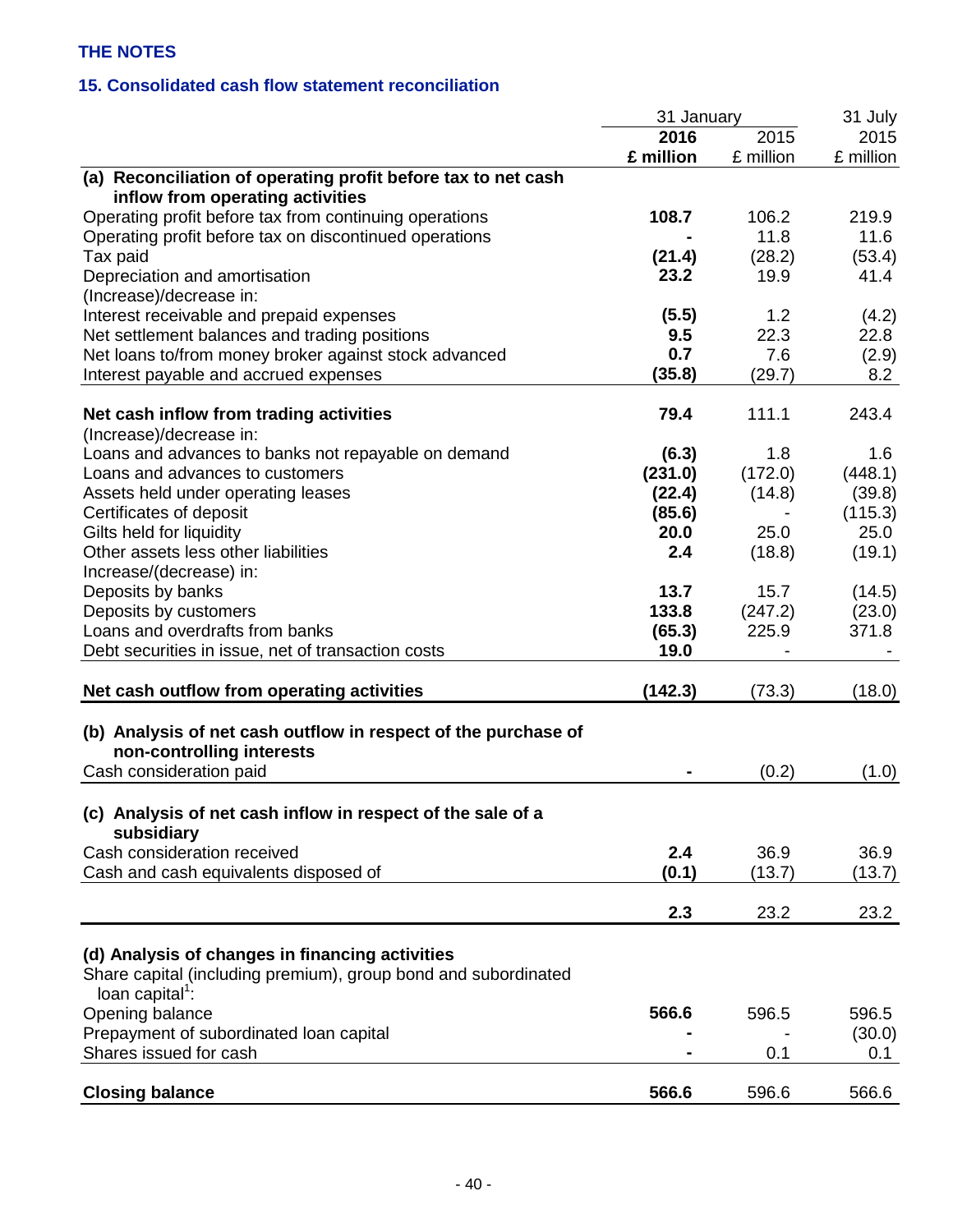## **15. Consolidated cash flow statement reconciliation** continued

|                                                        | 31 January   |           | 31 July   |  |
|--------------------------------------------------------|--------------|-----------|-----------|--|
|                                                        | 2015<br>2016 |           | 2015      |  |
|                                                        | £ million    | £ million | £ million |  |
| (e) Analysis of cash and cash equivalents <sup>2</sup> |              |           |           |  |
| Cash and balances at central banks                     | 802.5        | 1,034.0   | 1,031.2   |  |
| Loans and advances to banks repayable on demand        | 70.3         | 72.5      | 72.5      |  |
|                                                        | 872.8        | 1,106.5   | 1,103.7   |  |

1 Excludes accrued interest.

2 Excludes Bank of England cash reserve account and amounts held as collateral.

#### **16. Fair value of financial assets and liabilities**

The fair values of the group's financial assets and liabilities are not materially different from their carrying values, with the exception of subordinated loan capital, and the Close Brothers Group plc ("CBG") and Close Brothers Limited ("CBL") bonds.

|                           | 31 January 2016 |          | 31 January 2015 |          |       | 31 July 2015 |
|---------------------------|-----------------|----------|-----------------|----------|-------|--------------|
|                           | Fair            | Carrying | Fair            | Carrying | Fair  | Carrying     |
|                           | value           | value    | value           | value    | value | value        |
| Subordinated Ioan capital | 54.1            | 46.4     | 90.9            | 77.3     | 56.9  | 46.4         |
| CBG bond                  | 216.1           | 205.8    | 225.2           | 205.5    | 219.7 | 205.6        |
| CBL bond                  | 315.8           | 319.5    | 329.9           | 321.0    | 315.4 | 311.2        |

The group holds financial instruments that are measured at fair value subsequent to initial recognition. Each instrument has been categorised within one of three levels using a fair value hierarchy that reflects the significance of the inputs used in making the measurements. These levels are based on the degree to which the fair value is observable and are defined in note 29 "Financial risk management" of the Annual Report 2015.

The table below shows the classification of financial instruments held at fair value into the valuation hierarchy:

|                                                            | Level 1<br>£ million | Level 2<br>£ million | Level 3<br>£ million | <b>Total</b><br>£ million |
|------------------------------------------------------------|----------------------|----------------------|----------------------|---------------------------|
| At 31 January 2016                                         |                      |                      |                      |                           |
| <b>Assets</b>                                              |                      |                      |                      |                           |
| Debt securities:                                           |                      |                      |                      |                           |
| Long trading positions in debt securities held for trading | 9.8                  | 2.4                  |                      | 12.2                      |
| Gilts classified as available for sale                     |                      |                      |                      |                           |
| Equity shares:                                             |                      |                      |                      |                           |
| Held for trading                                           | 35.5                 |                      |                      | 35.5                      |
| Fair value through profit or loss                          |                      | 0.1                  |                      | 0.1                       |
| Available for sale                                         |                      |                      | 2.1                  | 2.1                       |
| Derivative financial instruments                           |                      | 30.0                 |                      | 30.0                      |
|                                                            | 45.3                 | 32.5                 | 2.1                  | 79.9                      |
| <b>Liabilities</b>                                         |                      |                      |                      |                           |
| Short positions:                                           |                      |                      |                      |                           |
| Debt securities                                            | 8.5                  | 2.1                  |                      | 10.6                      |
| Equity shares                                              | 14.4                 |                      |                      | 14.4                      |
| Derivative financial instruments                           |                      | 9.6                  |                      | 9.6                       |
|                                                            | 22.9                 | 11.7                 |                      | 34.6                      |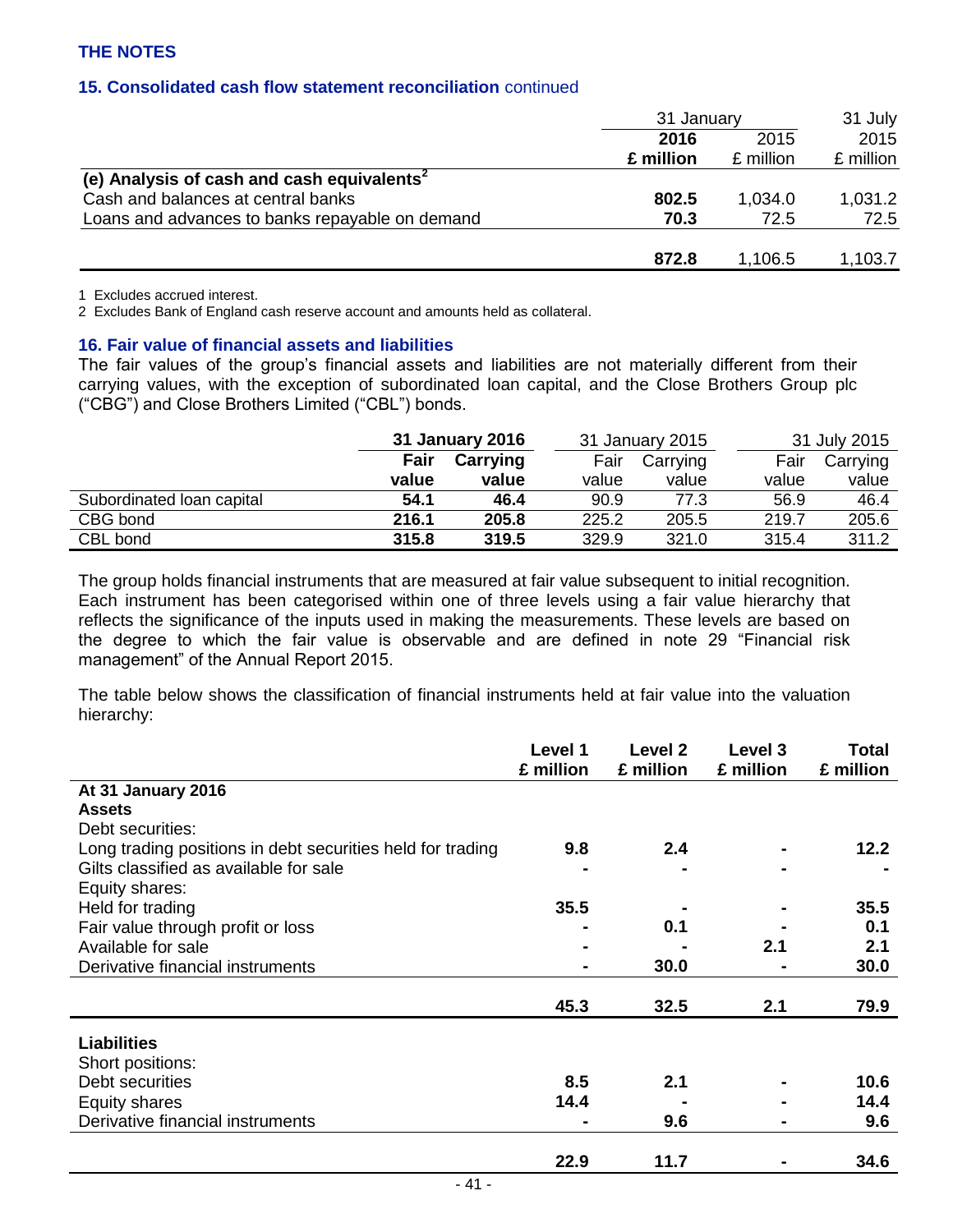# **16. Fair value of financial assets and liabilities** continued

|                                                                                | Level 1<br>£ million | Level <sub>2</sub><br>£ million | Level 3<br>£ million | Total<br>£ million |
|--------------------------------------------------------------------------------|----------------------|---------------------------------|----------------------|--------------------|
| At 31 January 2015                                                             |                      |                                 |                      |                    |
| <b>Assets</b>                                                                  |                      |                                 |                      |                    |
| Debt securities:<br>Long trading positions in debt securities held for trading | 22.0                 | 4.2                             |                      | 26.2               |
| Gilts classified as available for sale                                         | 20.3                 |                                 |                      | 20.3               |
| Equity shares:                                                                 |                      |                                 |                      |                    |
| Held for trading                                                               | 33.2                 |                                 |                      | 33.2               |
| Fair value through profit or loss                                              | 0.1                  |                                 |                      | 0.1                |
| Available for sale                                                             |                      |                                 | 11.7                 | 11.7               |
| Derivative financial instruments                                               |                      | 49.5                            |                      | 49.5               |
|                                                                                | 75.6                 | 53.7                            | 11.7                 | 141.0              |
| <b>Liabilities</b>                                                             |                      |                                 |                      |                    |
| Short positions:                                                               |                      |                                 |                      |                    |
| Debt securities                                                                | 9.9                  | 2.9                             |                      | 12.8               |
| <b>Equity shares</b>                                                           | 11.4                 |                                 |                      | 11.4               |
| Derivative financial instruments                                               |                      | 13.2                            |                      | 13.2               |
|                                                                                |                      |                                 |                      |                    |
|                                                                                | 21.3                 | 16.1                            |                      | 37.4               |
|                                                                                |                      |                                 |                      |                    |
|                                                                                |                      |                                 |                      |                    |
|                                                                                | Level 1<br>£ million | Level 2<br>£ million            | Level 3<br>£ million | Total<br>£ million |
| At 31 July 2015                                                                |                      |                                 |                      |                    |
| <b>Assets</b>                                                                  |                      |                                 |                      |                    |
| Debt securities:                                                               |                      |                                 |                      |                    |
| Long trading positions in debt securities held for trading                     | 12.6                 | 1.5                             |                      | 14.1               |
| Gilts classified as available for sale                                         | 20.1                 |                                 |                      | 20.1               |
| Equity shares:                                                                 |                      |                                 |                      |                    |
| Held for trading                                                               | 31.1                 |                                 |                      | 31.1               |
| Fair value through profit or loss<br>Available for sale                        |                      | 0.1                             | 10.0                 | 0.1<br>10.0        |
| Derivative financial instruments                                               |                      | 19.7                            |                      | 19.7               |
|                                                                                |                      |                                 |                      |                    |
|                                                                                | 63.8                 | 21.3                            | 10.0                 | 95.1               |
|                                                                                |                      |                                 |                      |                    |
| <b>Liabilities</b>                                                             |                      |                                 |                      |                    |
| Short positions:<br>Debt securities                                            | 11.3                 | 2.4                             |                      | 13.7               |
| <b>Equity shares</b>                                                           | 14.1                 |                                 |                      | 14.1               |
| Derivative financial instruments                                               |                      | 7.1                             |                      | 7.1                |

There were no significant transfers between Level 1 and 2 during the periods.